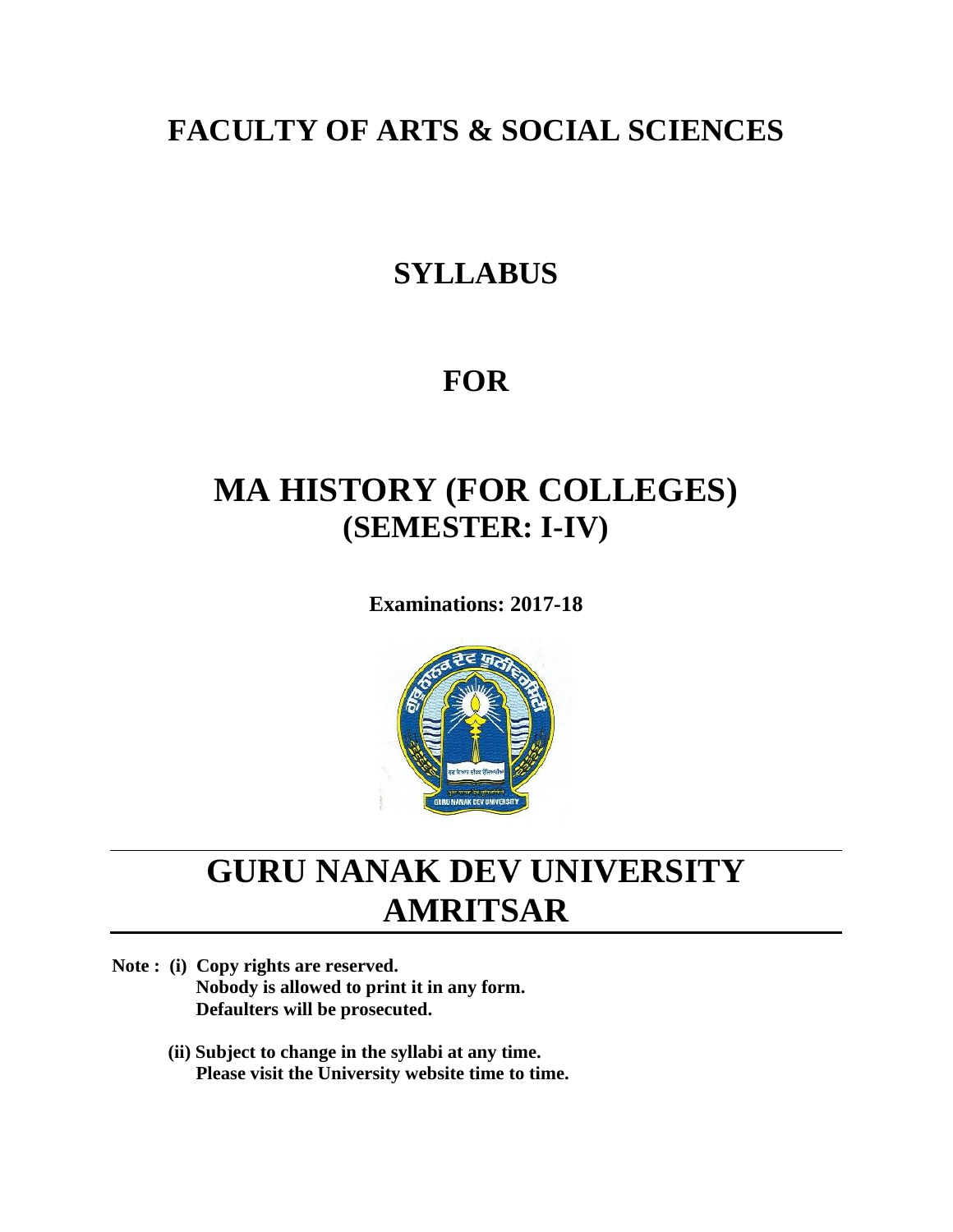## M.A. HISTORY (SEMESTER SYSTEM)

### **SEMESTER-I**

| 1. | Political Processes and Structures in India upto A.D. 1200 |                        | 80 Marks |
|----|------------------------------------------------------------|------------------------|----------|
| 2. | Any one of the following options:-                         |                        |          |
|    | (Opt. a): Society and Culture in India upto A.D.1200       |                        | 80 Marks |
|    | (Opt. b): Polity and Economy of India (A.D. 1200-1526)     |                        | 80 Marks |
| 3. | Polity and Economy of India (A.D.1526-1750)                |                        | 80 Marks |
| 4. | Political Ideas and Institutions in India (A.D.1757-1947)  |                        | 80 Marks |
| 5. | History of the Punjab (A.D.1450-1708)                      |                        | 80 Marks |
|    |                                                            | <b>Total 400 Marks</b> |          |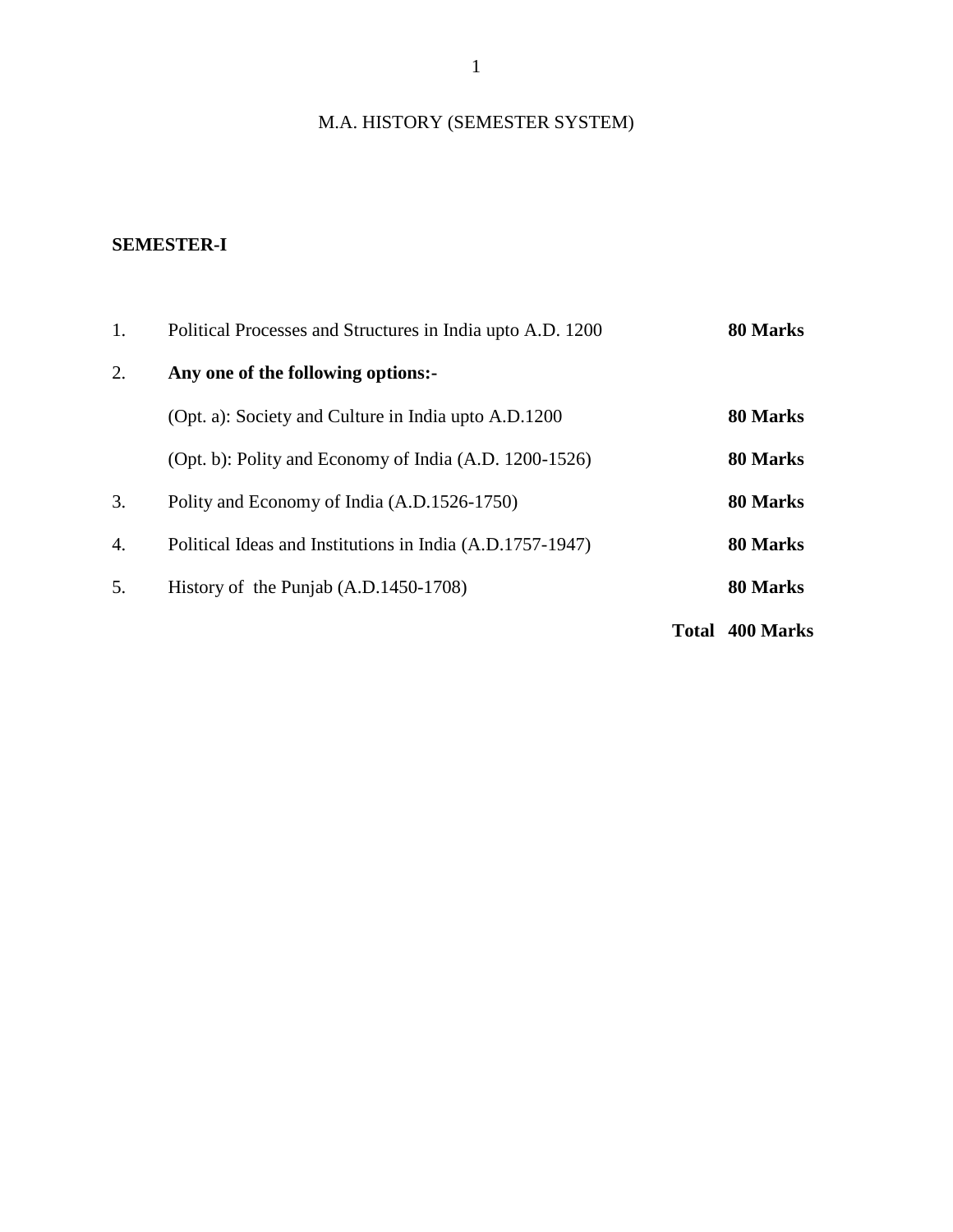## M.A. HISTORY (SEMESTER SYSTEM)

### **SEMESTER-II**

| 1.                     | Urban and Agrarian Economy in India upto A.D. 1200                 | 80 Marks |
|------------------------|--------------------------------------------------------------------|----------|
| 2.                     | Any one of the following options:-                                 |          |
|                        | (Opt a): Society and Culture of India (A.D. 1200-1750)             | 80 Marks |
|                        | (Opt b): Art, Architecture and Literature (A.D.1200-1750)          | 80 Marks |
| 3.                     | Any one of the following options :-                                |          |
|                        | (Opt a): Eighteenth Century Punjab                                 | 80 Marks |
|                        | (Opt b): Polity, Economy and Society in the Punjab (A.D.1799-1849) | 80 Marks |
| 4.                     | Modern World: Major Trends (A.D.1500-1900)                         | 80 Marks |
| 5.                     | Economic History of Modern India (A.D.1757-1857)                   | 80 Marks |
| <b>Total 400 Marks</b> |                                                                    |          |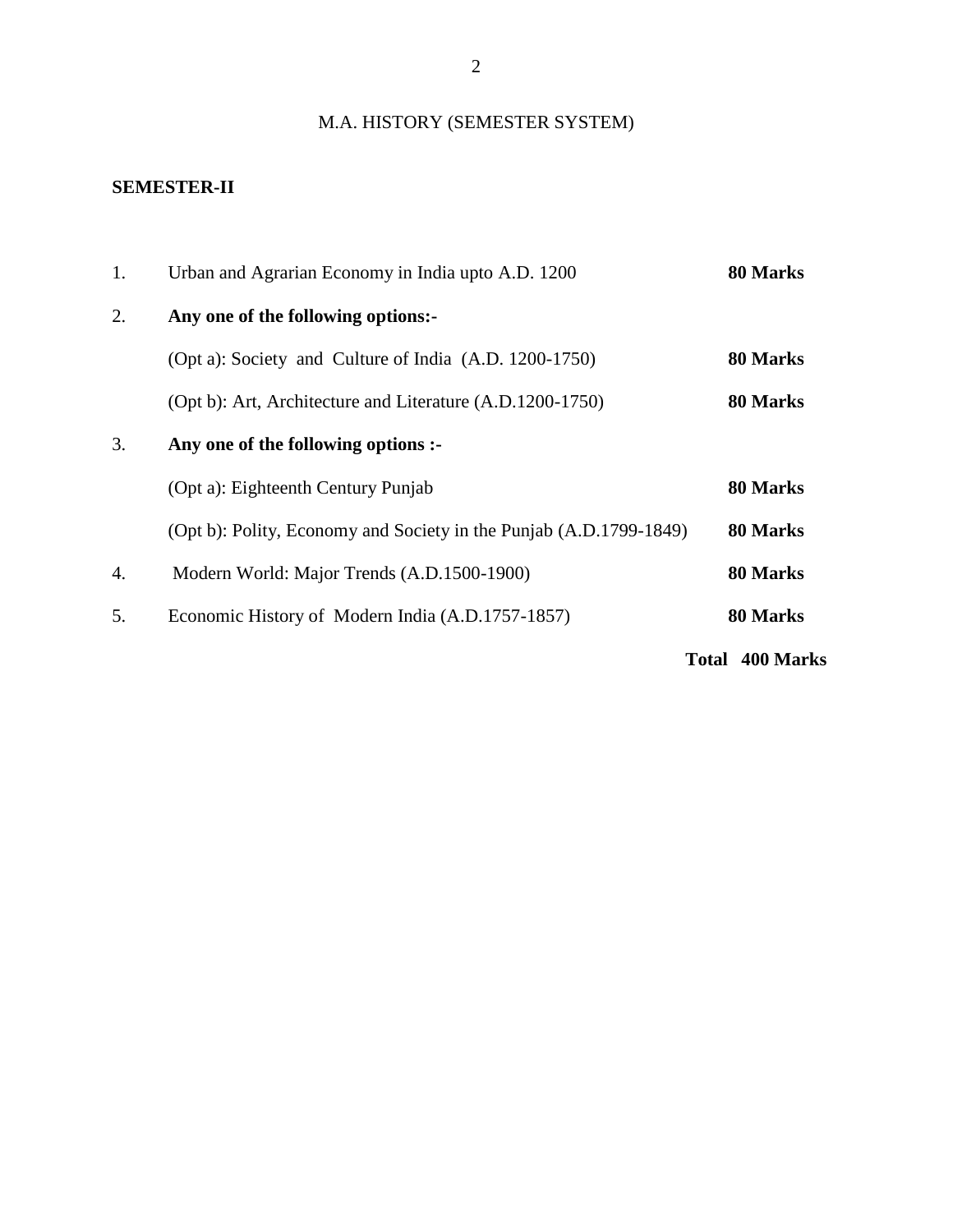## M.A. HISTORY (SEMESTER SYSTEM)

### **SEMESTER-III**

### **Any one of the following options:-**

| 1. | (Opt a): Socio-Cultural History of India (A.D.1757-1857) | 80 Marks |
|----|----------------------------------------------------------|----------|
|    | (Opt b): Socio-Cultural History of India (A.D.1858-1947) | 80 Marks |
| 2. | Emergence of Indian Nationalism (A.D. 1857-1919)         | 80 Marks |
| 3. | Punjab under Colonial Rule (A.D.1849-1947).              | 80 Marks |
| 4. | Twentieth Century World (A.D.1901-2000)                  | 80 Marks |
| 5. | <b>Historical Thought and Historiography</b>             | 80 Marks |
|    |                                                          |          |

**Total: 400 Marks**

### **SEMESTER-IV**

| 1. | Economic History of Modern India (A.D. 1858-1947)  | 80 Marks                |
|----|----------------------------------------------------|-------------------------|
| 2. | The National Movement (A.D.1920-1947)              | 80 Marks                |
|    | Any one of the following options:-                 |                         |
| 3. | (Opt a): Contemporary India (A.D.1947-2013)        | 80 Marks                |
|    | (Opt b): Contemporary Punjab                       | 80 Marks                |
| 4. | Indian Historiography                              | 80 Marks                |
|    | Any one of the following options:-                 |                         |
| 5. | (Opt a): History of Ideas                          | 80 Marks                |
|    | (Opt b): Science and Technology: Colonial India    | 80 Marks                |
|    | (Opt c): Women in Modern India $(A.D.1858 - 1947)$ | 80 Marks                |
|    |                                                    | <b>Total: 400 Marks</b> |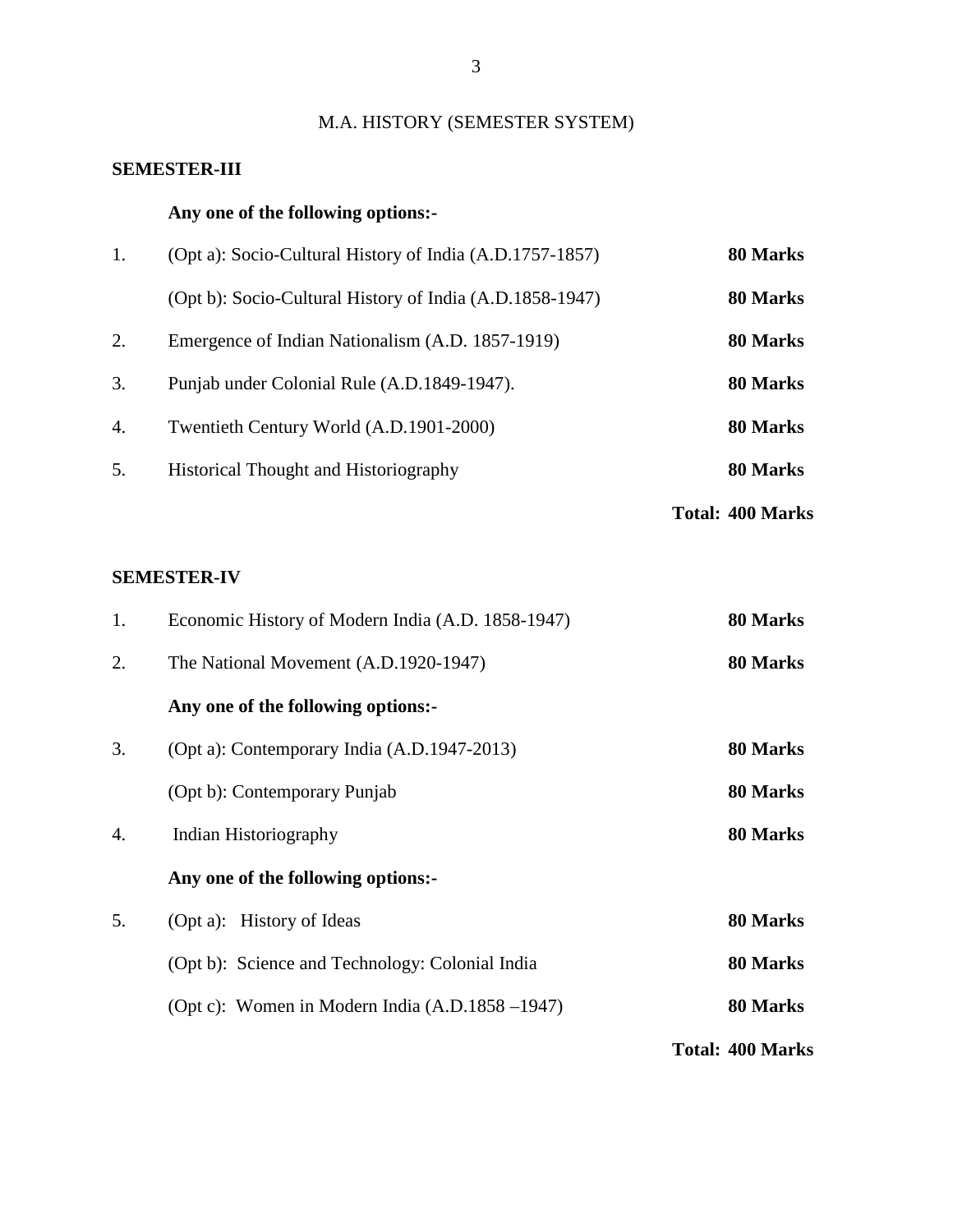### **PAPER-I: POLITICAL PROCESSES AND STRUCTURES IN INDIA UPTO A.D. 1200**

### **Time: 3 Hours Max. Marks: 80**

The question paper may consist of two sections as follows:-

**Section A:** The examiner shall set 10 questions and the candidate will attempt any six questions carrying four marks each. Answer to each question shall be in about 250 words. The total weightage of this section shall be 24 marks.

**Section B**: The examiner shall set eight questions divided into four units. In each unit there will be two questions and the candidate shall attempt one question from each unit in about 1000 words. Each question shall carry 14 marks. The total weightage of this section shall be 56 marks.

### **UNIT-I**

- 1. The Harappan and Early Vedic Polity
- 2. The Later Vedic Polity
- 3. The Mahajanpadas Polity

### **UNIT-II**

4. The Mauyan Polity

5. The Kushana Polity

6.The Satavahana Polity

### **UNIT- III**

- 7. The Gupta Polity
- 8. The Early Medieval Indian Polity
- 9. Critique of Feudal Model of Polity

### **UNIT- IV**

10. The Sangam Age Polity

11. The Pallava Polity

12. The Chola Polity

### **Recommended Readings:**

*Ancient India*, Ministry of Information and Broadcasting, Government of India, New

Delhi, 1995.

Chattopadhyaya, B.D., "Political Processes and Structures of Polity in Early Medieval

India", Presidential Address: Ancient Indian Section, *Proceedings Indian History Congress,* 44th

session, Burdwan, 1983, pp 25-64.

Habib, Irfan, *The Indus Civilisation*, Tulika, New Delhi, 2002.

Jha, D.N., *Ancient India- In Historical Outline*, Manohar, New Delhi, 1998.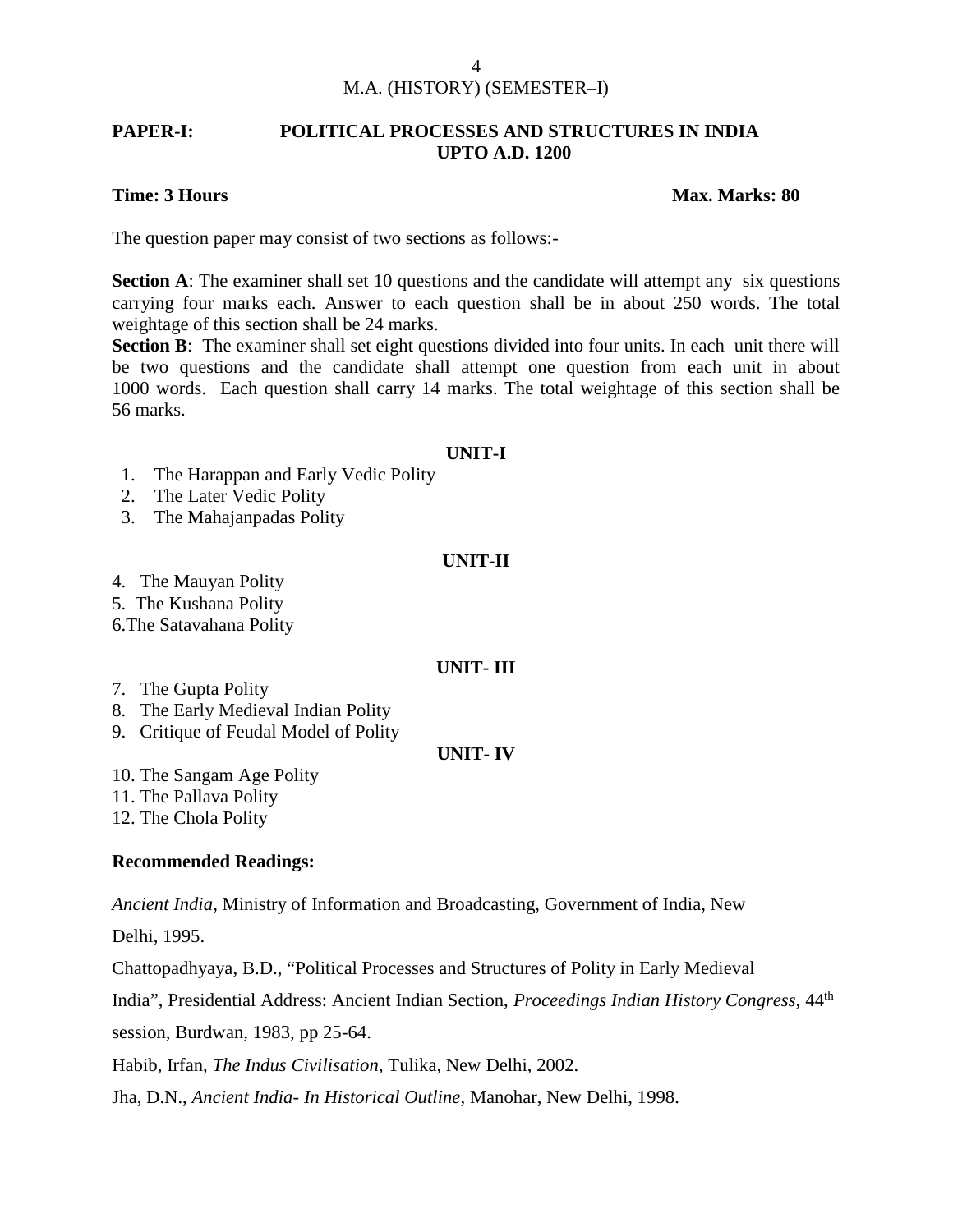Sharma, Ram Sharan, *India's Ancient Past*, Oxford University Press, New Delhi, 2005.

\_\_\_\_\_\_\_\_\_\_, *Aspects of Political Ideas and Institutions in Ancient India*, Motilal

Banarsidass, Delhi, 1996.

\_\_\_\_\_\_\_\_\_\_, *Indian Feudalism, c. A.D. 300-1200*, Macmillan, New Delhi,1980.

Romila Thapar, *A History of India,* Vol. I, Penguin Books, London, 1981.

Upinder Singh, *A History of Ancient and Early Medieval India from the Stone Age to the 12th*

*Century*, Longman, Delhi, 2009.

### **Reference Readings:**

Basham, A.L., *The Wonder That Was India*, Fontana, London, 1977. Chattopadhyaya, B.D., *The Making of Early Medieval India*, OUP,New Delhi, 1994. Jha, D.N., *The Feudal Order*, Manohar, New Delhi, 2000.

\_\_\_\_\_\_\_\_., "The Relevance of 'Peasant State and Society' to Pallava-Chola Times", *The Indian Historical Review*, Vol. VIII, Nos. 1-2, 1981-82, pp 74-94.

Kulke, Herman, " Fragmentation and Segmentation Versus Integration ? Reflections on the Concept of Indian Feudalism and the Segmentary State in Indian History", *Studies in History*, Vol. IV, No 2, 1982, pp 237-63.

Mukhia, Harbans, "Was There Feudalism in Indian History?", *Feudalism and Non European Societies* (eds. T.J. Byres and Harbans Mukhia), Frank Cass, London, 1985, pp 255-91. Sharma, Ram Sharan, "How Feudal was Indian Feudalism ?", *Feudalism and Non-European Societies* (eds. T.J. Byres and Harbans Mukhia), Frank Cass, London, 1985, pp. 19-43. Roy, Kumkum, *The Emergence of Monarchy in Northern India: Eighth toFourth Centuries B.C. as Reflected in the Brahmanical Tradition*, Oxford University Press, New Delhi, 1994. Ratnagar, Shireen, *Enquiries into the Political Organization of the Harappan Society*,Ravish Publishers, Pune, 1991.

\_\_\_\_\_\_\_\_\_., *Understanding Harappa Civilisation in the Greater Indus Valley*, Tulika, New Delhi, 2001.

Thapar, Romila, *Asoka and the Decline of the Mauryas*, Oxford University Press, NewDelhi, 1997.

\_\_\_\_\_\_\_\_\_\_\_., (ed), *Recent Perspectives of Early Indian History*, Popular Prakashan,Bombay, 1995.

\_\_\_\_\_\_\_\_\_, *History of Early India from the Origins to A.D. 1300*, Penguin, New Delhi, 2002.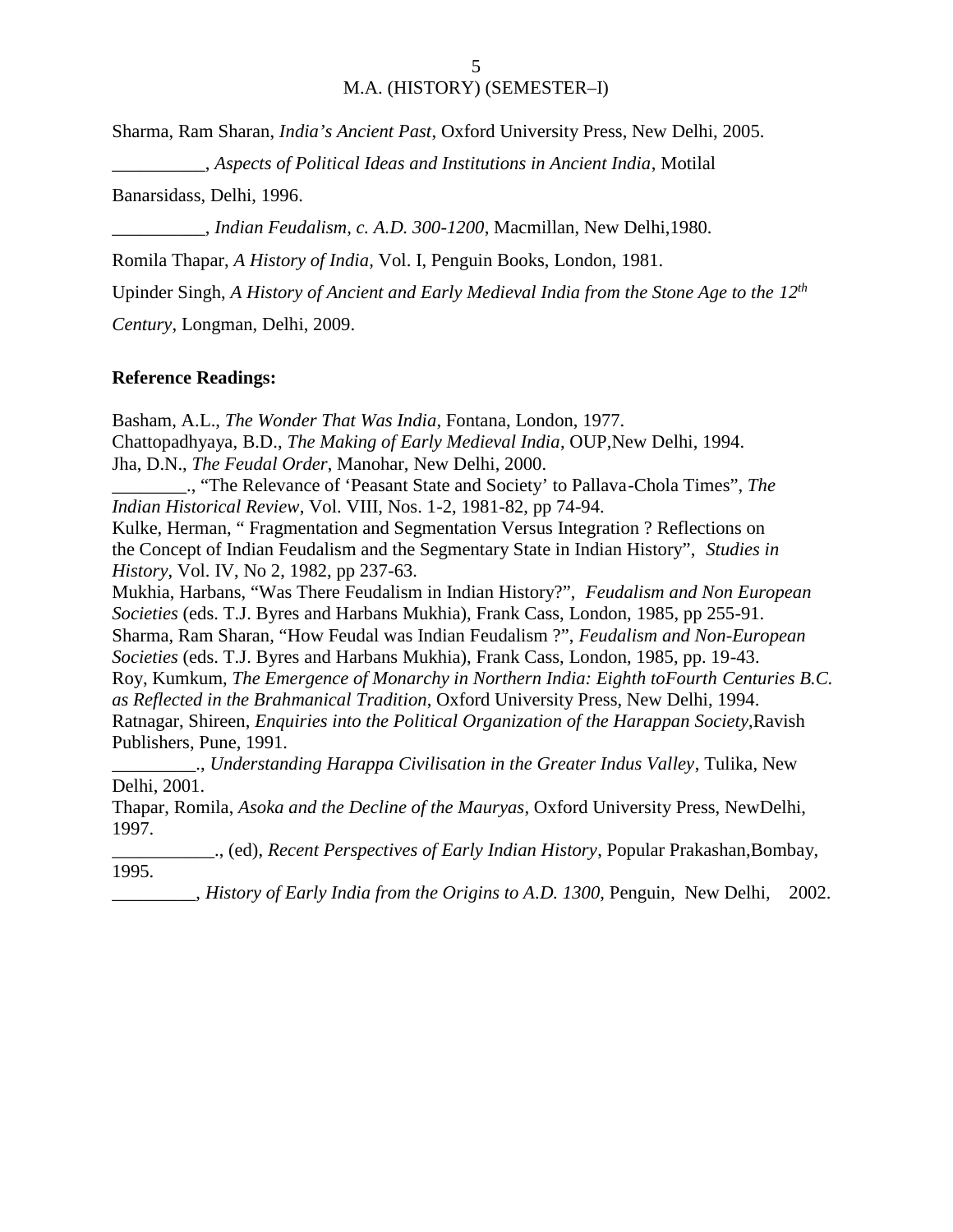### **PAPER-II (opt a): SOCIETY AND CULTURE IN INDIA UPTO A.D. 1200**

### **Time: 3 Hours Max. Marks: 80**

The question paper may consist of two sections as follows:-

**Section A**: The examiner shall set 10 questions and the candidate will attempt any six questions carrying four marks each. Answer to each question shall be in about 250 words. The total weightage of this section shall be 24 marks.

**Section B**: The examiner shall set eight questions divided into four units. In each unit there will be two questions and the candidate shall attempt one question from each unit in about 1000 words. Each question shall carry 14 marks. The total weightage of this section shall be 56 marks.

### **UNIT - I**

- 1. Varna and Jati
- 2. Tribals, Untouchables and Mlechhas
- 3. Women, Marriage and Family

### **UNIT - II**

- 4. The Harappan and the Vedic Religion
- 5. Jainism, Buddhism and other Early Heterodox Movements
- 6. Ashoka's Dhamma

### **UNIT – III**

- 7. Vaishnavism, Shaivism and Shaktaism
- 8. Bhakti and Tantricism
- 9. Non Indian Religions

### **UNIT – IV**

- 10. Language, Script, Literature
- 11. Architecture and Sculpture
- 12. Education, Science and Technology

### **Recommended Readings:**

*Ancient India*, Ministry of Information and Broadcasting, Government of India, New Delhi,1995. Jha, D.N., *Ancient India - In Historical Outline*, Manohar, New Delhi, 1998.

Sharma, Ram Sharan, *India's Ancient Past*, OUP, New Delhi, 2005.

\_\_\_\_\_\_\_\_\_., *Material Culture and Social Formations in Ancient India*, Macmillan, Delhi, 2001. Thapar, Romila *A History of India*, Vol. I., Penguin Books, London, 1981.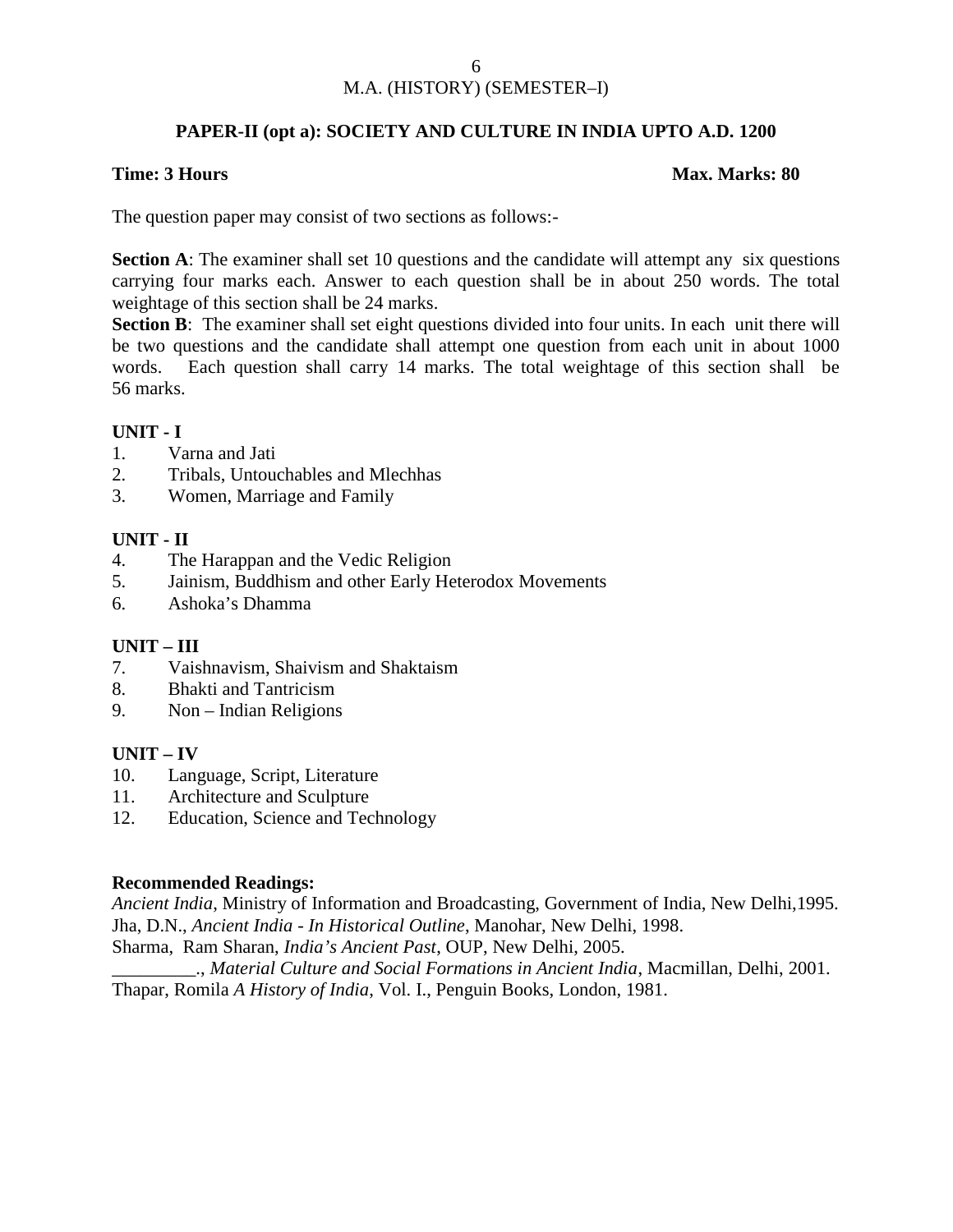### **Reference Readings:**

Basham, A.L., *The Wonder That Was India*, Fontana, London, 1977.

Chanana, Dev Raj, *Slavery in Ancient India as Depicted in Pali and Sanskrit Texts*, People's Publishing House, New Delhi, 1990.

Chattopadhyaya, B.D., *The Making of Early Medieval India*, Oxford University Press, New Delhi, 1994.

Jaiswal, Suvira, "Some Recent Theories of the Origin of Untouchability:

Historiographical Assessment", *Proceedings Indian History Congress*, 39th Session, Hyderabad, 1978, pp 124-36.

\_\_\_\_\_\_\_\_., "Women in Early India: Problems and Perspectives", *Proceedings Indian History Congress*, 42nd Session, Bodh Gaya, 1981, pp 54-60.

Jha, V.N., "Candala and the Origin of Untouchability", *The Indian Historical Review*, Vol XIII, Nos 1-2, 1986-87, pp 1-36.

\_\_\_\_\_\_\_., Stages in the History of Untouchables", *The Indian Historical Review*, Vol.II, No 1, July 1975, pp 14-31.

Nath, Vijay, "Women as Property and Their Right to Inherit Property upto Gupta Period", *The Indian Historical Review*, Vol. XX, Nos 1-2, 1991-92, pp 1-15.

Prasher, Aloka, *Mlechhas in Early India: A Study in Attitudes Towards Outsiders upto A.D. 600*, Munshiram Manoharlal, New Delhi, 1991.

Sharma, Ram Sharan, *Social Change in Early Medieval India (circa A.D. 500-1200)*, People's Publishing House, New Delhi, 1993.

\_\_\_\_\_\_\_\_\_., *Sudrars in Ancient India: A Social History of the Lower Order down to circa A.D.*  $600$ , Motilal Banarsidass, Delhi, 1980 ( $2<sup>nd</sup>$  ed;  $1<sup>st</sup>$  ed 1958).

Shrimali, K.M. (ed), *Essays in Indian Art, Religion and Society*, Munshiram Manoharlal, New Delhi, 1987.

\_\_\_\_\_\_\_\_\_., *The Age of Iron and the Religious Revolution c. 700-350 BC*, Tulika Books, New Delhi, 2007.

Thapar, Romila, *Asoka and the Decline of the Mauryas*, Oxford University Press, New Delhi, 1997.

\_\_\_\_\_\_\_\_\_\_., *Ancient Indian Social History*, Orient Longman, New Delhi, 1990.

Yadava, B.N.S., *Society and Culture in Northern India in the Twelfth Century*, Central Book Depot, Allahabad, 1973.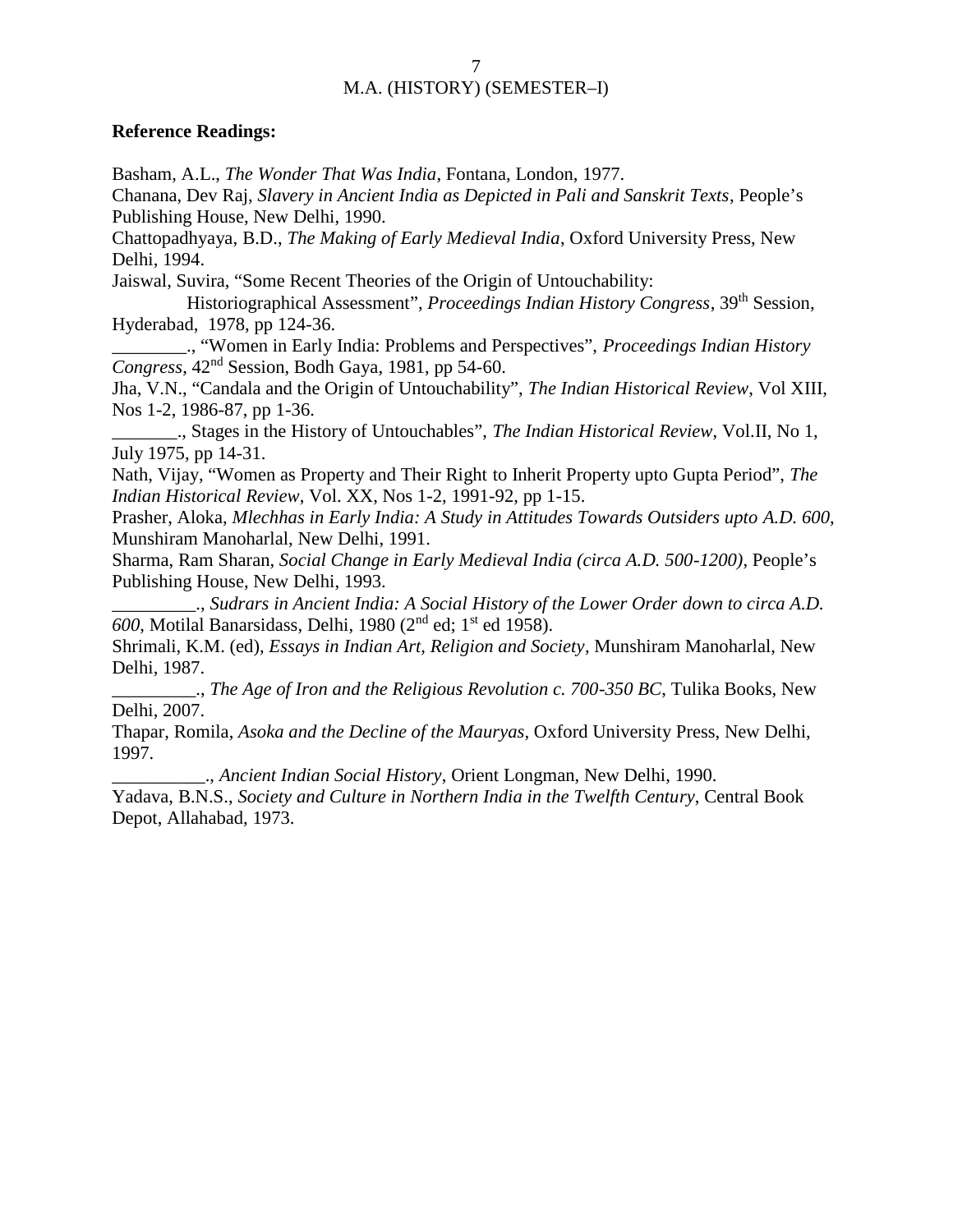### **PAPER-II (opt b): POLITY AND ECONOMY OF INDIA (A.D. 1200-1526)**

### **Time: 3 Hours Max. Marks: 80**

The question paper may consist of two sections as follows:-

**Section A**: The examiner shall set 10 questions and the candidate will attempt any six questions carrying four marks each. Answer to each question shall be in about 250 words. The total weightage of this section shall be 24 marks.

**Section B:** The examiner shall set eight questions divided into four units. In each unit there will be two questions and the candidate shall attempt one question from each unit in about 1000 words. Each question shall carry 14 marks. The total weightage of this section shall be 56 marks.

### **UNIT-I**

- 1. The Sources
- 2. Theory of Kingship and Nature of the State
- 3. Central and Provincial Government

### **UNIT-II**

- 4. Working of the System: Iqta System, Land Revenue and Army Organization
- 5. The Ruling Classes
- 6. Agrarian Economy

### **UNIT-III**

- 7. Trade and Commerce
- 8. Industries and Currency System
- 9. Town and City Life

### **UNIT-IV**

- 10. Polity and Economy in South India under Vijaya Nagar Empire
- 11. Disintegration of Delhi Sultanate
- 12. Rise of Regional Kingdoms in North India

### **Recommended Readings:**

Raychaudhari, Tapan and Irfan Habib (eds.), *The Cambridge Economic History of India,* Vol. I*,*

CUP, London,1991.

Habib, Mohammad and K.A. Nizami (eds.), *Comprehensive History of India, A.D. 1206-1526:*

Vol*. V: The Delhi Sultanate*, PPH, Delhi 1987.

Habibullah,A.B.M., *The Foundation of Muslim Rule in India,* Central Book Depot, Allahabad, 1976.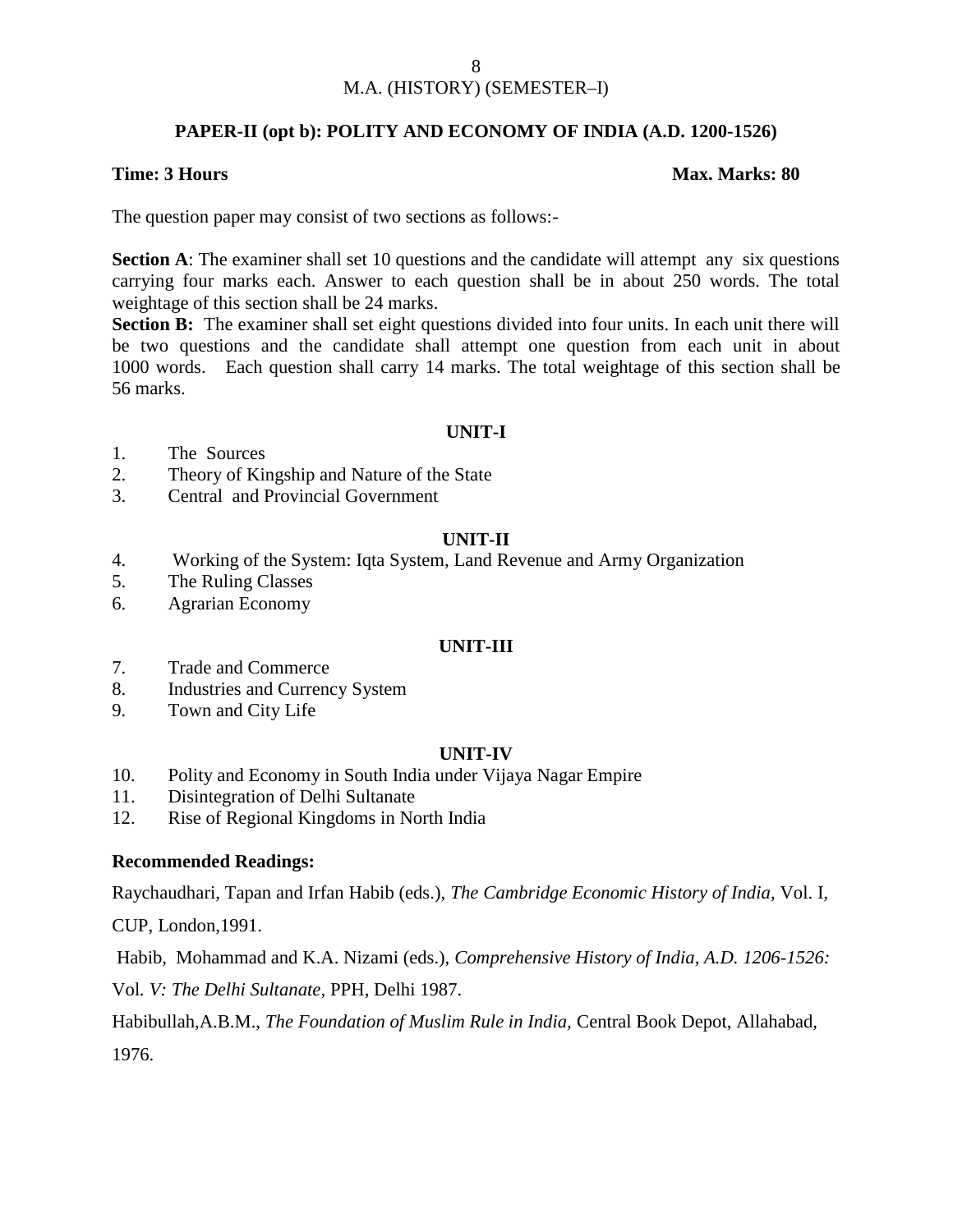Panday, A.B., *Later Medieval India,* Central Book Depot, Allahabad, 1968. \_\_\_\_\_\_\_\_\_., *The First Afghan Empire in India (1451-1526*), Calcutta, 1965. Qureshi I.H., *The Administration of the Sultanate of Delhi*, New Delhi, 1971. Chandra, Satish, *Medieval India From Sultanate to the Mughals*, *Delhi Sultanate (1206-1526),* Part I, New Delhi, 1997.

### **Reference Readings:**

Ashraf K.M., *Life and Conditions of the People of Hindustan*, New Delhi, 1970. Jackson, P. *The Delhi Sultanate*, Delhi 1999.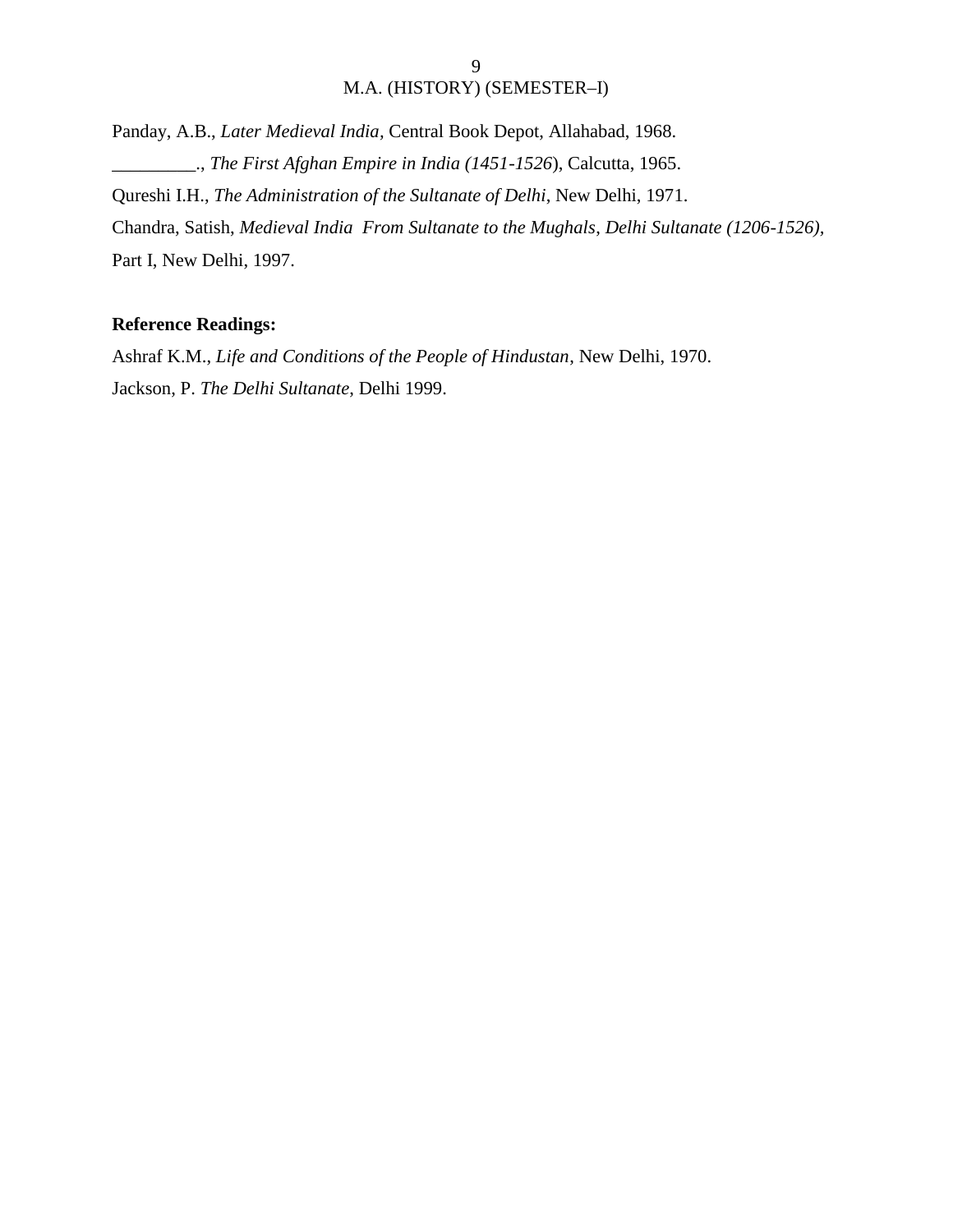### M.A. (HISTORY) (SEMESTER–I)

### **Paper –III: POLITY AND ECONOMY OF INDIA (A.D. 1526-1750)**

### **Time : 3 Hours Max. Marks: 80**

The question paper may consist of two sections as follows:-

**Section A**: The examiner shall set 10 questions and the candidate will attempt any six questions carrying four marks each. Answer to each question shall be in about 250 words. The total weightage of this section shall be 24 marks.

**Section B**: The examiner shall set eight questions divided into four units. In each unit there will be two questions and the candidate shall attempt one question from each unit in about 1000 words. Each question shall carry 14 marks. The total weightage of this section shall be 56 marks.

### **UNIT-I**

- 1. The Sources
- 2. Theory of Kingship and Nature of the State
- 3. Structure of Government: Central, Provincial and Local

### **UNIT-II**

- 4. The Working of Government: Ruler, Land Revenue System, Mansabdari Army Organizations
- 5. Ruling Classes
- 6. Agrarian Economy

### **UNIT-III**

- 7. Trade and Commerce
- 8. Monetary System
- 9. Towns and Cities

### **UNIT-IV**

- 10. Industries: Organization and Production Technology
- 11. Conflicts inherent in the System and its Collapse
- 12. Emergence of Regional States

### **Recommended Readings:**

Raychaudhari, Tapan and Irfan Habib,(eds.) *The Cambridge Economic History of India,* Vol. I*,*

Orient Longman, New Delhi, 1991.

Hasan, Nurul, *Thoughts on Agrarian Relations in Mughal India,* PPH, New Delhi, 1973.

Panday, A.B: *Later Medieval India,* Central Book Depot, Allahabad, 1976

Chandra, Satish *Medieval India: From Sultanate to the Mughal Empire (1526-1748),* Part II*,*

Har- Anand, New Delhi ,1998.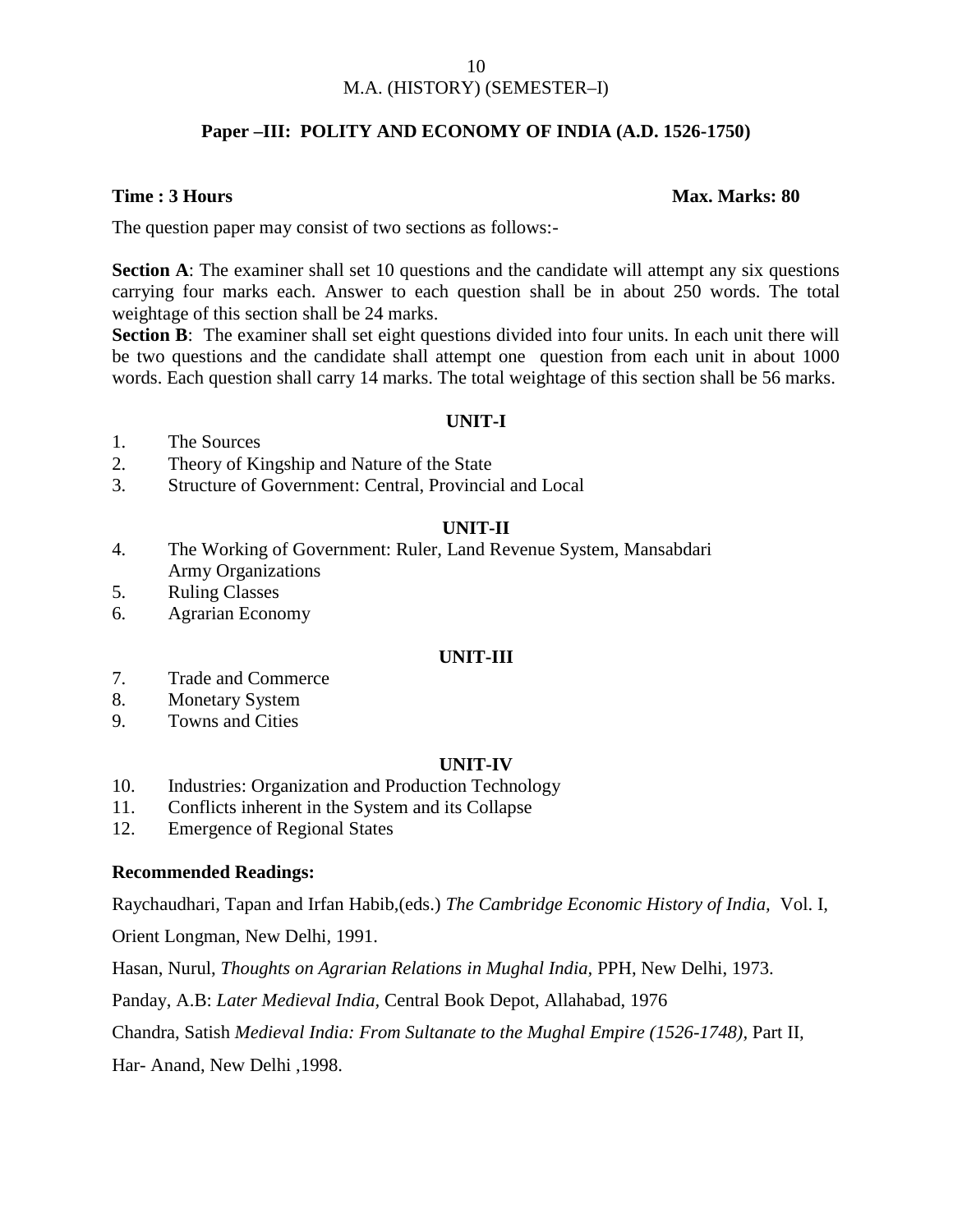### **Reference Readings:**

Ali, Athar, *The Mughal Nobility Under Aurangzeb*, OUP, Delhi, 1998.

Alam, Muzaffar, *Crisis of Empire in Mughal North India: Awadh and the Punjab 1707- 1848),* OUP, Delhi, 1993.

Alam, Mazaffar and Subramanyam Sanjay, *The Mughal State (1526-1750),* OUP, New Delhi, 2000.

Ashraf, K.M., *Life and Conditions of the People of Hindustan,* Munshiram Manoharlal, Delhi 1979.

Chandra, Satish , *Historiography, Religion and State in Medieval India,* Har-Anand, New Delhi, 1997*.*

*\_\_\_\_\_\_\_\_., Parties and Politics at the Mughal Court*, PPH, New Delhi, 1971.

*\_\_\_\_\_\_\_\_., Medieval India: Society, the Jagirdari Crisis and the Village*, Macmillan, Delhi, 1982.

Habib, Irfan*, The Agrarian System of Mughal India,* OUP, New Delhi, 2005.

Moosvi , Shireen, *Economy of the Mughal Empire: c. 1595: A Statistical Study,* OUP, New Delhi, 1986.

Naqvi, H.K*., Urban Centres and Industries in Upper India (1556-1803),* Asia Publishing House, Bombay, 1968.

Tripathi, R.P*., Some Aspects of Muslim Administration in India*, Central Book Depot, Allahabad, 1972.

Panikkar, K.M., *The Making of History: Essays presented to Irfan Habib*, Tulika, New Delhi, 2001.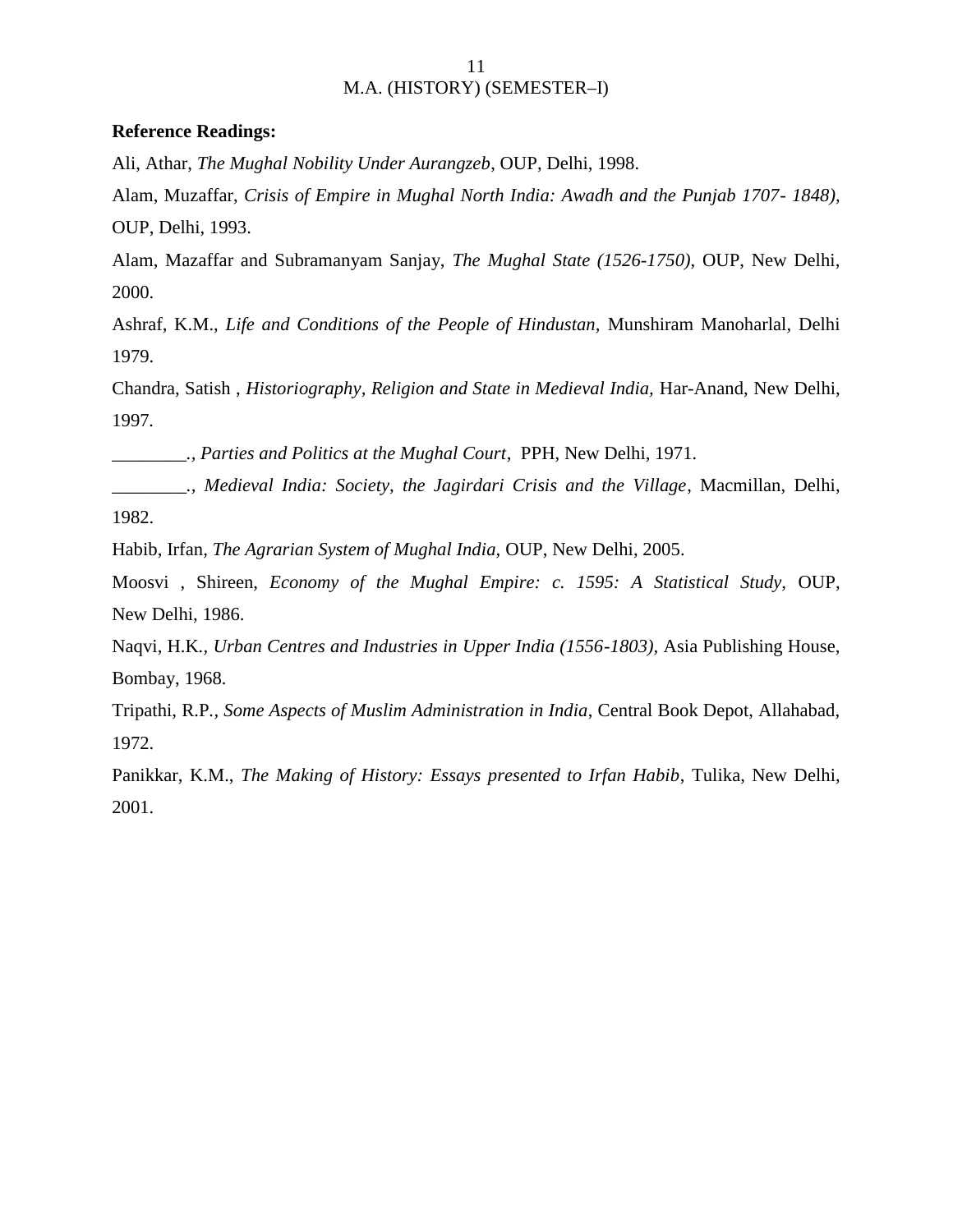### **Paper-IV: POLITICAL IDEAS AND INSTITUTIONS IN INDIA (A.D.1757-1947)**

### **Time: 3 Hours Max. Marks: 80**

The question paper may consist of two sections as follows:-

**Section A**: The examiner shall set 10 questions and the candidate will attempt any six questions carrying four marks each. Answer to each question shall be in about 250 words. The total weightage of this section shall be 24 marks.

**Section B**: The examiner shall set eight questions divided into four units. In each unit there will be two questions and the candidate shall attempt one question from each unit in about 1000 words. Each question shall carry 14 marks. The total weightage of this section shall be 56 marks.

### **UNIT-I**

- 1. William Jones
- 2. James Mill
- 3. T.B.Macaulay

### **UNIT-II**

- 4. Strategies of Imperial Expansion
- 5 Growth of Western Education
- 6. Judicial System

### **UNIT-III**

- 7. Land Revenue Administration
- 8. Civil Service and Army
- 9. Growth of Press

### **UNIT-IV**

- 10. Colonial Control upto 1858
- 11. Constitutional Concessions 1861-1947
- 12. Paramountcy in Indian India

### **Recommended Readings**

Banerjee, A.C., *The New History of Modern India 1707-1947*, K.P. Bagchi, Calcutta- 1983. Majumdar, R.C.(ed), British *Paramountcy and Indian Renaissance,* 2 Parts, Vidya Bhawan, Bombay, 1965. Stokes Eric, *The English Utilitarians and India*, Clarendon Press,Oxford, 1999. Mittal, S.C., *India Distorted*: *A Study of British Historians on India,* Vol. I, M.D. Publications, New Delhi 1995. Mishra, B.B*, The Administrative History of India 1834*-*1947*, OUP, New Delhi,1970. Trautsmann, Thomas R, *Aryans and British India*, OUP, New Delhi, 1997.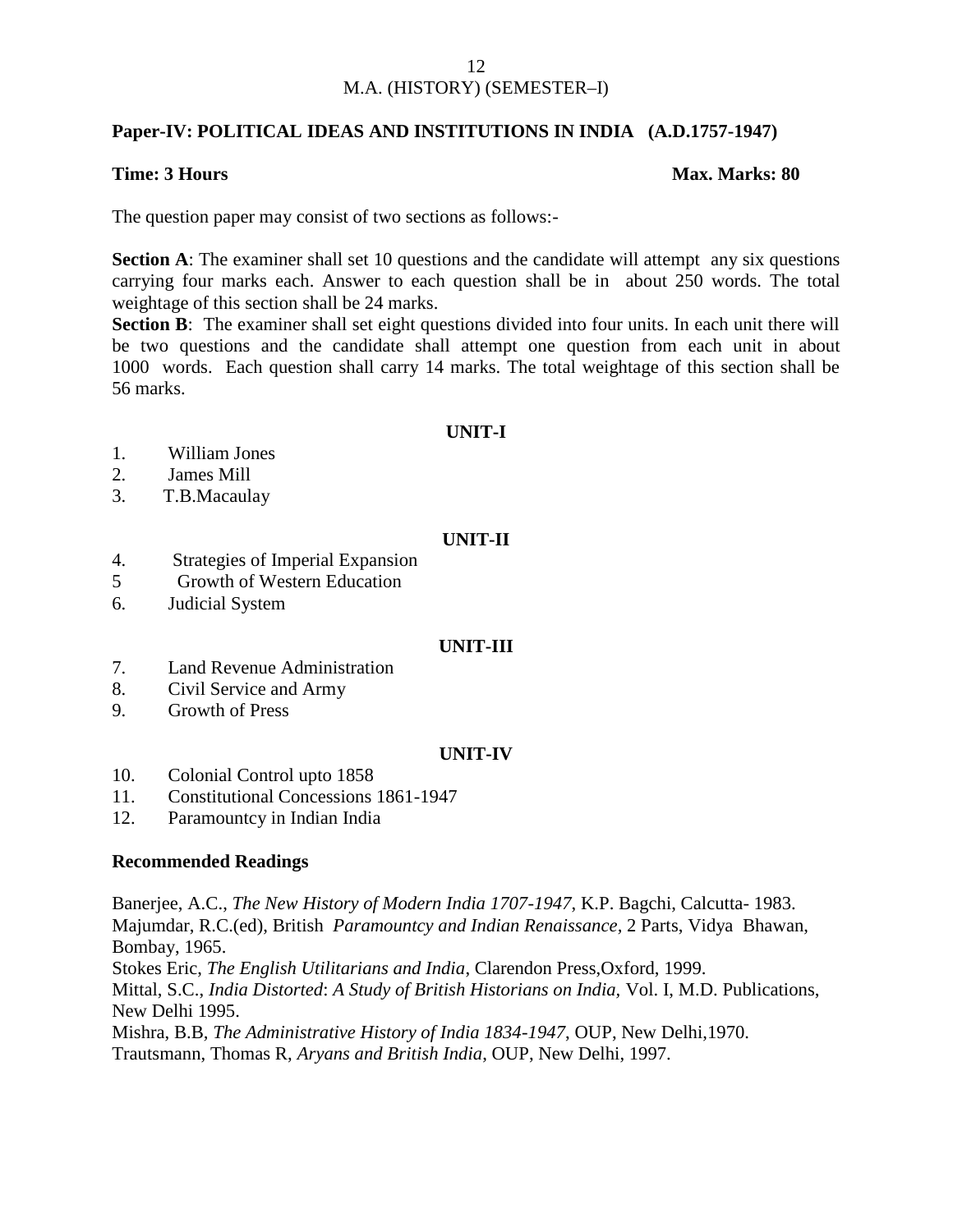### **Reference Readings:**

Ambirajan, S., *Classical Political Economy and British Policy in India*, CUP, Cambridge, 1978.

Brown, Judith, *Modern India: The Origins of an Asian Democracy*, OUP, Delhi, 1985.

Matcalf, Thomas R., *Land, Landlords and the British Raj*, University of California Press,

Barkeley, 1979.

Gopal, S., *British Policy in India (1858-1905),* OUP, London, 1975.

Bisheshwar Prasad, *Bondage and Freedom: A History of Modern India 1707-1947*, 2 Vols. New Delhi 1979.

Chandra, Bipan *Modern India*, NCERT, New Delhi, 1990.

\_\_\_\_\_\_\_\_\_., *India's Struggle for Independence,* Penguin, New Delhi, 2001.

Desai, A.R., *Social Background of Indian Nationalism*, Popular Prakashan, Bombay 1994.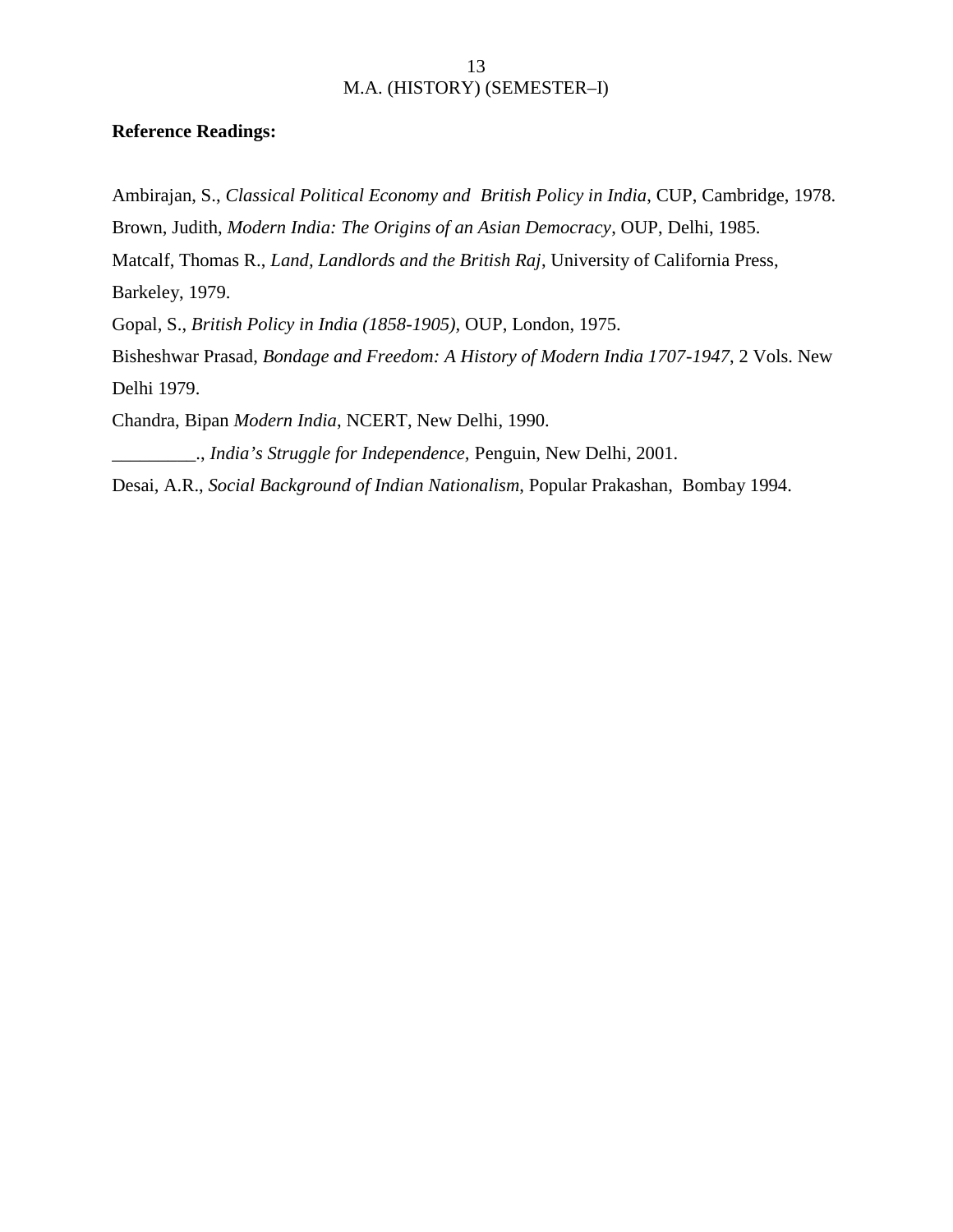### **Paper-V: HISTORY OF THE PUNJAB (A.D.1450-1708)**

### **Time: 3 Hours Max. Marks: 80**

The question paper may consist of two sections as follows:-

**Section A:** The examiner shall set 10 questions and the candidate will attempt any six questions carrying four marks each. Answer to each question shall be in about 250 words.. The total weightage of this section shall be 24 marks.

**Section B:** The examiner shall set eight questions divided into four units. In each unit there will be two questions and the candidate shall attempt one question from each unit in about 1000 words. Each question shall carry 14 marks. The total weightage of this section shall be 56 marks.

### **UNIT-I**

- 1. The Sources: Main Categories and their Assessment
- 2. Lodhi Warfare, Government and Administration
- 3. Society during Guru Nanak Dev's Age

### **UNIT-II**

- 4. Religious Milieu before the Advent of Guru Nanak Dev
- 5. Guru Nanak Dev and His Mission
- 6. Expansion and Consolidation of the Sikh Panth (1539-1606)

### **UNIT-III**

- 7. Transformation of the Sikh Panth (1606-1708)
- 8. Mughal State and the Sikhs
- 9. Sikh Sects: Udasis, Minas, Dhirmalias and Ramraiyas

### **UNIT-IV**

- 10. Guru Gobind Singh and His Mission
- 11. Guru Gobind Singh's Relations with Mughals and the Hill Chief.
- 12. Legacy of Guru Gobind Singh's Mission

### **Recommended Reading**

Chetan Singh, *Region and Empire: Punjab in the Seventeenth Century*, OUP, Delhi, 1991.

Grewal J.S*., From Guru Nanak to Maharaja Ranjit Singh*, G.N.D.University, Amritsar 1982.

\_\_\_\_\_\_\_\_\_, *The New Cambridge History of India: The Sikhs of the Punjab*,OUP, New Delhi,

1990.

\_\_\_\_\_\_\_\_\_, *Guru Nanak in History*, Panjab University, Chandigarh, 1969.

Hans Surjit, *A Reconstruction of Sikh History from Sikh Literature*, ABS Publications, Jalandhar 1988.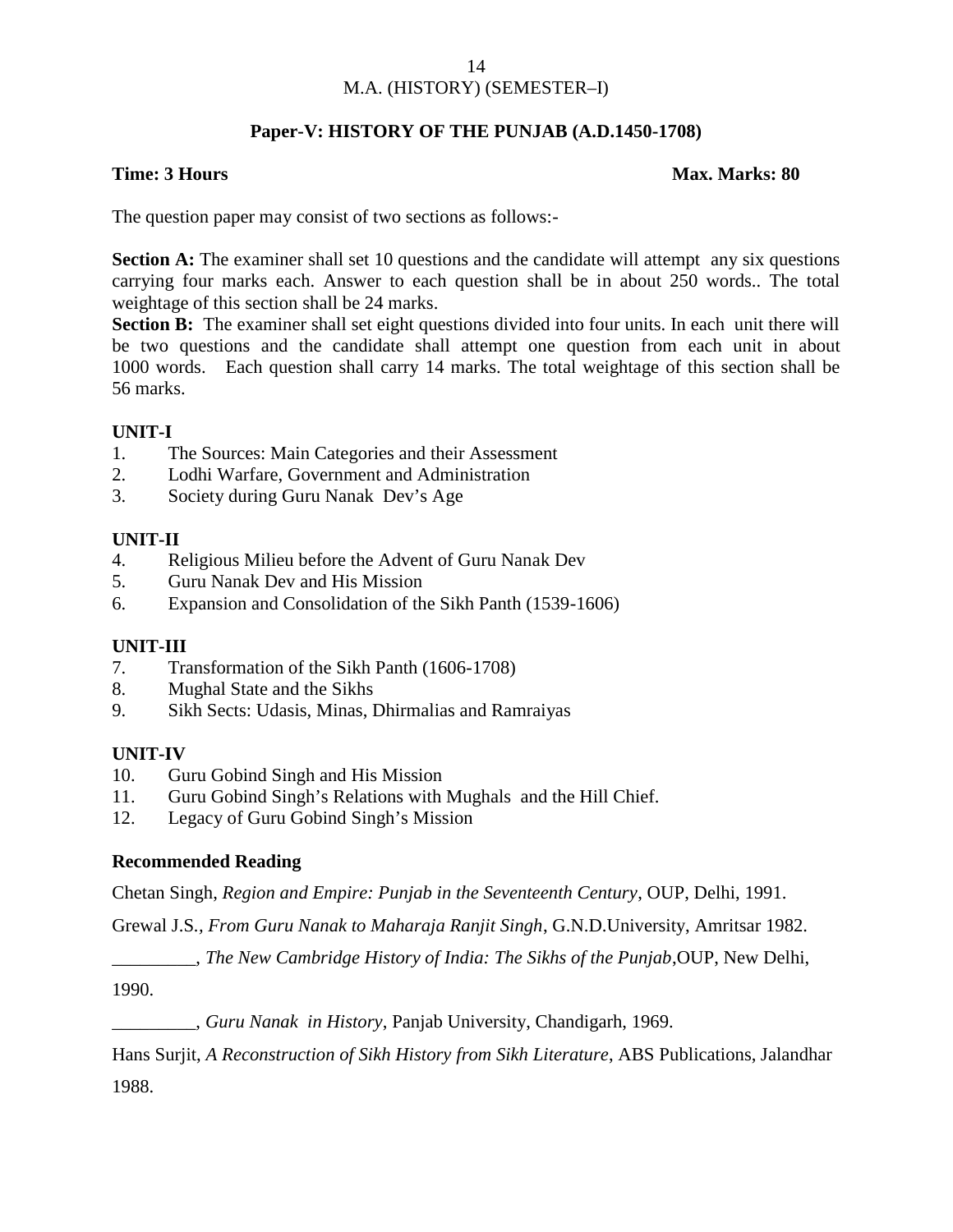Khushwant Singh**,** *A History of the Sikhs, Vol. I (1469-1839),*OUP*,* Delhi 1977. McLeod, W.H., *Guru Nanak and the Sikh Religion*, OUP, Delhi, 1968. Paushora Singh and N.G. Barrier, *Sikhism and History*, OUP, Oxford, 2004. Sulakhan Singh, *Heterodoxy in the Sikh Tradition*, ABS Publications, Jalandhar 1999. \_\_\_\_\_\_\_\_\_\_, "*Madhkali Punjab Dian Dharmik Sikh Sarnpardavan Di Itihaskar" (Presidential Address: Punjabi Section),* Patiala 1997. \_\_\_\_\_\_\_\_\_\_, "Iitihasik Prepeckh Vich Udasi" (Key note Address)Udasi Sampardai and Sikh

Panth, Gobind Sadan, New Delhi, 2007.

Teja Singh and Ganda Singh, *A Short History of the Sikhs* Vol*. (1469-1765),* Patiala 1983

### **Reference Readings:**

Banerjee, I.B. *Evolution of the Khalsa, 2 Vols*., A. Mukherjee & Co., Calcutta 1979.

Banga Indu (ed), *Five Punjabi Centuries: Polity, Economy, Society and Culture (C1500- 1990)*, Manohar*,* New Delhi, 1997.

Cunningham, J.D. *History of the Sikhs*, Delhi 1969 (reprint)

Dhillon G.S*., Researches in Sikh Religion and History*, Chandigarh, 1989.

Fenech, Louis E., *Martyrdom in the Sikh Tradition,* OUP*,*Oxford, 2000.

Grewal, J.S., *Contesting Interpretations of the Sikh Traditions*, New Delhi, 1998.

\_\_\_\_\_\_\_\_\_\_, and Irfan Habib (eds.), *Sikh History from Persian Sources*, Manohar, New Delhi, 2001.

\_\_\_\_\_\_\_\_\_\_, and S.S.Bal, *Guru Gobind Singh*, Panjab University, Chandigarh, 1987.

\_\_\_\_\_\_\_\_\_\_, and Indu Banga*, The Khalsa Over 300 Years*, Manohar, New Delhi, 1999.

Kharak Singh (ed), *Current Thoughts on Sikhism, Institute of Sikh Studies,* Chandigarh.1996.

Harbans Singh (ed), *The Encyclopeadia of Sikhism,* 4 Vols., Punjabi University, Patiala 1992.

Maan, Jasbir Singh and Harbans Singh Sarao, *Advanced Studies in Sikhism, Sikh Community of North America,* Irvine 1989.

McLeod, W.H. *Evolution of the Sikh Community*, OUP, Delhi, 1970.

\_\_\_\_\_\_\_\_\_\_, *Historical Dictionary of Sikhism*, OUP, New Delhi, 2002.

Narang, G.C., *Transformation of Sikhism*, New Book Society, 1968. (5<sup>th</sup> edition).

Richards, John F., *The New Cambridge History of India: The Mughal Empire*, OUP, New Delhi, 1993.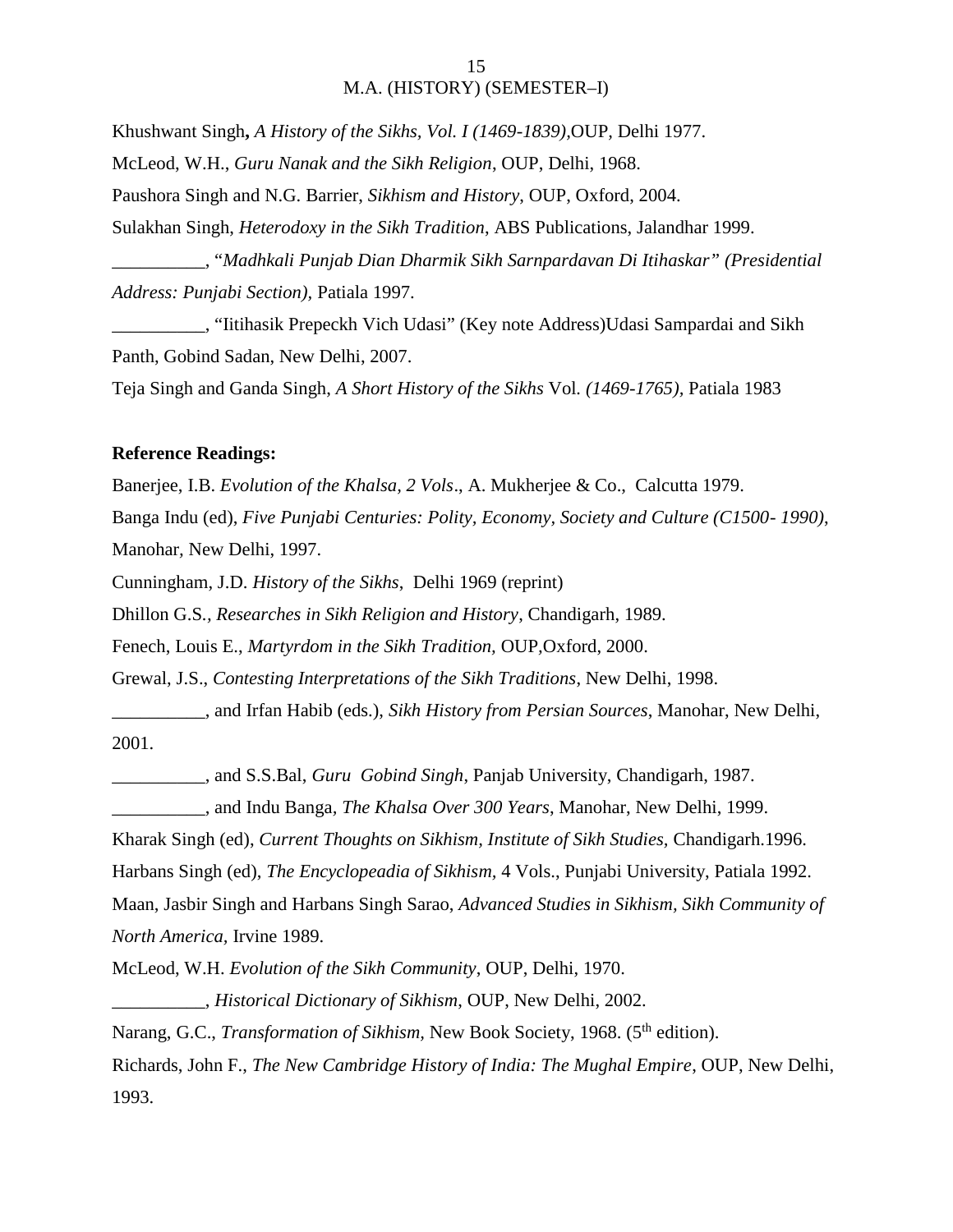Teja Singh, *Sikhism: Its Ideals and its Institutions*, Bombay 1938. In addition, relevant articles would be found in the reputed Journals being published on the Punjab, listed below:-

> *The Panjab Past and Present, Patiala Proceedings of Punjab History Conference, Patiala Journal of Regional History, Amritsar Journal of Sikh Studies, Amritsar Abstract of Sikh Studies, Chandigarh. (New Sikh Studies Quarterly)*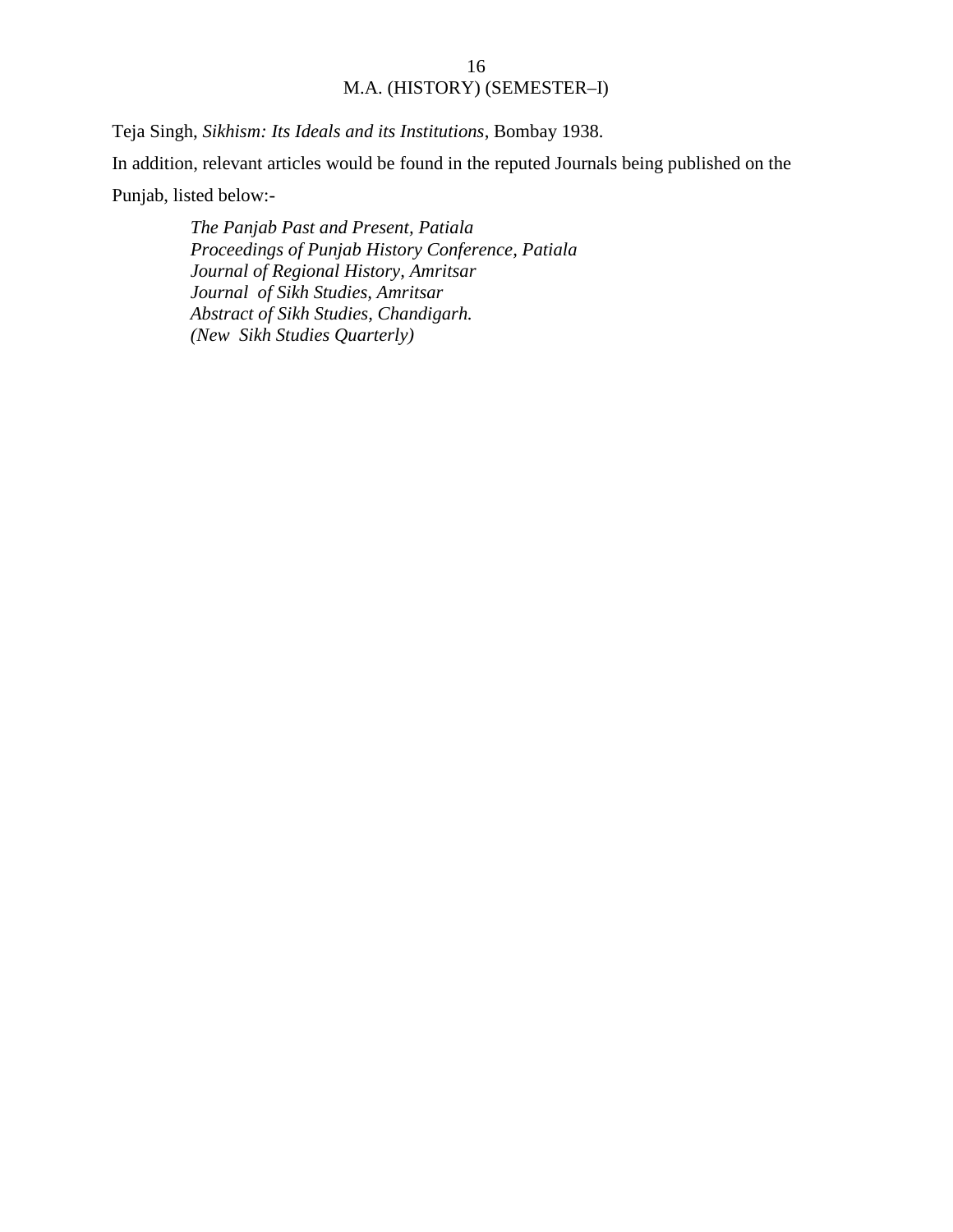### **PAPER-I: URBAN AND AGRARIAN ECONOMY IN INDIA UPTO A.D.1200**

### **Time: 3 Hours Max. Marks: 80**

The question paper may consist of two sections as follows:-

**Section A:** The examiner shall set 10 questions and the candidate will attempt any six questions carrying four marks each. Answer to each questionshall be in about 250 words. The total weightage of this section shall be 24 marks.

**Section B**: The examiner shall set eight questions divided into four units. In each unit there will be two questions and the candidate shall attempt one question from each unit in about 1000 words. Each question shall carry 14 marks. The total weightage of this section shall be 56 marks.

### **UNIT-I**

- 1. Origin and Growth of Agriculture and Agrarian Economy
- 2. Land Rights
- 3. Land Revenue

### **UNIT-II**

- 4. Land Grants
- 5. Crafts
- 6. Guilds

### **UNIT-III**

- 7. Inter-Regional Trade in India
- 8. Foreign Trade
- 9. Coinage and Currency

### **UNIT – IV**

- 10. Credit and Banking
- 11. Urban Centers
- 12. Economic Role of Temples

### **Recommended Readings:**

*Ancient India*, Ministry of Information and Broadcasting, Government of India, New Delhi,

1995.

Jha, D.N., *Ancient India- In Historical Outline*, Manohar, New Delhi, 1998.

Sharma, Ram Sharan, *India's Ancient Past*, Oxford University Press, New Delhi, 2005.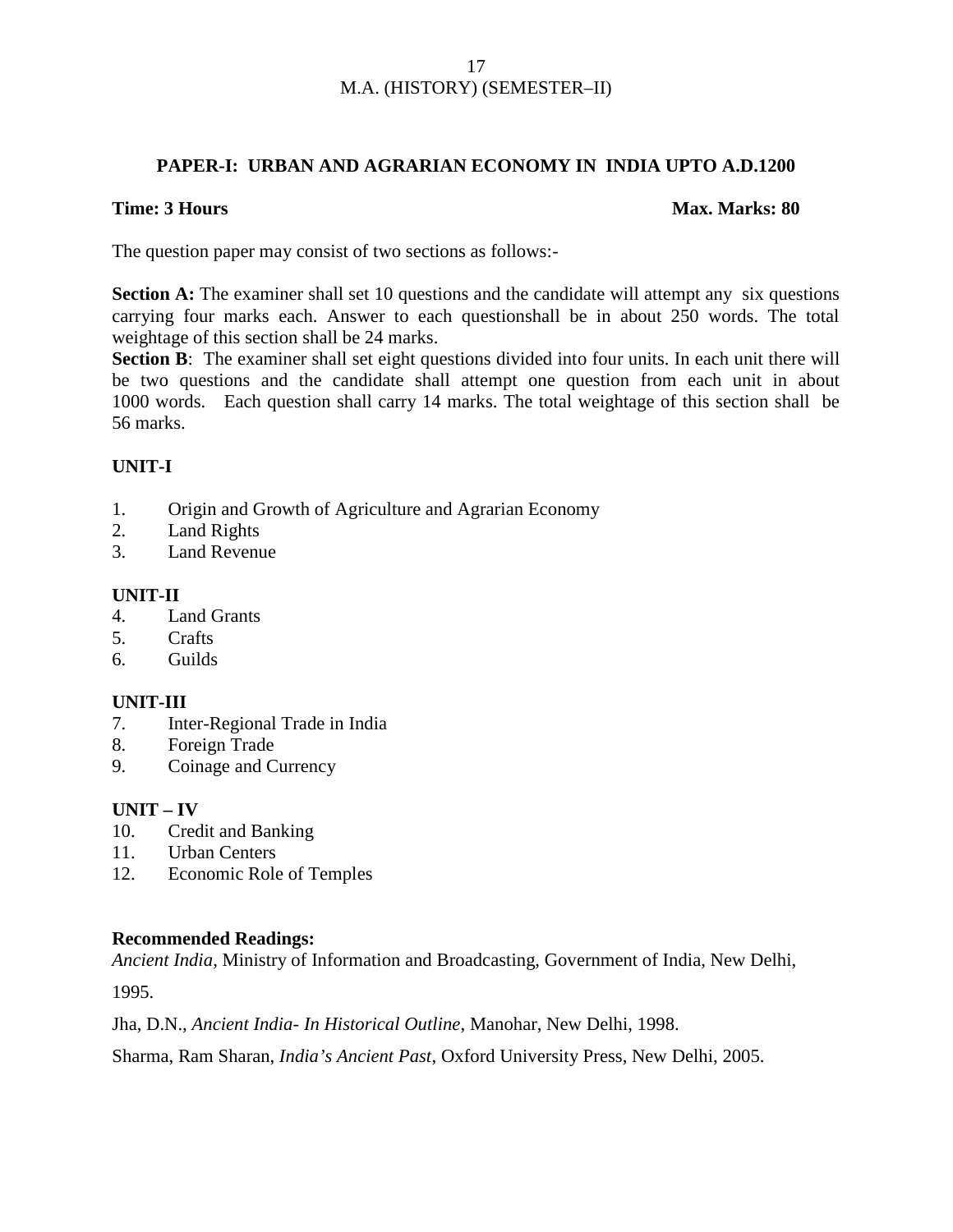\_\_\_\_\_\_\_\_\_\_., *Perspectives in Social and Economic History of Early India*, Munshiram Manoharlal, New Delhi, 1995.

\_\_\_\_\_\_\_\_\_\_., *Social Change in Early Medieval India ( Circa AD 500-1200),* PPH, New Delhi, 1993.

Thapar, Romila *A History of India*, Vol. I, Penguin Books, London, 1981.

Upinder Singh, *A History of Ancient and Early Medieval India from the Stone Age to the 12th Century*, Longman, Delhi, 2009.

### **Reference Readings:**

Basham, A.L., *The Wonder That Was India*, Fontana, London, 1977.

Gopal, Lallanji, *Economic Life of Northern India A.D. 700-1200*, Motilal Banarsidass, New Delhi, 1995.

Jha, D.N., *Economy and Society in Early India – Issues and Paradigms*, Munshiram Manoharlal, New Delhi, 1995.

Ray, Himanshu Prabha, " Trade and Contacts", in *Recent Perspectives of Early Indian History* (ed Romila Thapar), Popular Prakashan, Bombay, 1995, pp 142-75.

Sahu, Bhairabi Prasad (ed), *Iron and Social Change in Early India*, Oxford University Press, New Delhi, 2006.

Sharma, Ram Sharan, *Early Medieval Indian Society: A Study in Feudalisation,* Orient Longman, Kolkata, 2001.

\_\_\_\_\_\_\_\_., *Urban Decay in India (c. 300 – c.1000)*, Munshiram Manoharlal, New Delhi, 1987. Stein, Burton, "Economic Functions of a Medieval South Indian Temple", *Journal of Asian Studies*, Vol. XIX, No 2, 1980, pp163-76.

Thakur, V.K., *Urbanisation in Ancient India*, Abhinav Publications, New Delhi, 1981. Thapar, Romila, *Asoka and the Decline of the Mauryas*, Oxford University Press, New Delhi, 1997.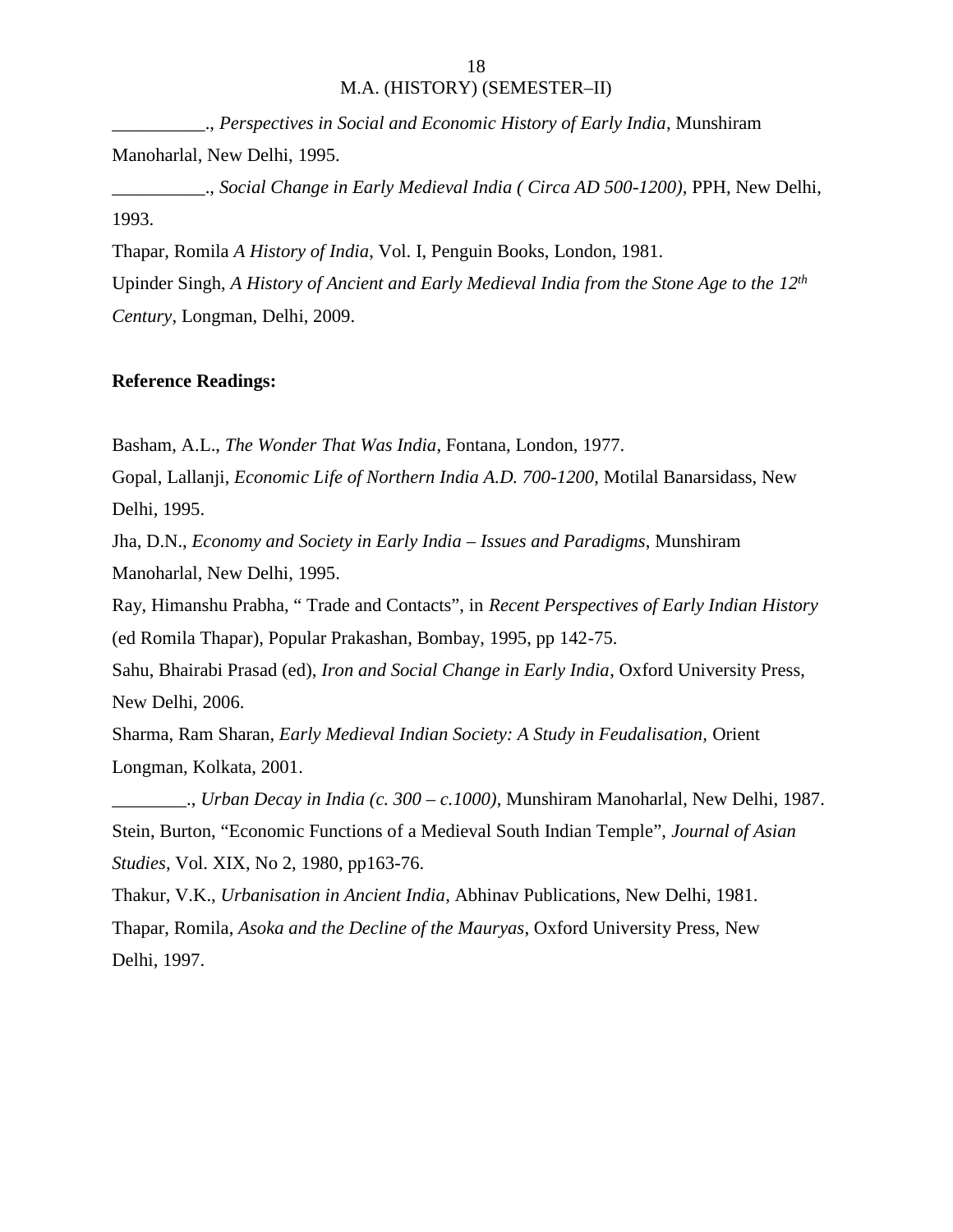### **PAPER-II (Opt a): SOCIETY AND CULTURE OF INDIA (A.D. 1200-1750)**

### **Time: 3 Hours Max. Marks: 80**

The question paper may consist of two sections as follows:-

**Section A:** The examiner shall set 10 questions and the candidate will attempt any six questions carrying four marks each. Answer to each question shall be in about 250 words. The total weightage of this section shall be 24 marks.

**Section B**: The examiner shall set eight questions divided into four units. In each unit there will be two questions and the candidate shall attempt one question from each unit in about 1000 words. Each question shall carry 14 marks. The total weightage of this section shall be 56 marks.

### **UNIT-I**

- 1. Rural Social Structures: Composition, Stratification, Village Community
- 2. Urban Social Structure: Composition, Castes and Communities, Urban Life, rural-urban network.
- 3. The standard of living in India: The Peasantry, the Urban Poor, Middle Strata and the Upper classes.

### **UNIT-II**

- 4. Islam and Concept and Practice of Sufism
- 5. Bhakti movements: Early origins, popular Bhakti Movement in North India, and The Vaishnavite Movement.
- 6. Social Condition of the People: Domestic Life, Comforts Amusements and Recreation and Position of Women and Customs

### **UNIT-III**

7. Architecture: Sultanate, Mughal

.

- 8. Regional Architecture: Vijayanagar, Bahmani, Sharki and Suri Styles
- 9. Paintings : Mughal, Rajput and Kangra School of Painting

### **UNIT-IV**

- 10. Language and Literature: Persian, Sanskrit, Hindi and regional languages and their literature.
- 11. Ruling Classes, State and Orthodoxy.
- 12. Regional and Sectarian communities: evolution of composite culture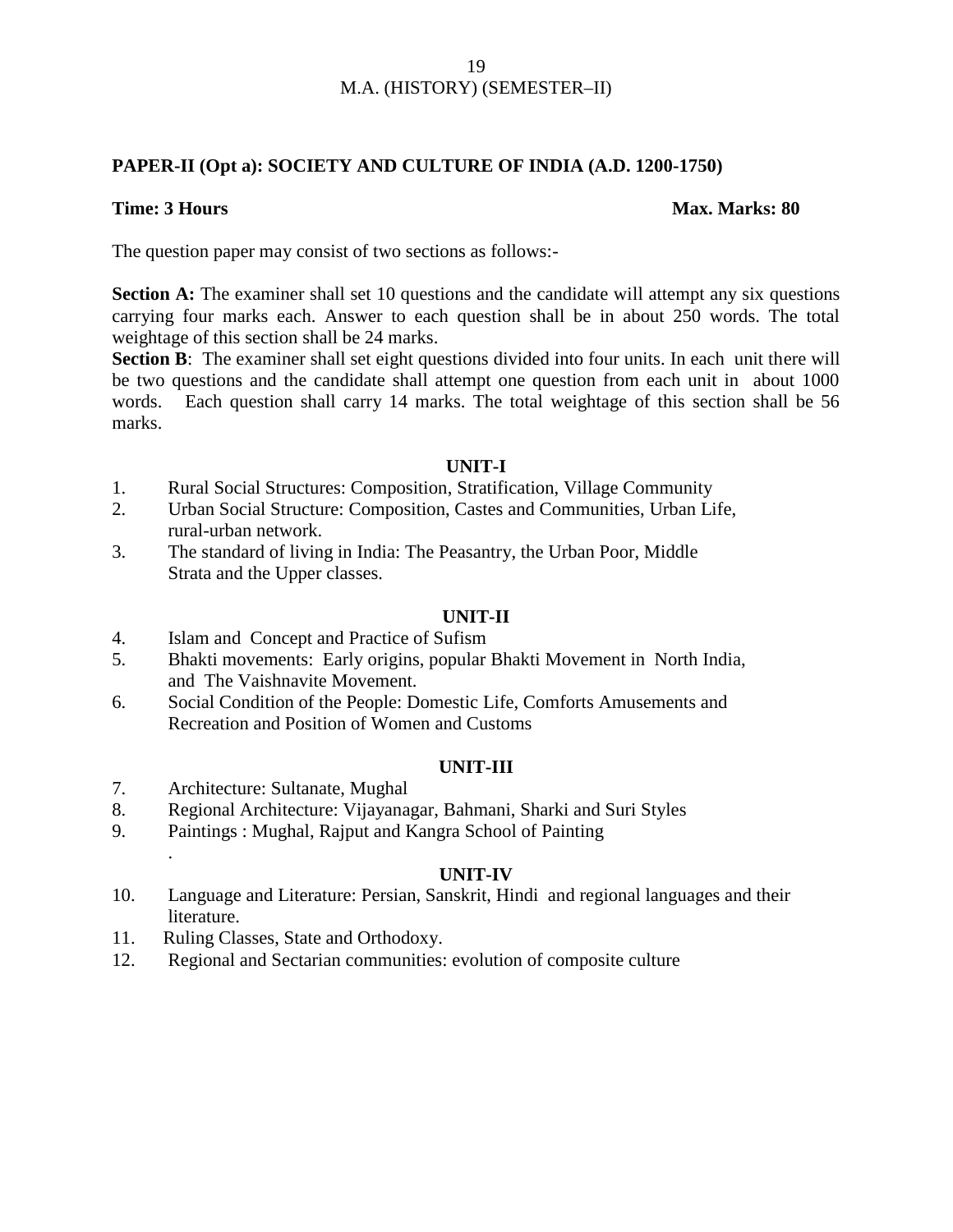### **Recommended Readings**

Yadava, B.N.S., *Society and Culture of Northern India in the Twentieth Century,* Central Book Depot*,* Allahabad, 1973. Ashraf, K.M, *Life and Conditions of the People of Hindustan (1200-1550 A.D),* Delhi, 1978. Raychaudhuri , Tapan and Irfan Habib (eds.), *The Cambridge Economic History of India*, Vol. I, CUP, Cambridge, 2004 Majumdar, R.C., (ed.), *The Mughal Empire,* Bhartiya Vidya Bhavan Series, Bombay, 1970. Chandra, Satish, *Medieval India:* Part I and II, Har Anand Publications, Delhi, 1997.

### **Reference Readings**

Asher, Catharine, *Architecture of Mughal India,* OUP, Cambridge 1992.

Banga Indu (ed), *The City in Indian History, Urban Demography, Society and Politics* Manohar, Delhi, 1991.

Baach Milo *, Mughal and Rajput Paintings: The New Cambridge History of India Series,* Delhi 1992*.*

Dilbagh Singh, *The State, Landlords and the Peasants: Rajasthan in the 18th C*entury, Delhi, 1985.

Habib, Irfan (ed), *Agrarian System of Mughal India*, *1526-1707*, OUP, New Delhi, 2005.

Hasan S. Nural, *Thoughts on Agrarian Relations in Mughal India,* PPH, Delhi,1973.

Koch Ebba, *Mughal Architecture: A History of its Buildings and Development (1528-1850*), Munich 1999.

*\_\_\_\_\_\_\_\_\_\_, Mughal Art and Imperial Ideology*, Delhi, 2001.

Moreland, W.H., *Agrarian System of Moslem India: A Historical Essay with Appendices,* Delhi,1968.

Richards, J.F. (ed) *Power, Administration and Finance in Mughal India,* Britain, Variorum, 1993.

Chandra, Satish, *Mughal Religious Policies, The Rajputs and Deccan,* Delhi, 1993.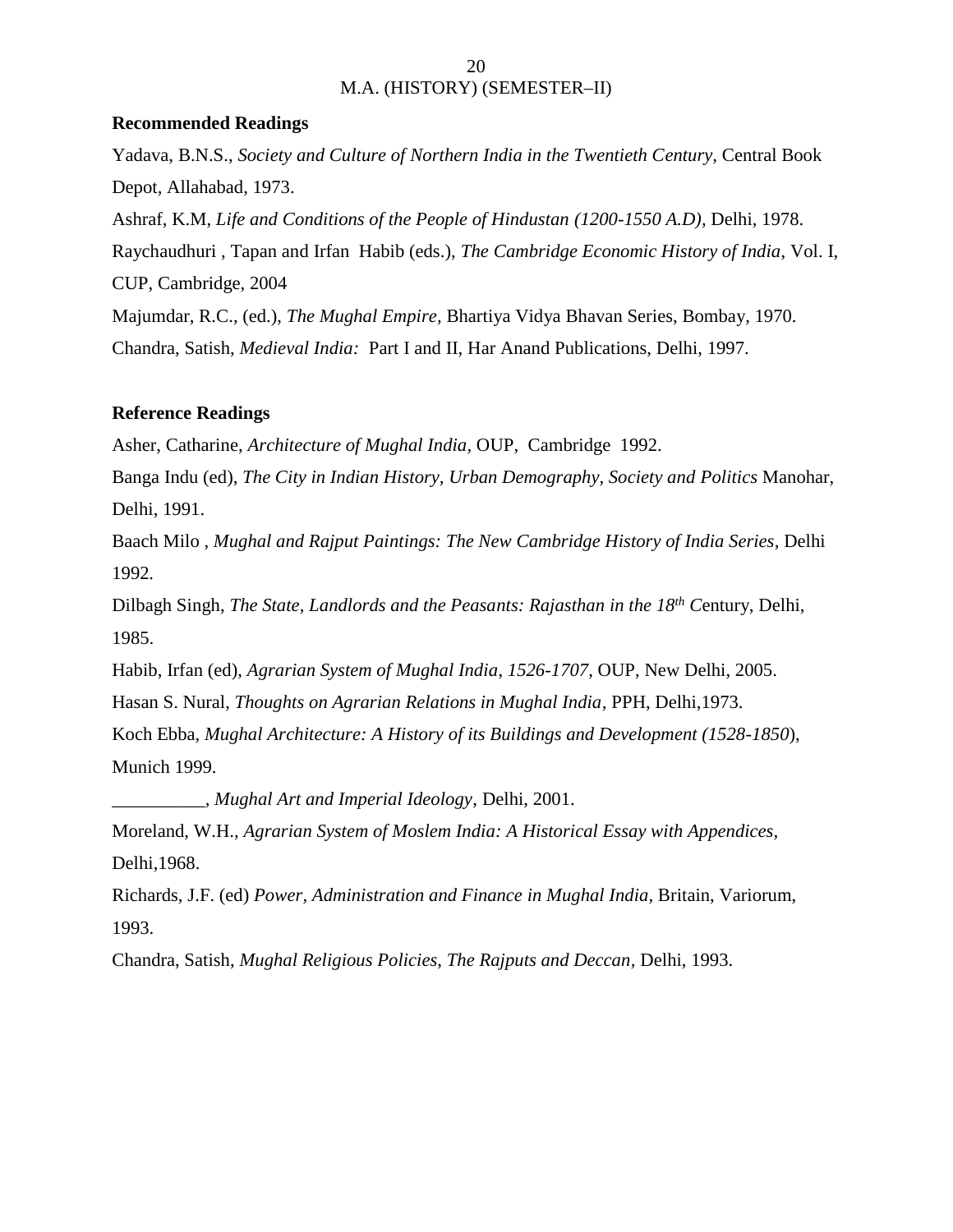### **PAPER-II (Opt b) ART, ARCHITECTURE AND LITERATURE OF INDIA (A.D 1200-1750)**

### **Time: 3 Hours Max. Marks: 80**

The question paper may consist of two sections as follows:-

**Section A:** The examiner shall set 10 questions and the candidate will attempt any six questions carrying four marks each. Answer to each questionshall be in about 250 words. The total weightage of this section shall be 24 marks.

**Section B**: The examiner shall set eight questions divided into four units. In each unit there will be two questions and the candidate shall attempt one question from each unit in about 1000 words. Each question shall carry 14 marks. The total weightage of this section shall be 56 marks.

### **UNIT-I**

- 1. Socio-Religions Milieu (1200-1526)
- 2. Performing Arts
- 3. Architecture upto Khaljis

### **UNIT-II**

- 1. Learning and Education
- 2. Languages and Literature
- 3. Arts and Architecture (Upto 1526 A.D)

### **UNIT-III**

- 1. The Characteristic features of Mughal architecture under Akbar
- 2. Development and growth of architecture from Jahangir to Aurangzeb
- 3. Mughal, Rajput and Kangra schools of paintings

### **UNIT-IV**

- 1. Persian and Sanskrit Literature
- 2. Literature in Regional languages
- 3. Royal Patronage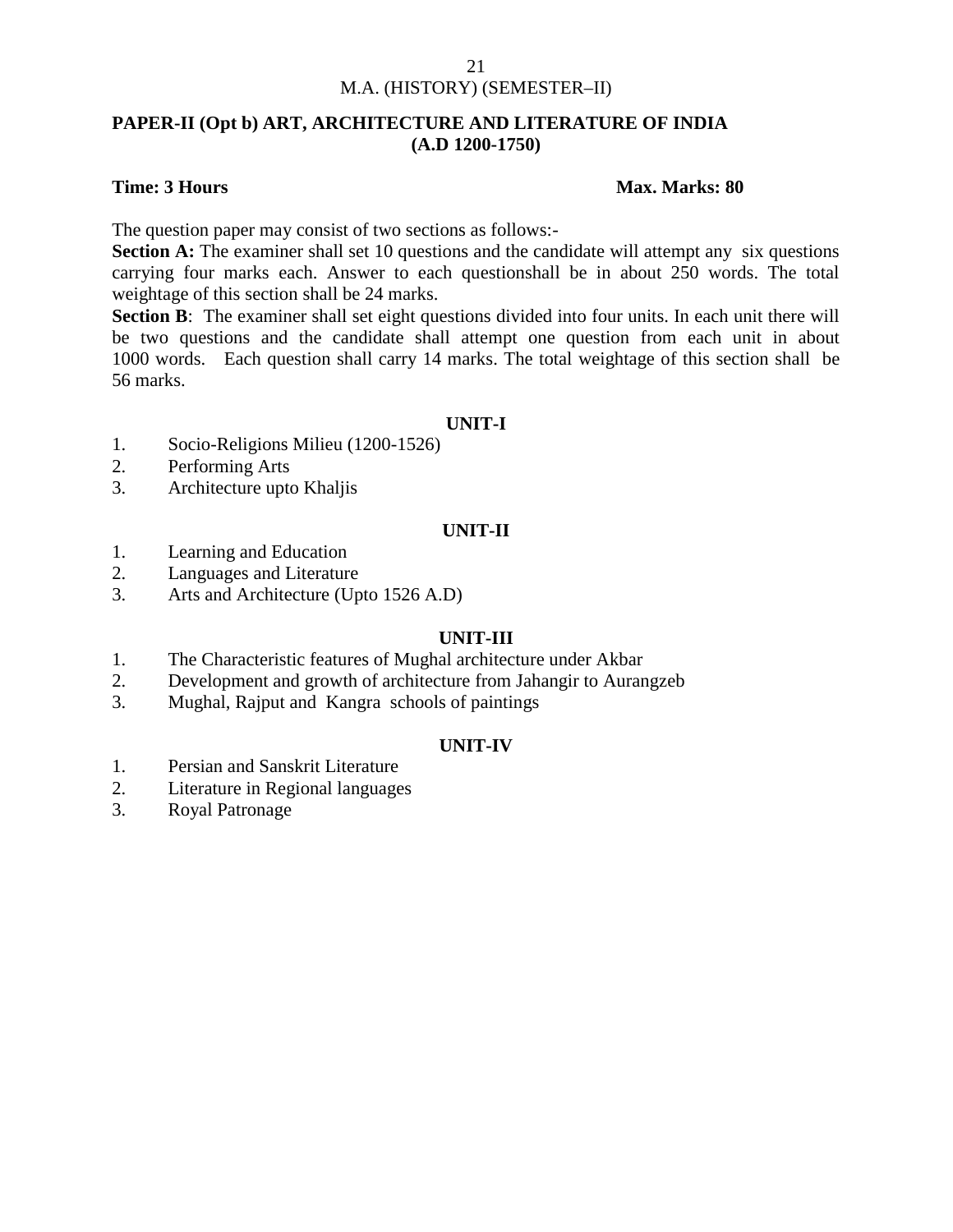### **Recommended Readings**

Yadava, B.N.S, *Society and Culture of Northern India in the Twentieth Century,* Allahabad, 1973.

Ashraf, K.M., *Life and Conditions of the People of Hindustan (1200-1550 A.D*), Munshiram Manoharlal, Delhi, 1978.

Majumdar, R.C., (ed*),The Mughal Empire*, VBS, Bombay, 1970.

Chandra, Satish, *Medieval India*, Part-I & II, Har-Anand, Publications, Delhi, 1987.

Asher, Catharine, *Architecture of Mughal India*, CUP,Cambridge 1992.

Baach, Milo, *Mughal And Rajput Paintings, The New Cambridge History of India Series,* Delhi 1992.

Koch, Ebba, *Mughal Architecture : A History of its Buildings and Development: 1528-1850*, Munich, 1999.

\_\_\_\_\_\_\_\_\_\_\_\_, *Mughal Art and Imperial Ideology* Delhi, 2001.

Chandra, Satish, *Mughal Religious Policies : The Rajputs and Deccan,* Delhi, 1993. Brown, Percy, *Indian Architecture ( Islamic Period),* Bombay, 1981.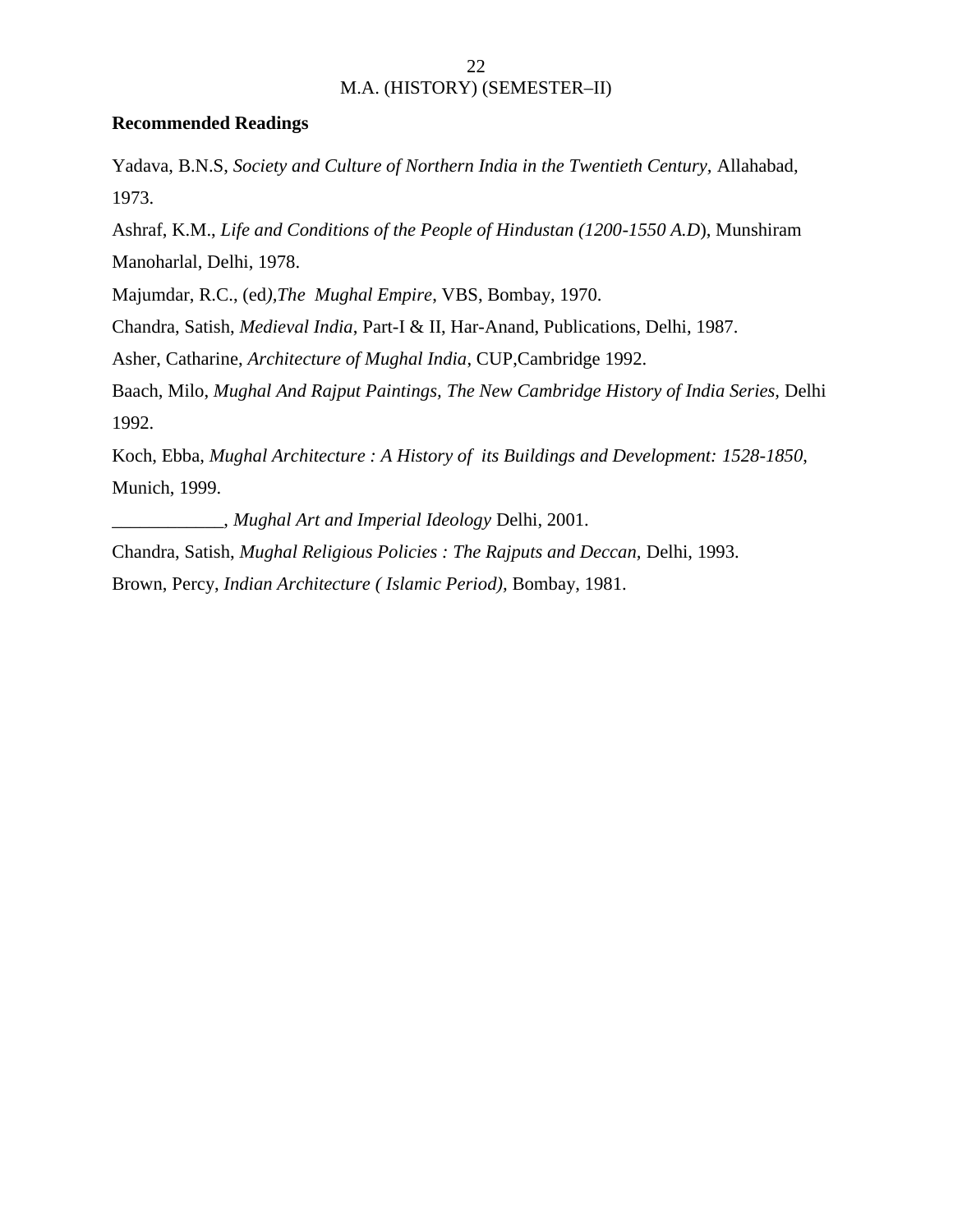### M.A. (HISTORY) (SEMESTER–II)

### **PAPER-III (Opt a): EIGHTEENTH CENTURY PUNJAB**

### **Time: 3 Hours Max. Marks: 80**

The question paper may consist of two sections as follows:-

**Section A:** The examiner shall set 10 questions and the candidate will attempt any six questions carrying four marks each. Answer to each question shall be in about 250 words.. The total weightage of this section shall be 24 marks.

**Section B:** The examiner shall set eight questions divided into four units. In each unit there will be two questions and the candidate shall attempt one question from each unit in about 1000 words. Each question shall carry 14 marks. The total weightage of this section shall be 56 marks.

### **UNIT-I**

- 1. The Sources and their Assessment.
- 2. Government and Administration
- 3. Social Classes

### **UNIT-II**

- 4. Trade and Industry
- 5. State, Religion and Sectarian Developments
- 6. First Sikh State under Banda Bahadur (1709-1715)

### **UNIT-III**

- 7. Political Struggle and Bid for Sovereignty (1716-1769)
- 8. Eighteenth Century Sikh Polity
- 9. The Nature, Organization and Administration of the Sikh Misls.

### **UNIT-IV**

- 10. The Political Ideas and Institutions of the Sikhs
- 11. From Misaldari to Monarchy
- 12. Elements of Continuity and Change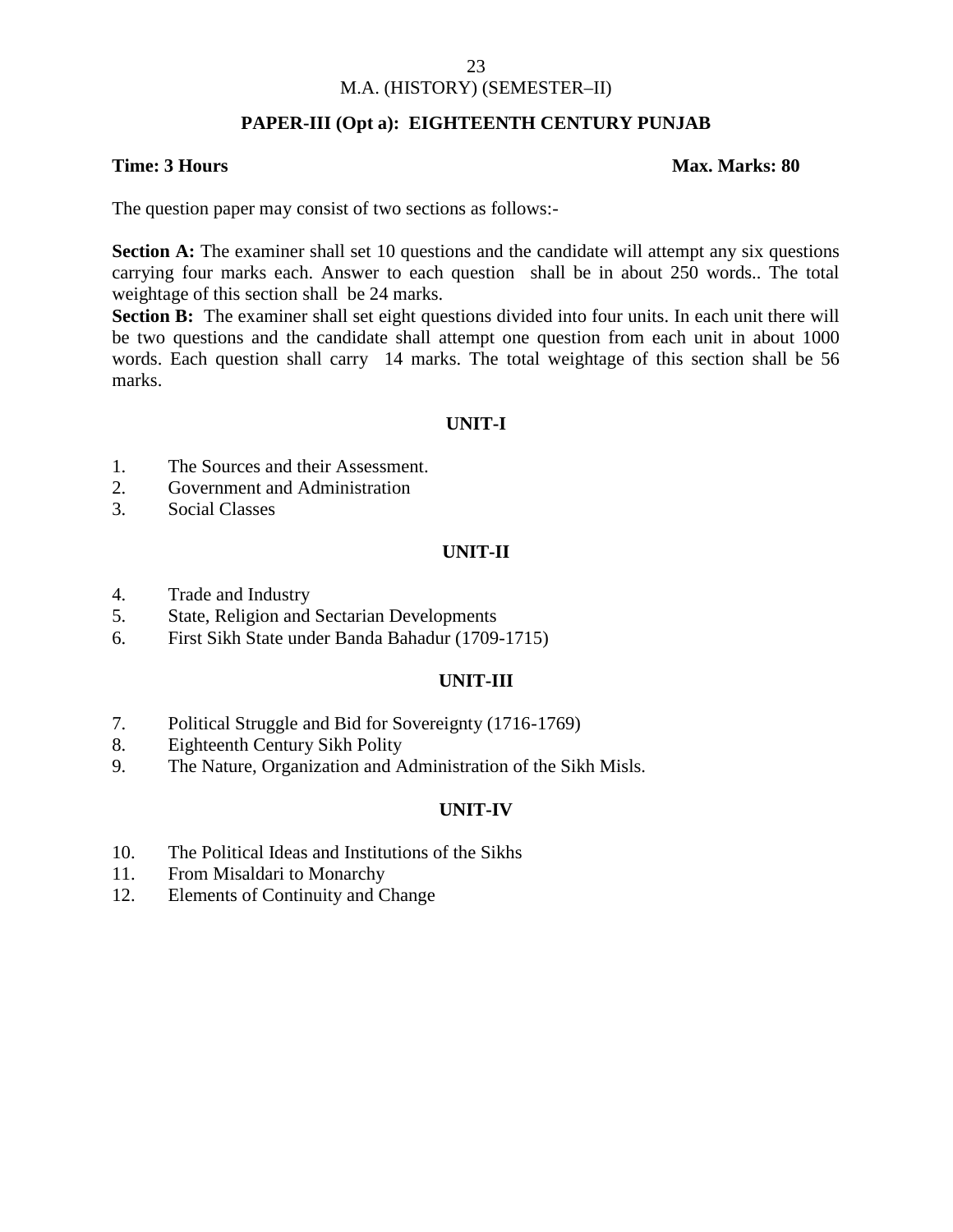### **Recommended Readings**

Bhagat Singh, *Sikh Polity*, New Delhi, 1978.

Chaten Singh, *Region and Empire: Punjab in the 17th Century*, OUP, New Delhi, 1991.

Fauja Singh, *Some Aspects of State and Society Under Ranjit Singh*, New Delhi 1982.

Grewal, J.S., *The Cambridge History of India: The Sikhs of the Punjab,* CUP, Cambridge*,* 1994.

Alam, Muzaffar, *The Crisis of Empire in Mughal North India*, OUP, New Delhi, 1986.

Naqvi, H.K. *Urban Centres and Industries in Upper India*, Asia Publishing House, Bombay,1968.

Nayyar G.S. *Sikh Polity and Political Institutions*, Delhi 1979.

Sachdeva, Veena, *Polity and Economy of the Punjab:During the late Eighteenth Century,* New Delhi, 1993.

Sulakhan Singh*, Heterodoxy in the Sikh Tradition*, ABS Publications, Jalandhar, 1999.

### **Reference Readings:**

Dua J.C. *British Historiography: Eighteenth Century Punjab*, New Delhi 1992.

Fauja Singh Bajwa, *Military System of the Sikhs (1799-1849),*Motilal Banarsidass*,* Delhi, 1964.

Khushwant Singh, *A History of the Sikhs*, Vol. I, PUP, Princeton 1966.

Radha Sharma*, "*State Policy and Agrarian Classes in the Punjab*", Journal of Regional History,* Amritsar.

Sinha, N.K., *Rise of the Sikh Power*, A.Mukherjee & Co., Calcutta, 1960.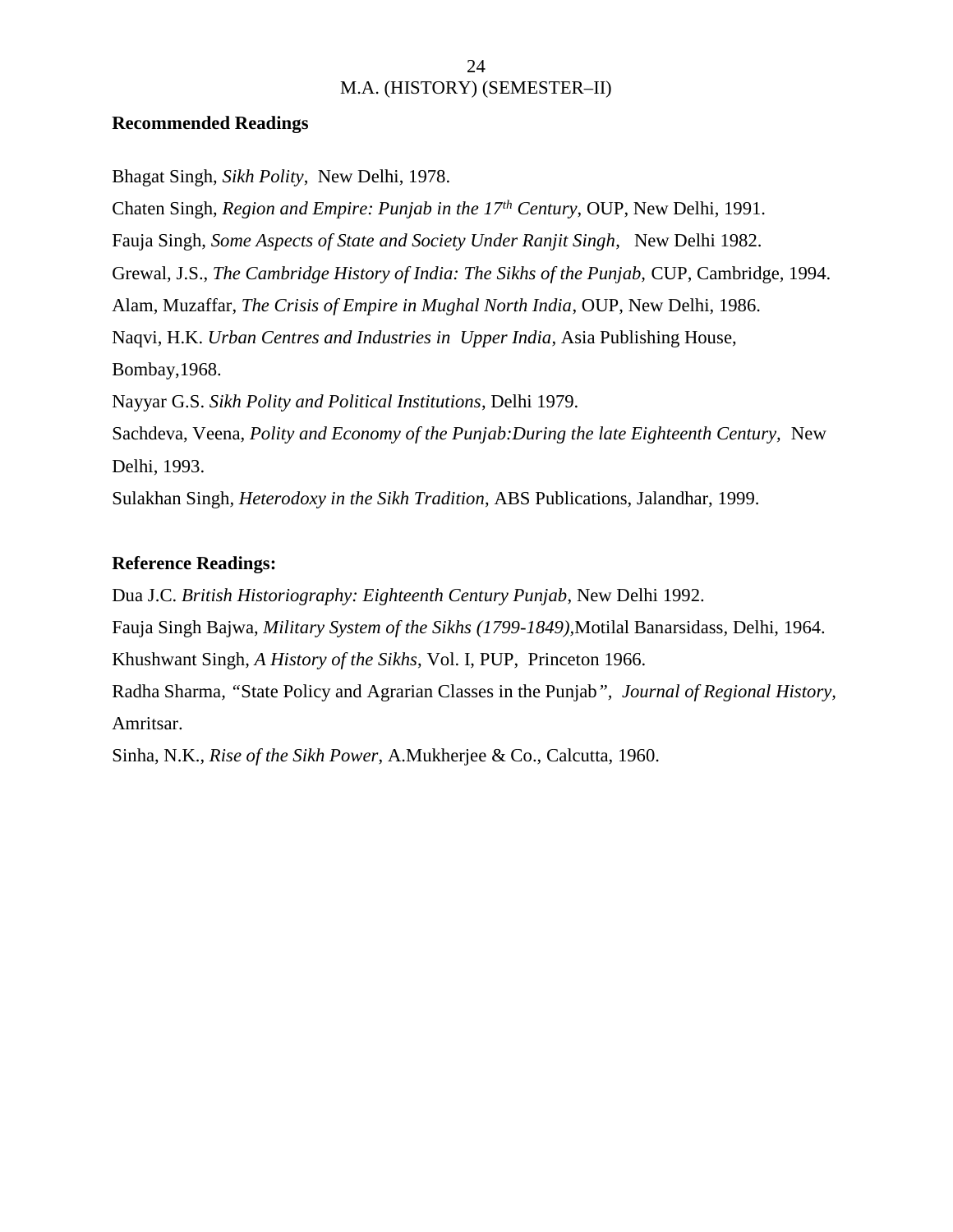### M.A. (HISTORY) (SEMESTER–II)

### **PAPER-III (Opt b): POLITY, ECONOMY AND SOCIETY IN THE PUNJAB (A.D. 1799-1849)**

### **Time: 3 Hours Max. Marks: 80**

The question paper may consist of two sections as follows:-

- **Section A**: The examiner shall set 10 questions and the candidate will attempt any six questions carrying four marks each. Answer to each question shall be in about 250 words . The total weightage of this section shall be 24 marks.
- **Section B:** The examiner shall set eight questions divided into four units. In each unit there will be two questions and the candidate shall attempt one question from each unit in about 1000 words. Each question shall carry 14 marks. The total weightage of this section shall be 56 marks.

### **UNIT-I**

- 1. Rise of the Sukarchakias
- 2. Unification and Expansion Under Ranjit Singh
- 3. Decline and Fall of the Kingdom of Lahore

### **UNIT-II**

- 4. Nature of Monarchy
- 5. Central and Provincial Government in the Kingdom of Lahore
- 6. Land Revenue Administration

### **UNIT-III**

- 7. The Ruling Classes
- 8. The Jagirdars
- 9. Dharmarth Grants

### **UNIT-IV**

- 10. The Intermediaries and the Peasantry
- 11. The Mercantile Classes
- 12. Social Mobility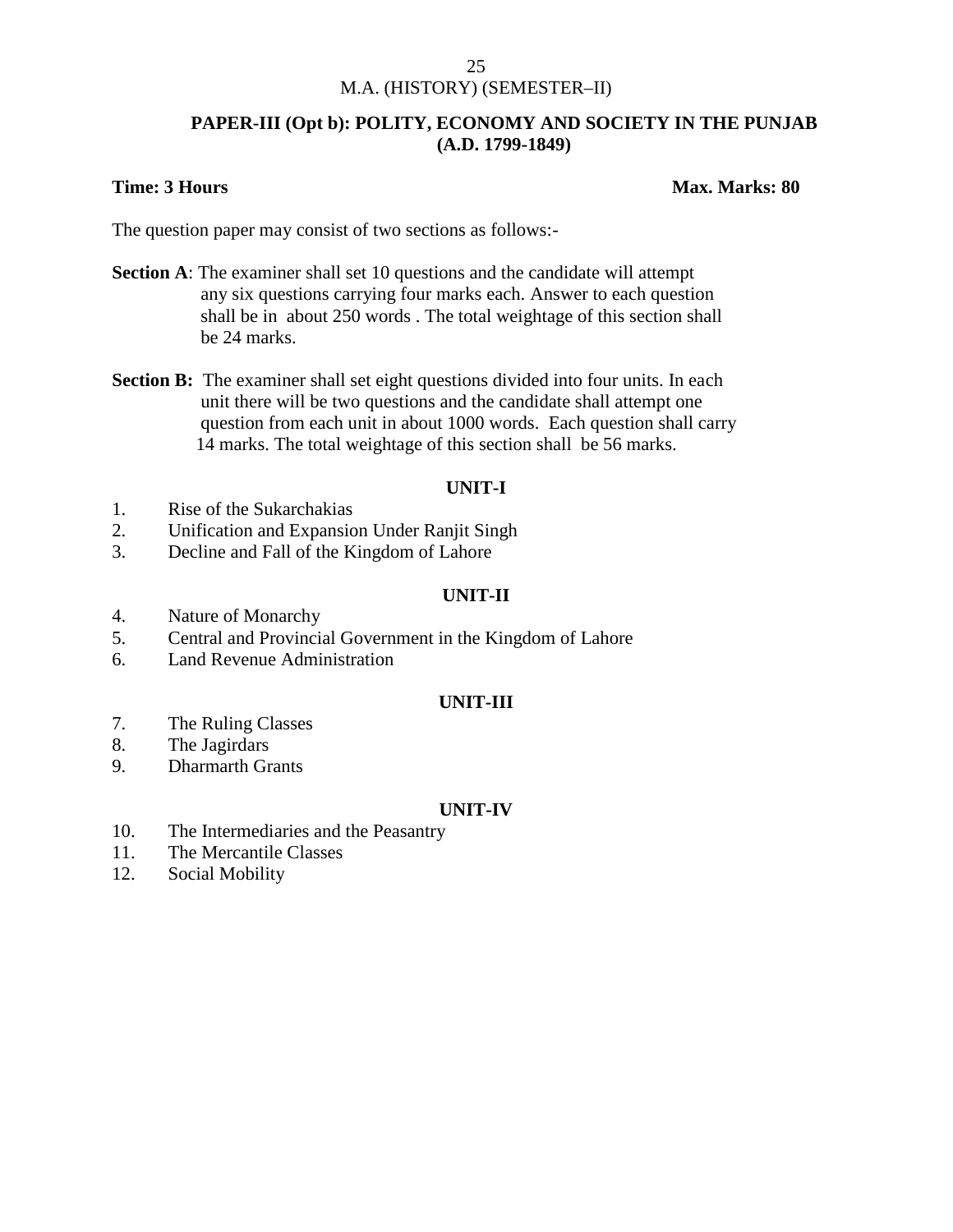### **Recommended Readings:**

Fauja Singh, *Some Aspects of State and Society under Ranjit Sijgh*, New Delhi 1982. G.L.Chopra, *The Punjab As a Sovereign State,* VVRI., Hoshiarpur, 1960. Indu Banga, *Agrarian System of the Sikhs: Late Eighteenth and Early Nineteenth Century,* Manohar, New Delhi, 1978. \_\_\_\_\_\_\_\_\_\_., (ed.) *Five Punjabi Centuries: Polity, Economy, Society, and Culture (C.1500-1990),* Manohar, New Delhi, 1997.

\_\_\_\_\_\_\_\_\_\_\_, "The Ruling Class in the Kingdom of Lahore*", Journal of Regional History*, III, 1982, pp 15-24.

Radha Sharma, *Ranjit Singh Kal Di Kissani Da Samaj Shastri Adhiyan,* Patiala 1999.

\_\_\_\_\_\_\_\_\_\_\_, *Peasantry and the State:Early Nineteenth Century Punjab,* K.K. Publications*,* Simla 2000.

\_\_\_\_\_\_\_\_\_\_\_, *The Lahore Darbar,* G.N.D. University, Amritsar 2001.

### **Reference Readings**

Badan Powell, *The Land System of British India* Vo. II, Delhi 1974(reprint –first published 1892)

Bhatti, Indryas, *Nobility under the Lahore Darbar (1799-1849),* M. Phil. Dissertation, Amritsar,1981.

Bikramjit Hasrat, *Life and Time of Ranjit Singh*, VVRI, Hoshiarpur, 1977.

Fauja Singh Bajwa, *Military System of the Sikhs (1799-1849),* Motilal Banarsidass, Delhi 1964.

Harish C. Sharma, "Artisans*", Maharaja Ranjit Singh Society and Economy* (ed. Indu Banga and

J.S.Grewal), G.N.D. University,Amritsar, 2001, pp 107-86

Indu Banga, "State Formation Under Sikh Rule*", Journal of Regional, History*, Vo. I, 1980, pp 15-35.

\_\_\_\_\_\_\_\_\_\_\_, *"*Social Mobility in the Punjab Under Maharaja Ranjit Singh*", Maharaja Ranjit Singh and His Times* (eds.J.S.Grewal & Indu Banga), G.N.D.University, Amritsar 1980, pp 125-37.

J.S.Grewal, *The Reign of Maharaja Ranjit Singh Structure of Power, Economy and Society,* Sita Ram Kohli Memorial Lectures, Punjabi University, Patiala 1981.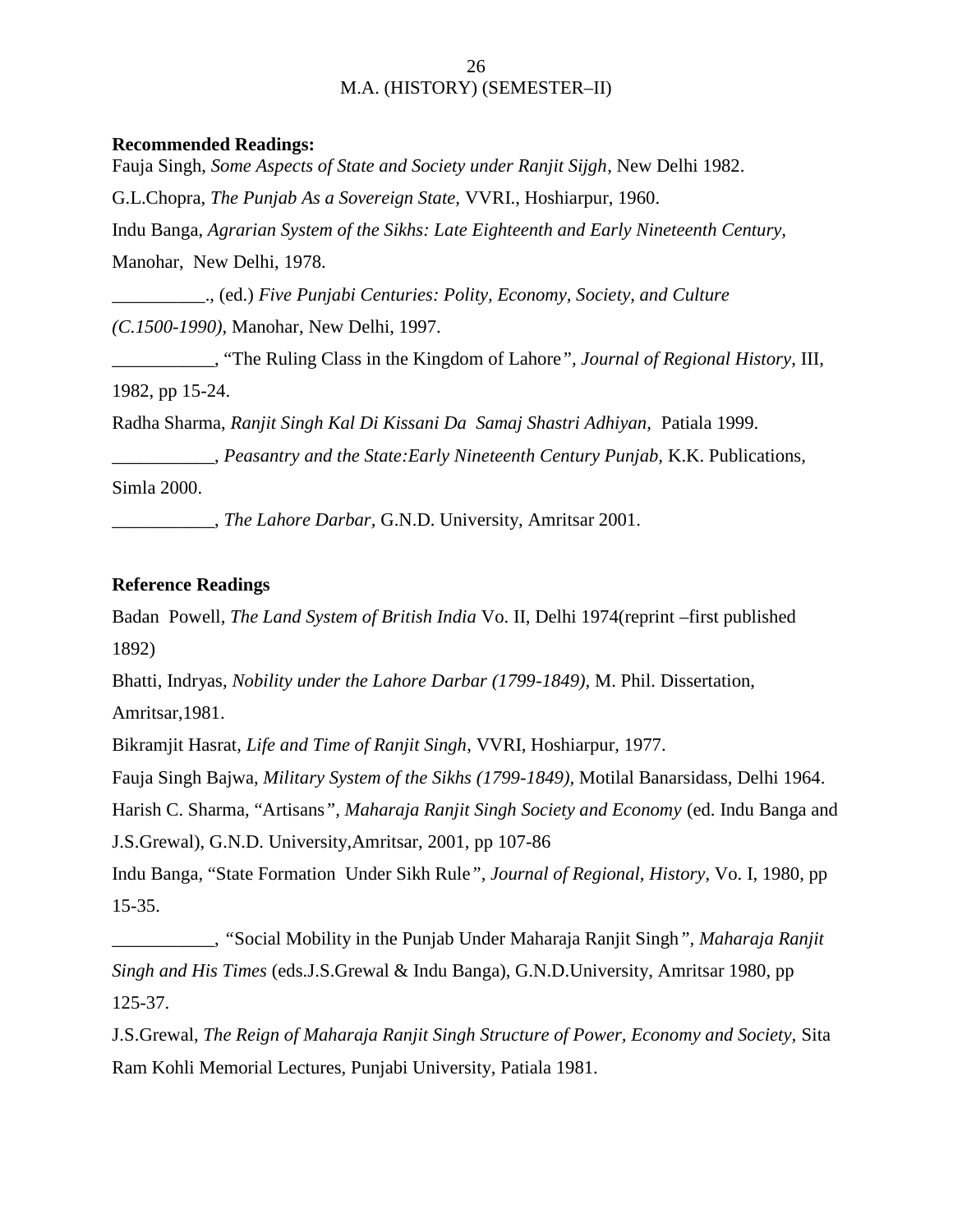*\_\_\_\_\_\_\_\_\_\_\_, Maharaja Ranjit Singh, Polity, Economy and Society*, G.N.D.University, Amritsar, 2001.

*\_\_\_\_\_\_\_\_\_\_\_, Early Nineteenth Century Punjab*, G.N.D. University,Amritsar,1979. \_\_\_\_\_\_\_\_\_\_\_\_, *The Cambridge History of India: The Sikhs of the Punjab*, CUP,

Cambridge,1994.

Khushwant Singh, *A History of the Sikhs-II*: 1839-1964, Princeton University Press, Princeton, 1966.

Radha Sharma, *"*State Policy and Agrarian Classes in the Punjab"*, Journal of Regional History, Amritsar.*

Sinha, N.K*.Ranjit Singh*, A.Mukherjee & Co., Calcutta, 1968.

Sita Ram Kohli, *Sunset of the Sikh Empire*, Orient Longman, New Delhi,1967.

Sulakhan Singh, *"*Patronage of the Udasis*", Maharaja Ranjit Singh and His Times,*

G.N.D,University, Amritsar,1980, pp 103-16.

S.S.Bal, *British Policy towards the Punjab* (1844-49), New Age Publishers, Calcutta, 1971.

Rakesh Sharma , Social structure of Business communities in the kingdom of Lahore (1799-

1839), writer's choice New Delhi 2015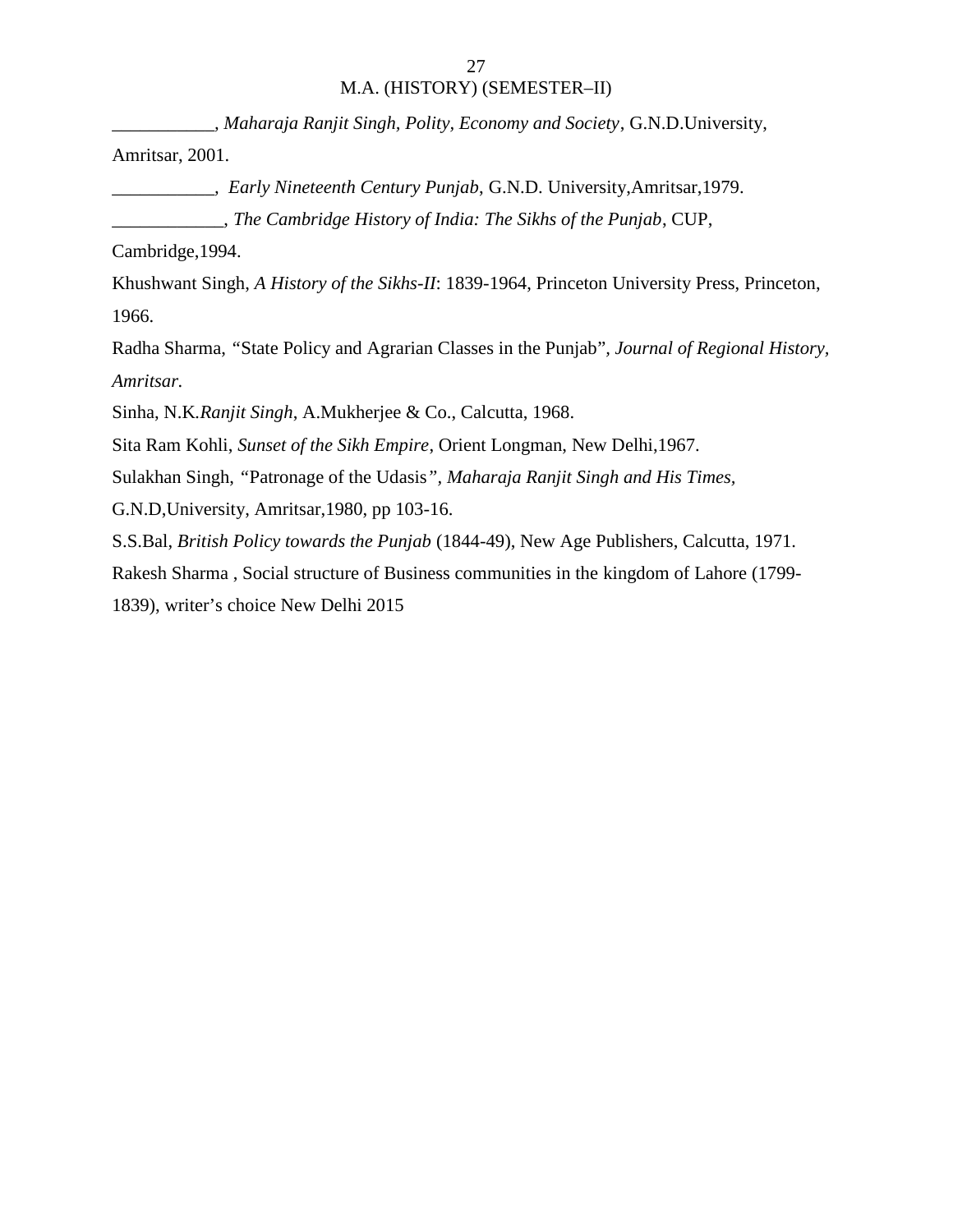### M.A. (HISTORY) (SEMESTER–II)

### **PAPER-IV: MODERN WORLD: MAJOR TRENDS (A.D. 1500-1900)**

### **Time: 3 Hours Max. Marks: 80**

The question paper may consist of two sections as follows:-

**Section A**: The examiner shall set 10 questions and the candidate will attempt any six questions carrying four marks each. Answer to each question shall be in about 250 words. The total weightage of this section shall be 24 marks.

**Section B**: The examiner shall set eight questions divided into four units. In each unit there will be two questions and the candidate shall attempt one question from each unit in about 1000 words. Each question shall carry 14 marks. The total weightage of this section shall be 56 marks.

### **UNIT-I**

- 1. Expansion of Western World
- 2. Renaissance
- 3. Reformation

### **UNIT-II**

- 4. Enlightenment
- 5. Emergence of Nation States
- 6. Growth of Parliamentary System

### **UNIT-III**

- 7. American Revolution
- 8. French Revolution
- 9. Industrial Revolution

### **UNIT-IV**

- 10. Growth of Nationalism: Unification of Italy and Germany
- 11. Rise of Socialism
- 12. New Imperialism

### **Recommended Readings:**

John A. Garraty and Peter Gay, *The Columbia History of the World*, Harper & Row Publishers, New York, 1986.

\_\_\_\_\_\_\_\_\_\_, *The University History of the World*, New Orchard Editions, New York, 1980. Keith W. Olsan, *An Outline of American History*, United States Information Agency, USA. Chris Harman, *A People's History of the World*, Orient Longman, Hyderabad, 2006. David Thomson, *Europe since Napoleon*, Penguin, London, 1976. H.M. Vinacke, *A History of the Far East in Modern Times*, George Allen & Unwin, London

1967.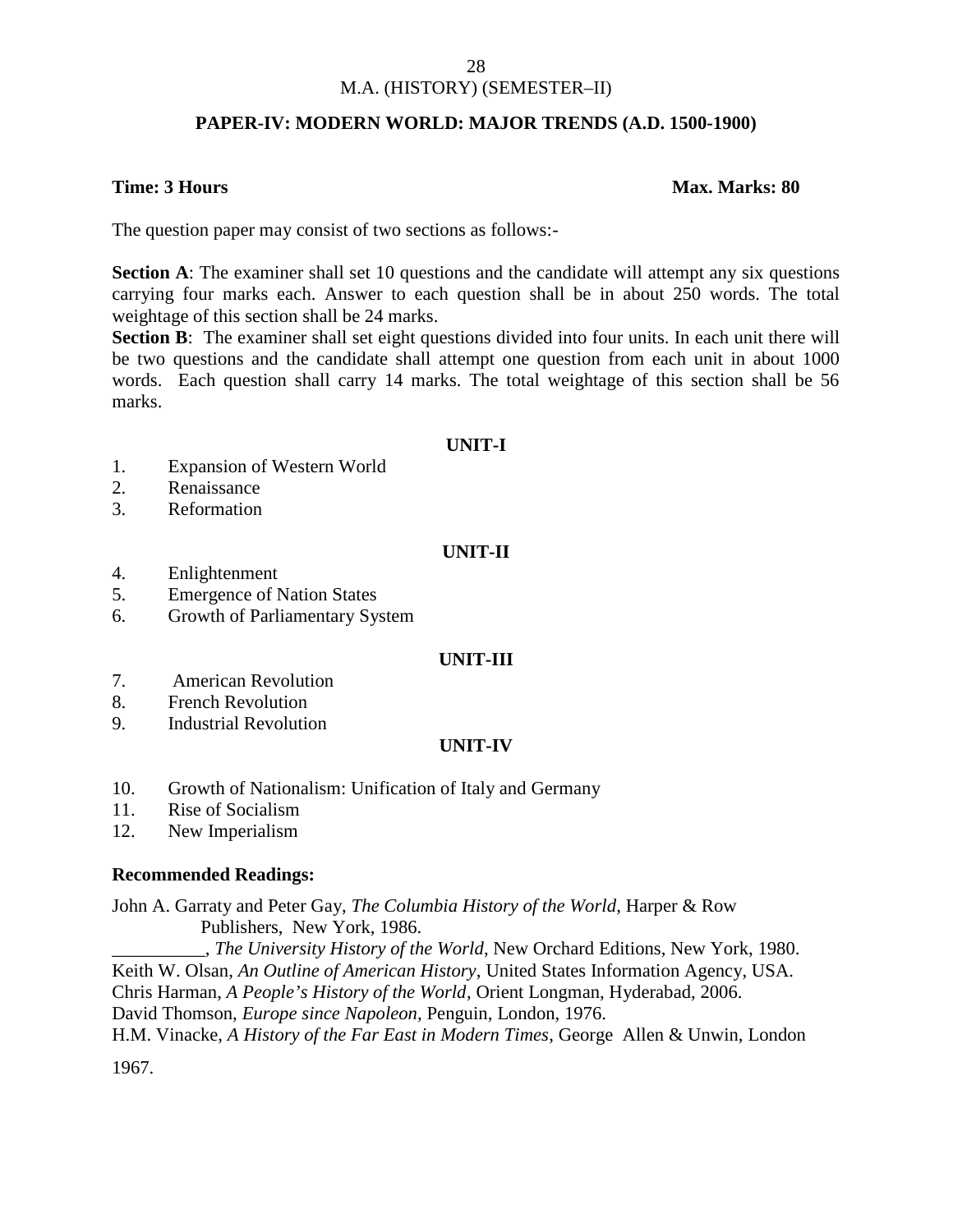### M.A. (HISTORY) (SEMESTER–II)

### **PAPER-V: ECONOMIC HISTORY OF MODERN INDIA (A.D.1757-1857)**

### **Time: 3 Hours Max. Marks: 80**

The question paper may consist of two sections as follows:-

- **Section A**: The examiner shall set 10 questions and the candidate will attempt any six questions carrying four marks each. Answer to each question shall be in about 250 words. The total weightage of this section shall be 24marks.
- **Section B:** The examiner shall set eight questions divided into four units. In each unit there will be two questions and the candidate shall attempt one question from each unit in about 1000 words. Each question shall carry 14 marks. The total weightage of this section shall be 56 marks.

### **UNIT-I**

- 1. Mid-Eighteenth Century : Economic Background.
- 2. Agrarian Economy
- 3. Mercantile Imperialism and East India Company

### **UNIT-II**

- 4. Land Revenue Settlements Zamindari, Riaytwari and Mahalwari Systems
- 5. Decline of Handicrafts and De-industrialization.
- 6. Commercial Agriculture and its impact on agrarian economy.

### **UNIT-III**

- 7. Indian Business Enterprise
- 8. Managing Agency System
- 9. Foreign Enterprise and Investment

### **UNIT-IV**

- 10. System of Financial Control
- 11. Irrigation System
- 12. Economic Drain

### **Recommended Readings**

Romesh C. Dutt, *The Economic History of India,* Vol. I & II, Publication Division, Delhi,1970. Dharma Kumar and Meghnad Desai (eds.), *The Cambridge Economic History,* Vol. II *1757- 1977,* Orient Longman, Delhi, 1977.

Sabyasachi Bhattacharya, *Financial Foundations of the British* Raj, Orient Longman, Delhi, 2005.

Rajat K. Ray (ed) *Entrepreneurship and Industry in India, 1800-1947*, OUP,Delhi, 1994. H.Bhattacharya, *Aspects of Indian Economic History* (*1750-1950),* Calcutta, 1986.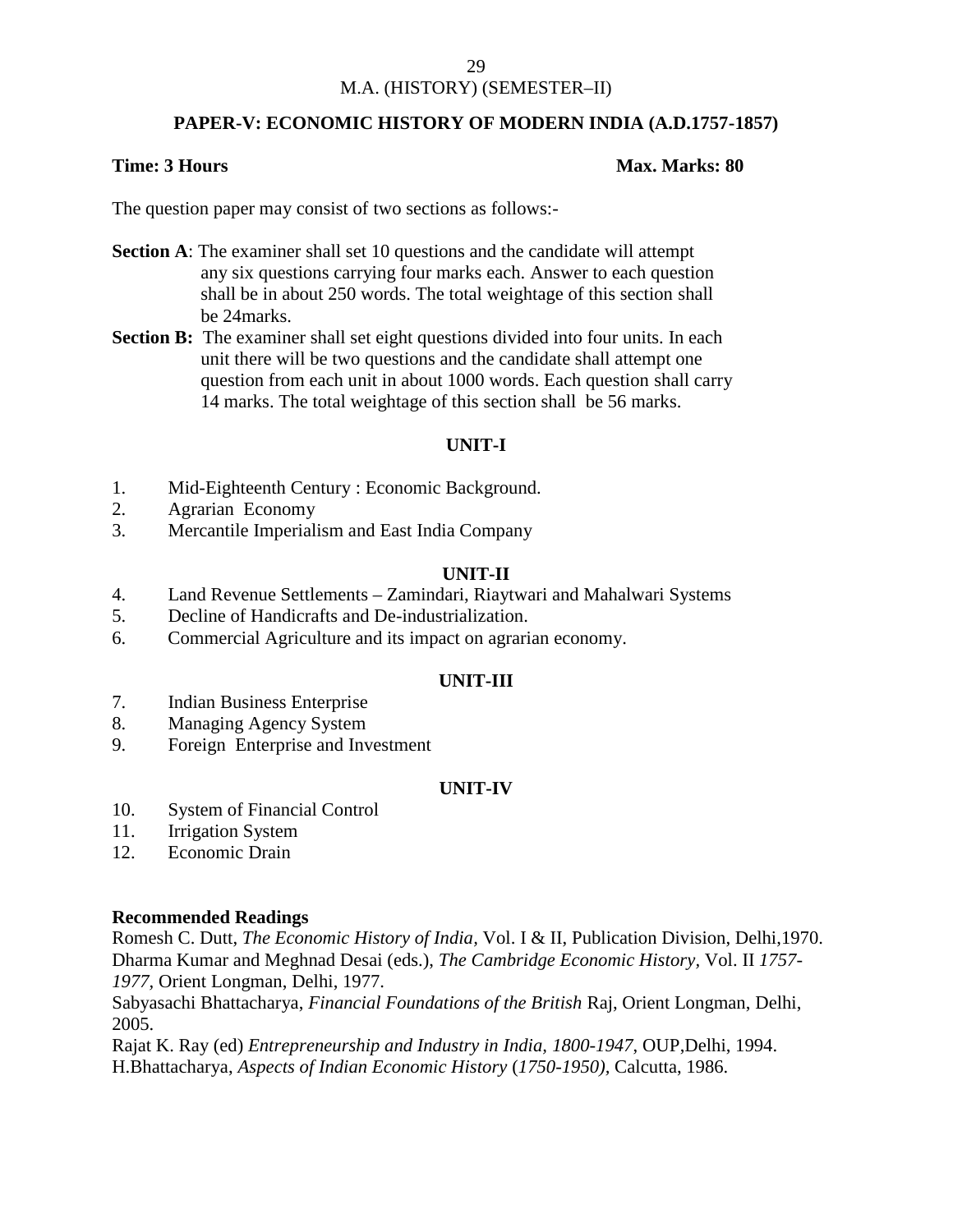### **Reference Readinga:**

Asiya Siddiqi, *Agrarian Change in Northern Indian State*, OUP,Oxford, 1973.

D. Rothermund, *Asian Trade and European Expansion in the Age of Mercentilism,* Manohar New Delhi, 1981.

D.R.Gadgil, *Industrial Evolution of India in Recent Times,* OUP*,* Oxford, 1972.

N.Mukherjee, *The Ryotwari System in Madras 1792-1827*, Calcutta, 1962

R.P.Dutt, *India Today*, Manisha, Calcutta, 1979.

Surendra Gopal, *Commerce and Crafts in Gujrat,* New Delhi, 1975.

S.Gopal, *Permanent Settlement in Bengal and its Results,* OUP, London, 1949.

V.B.Singh (ed), *Economic History of India*, Allied Publishers, New Delhi, 1975.

D. Bhattacharya, *A Concise History of Indian Economy*, Prentice Hall, New Delhi 1977.

Girish Mishra, *An Economic History of Modern India*, Pragati Publishers, New Delhi, 1979.

P.C. Joshi, *"Decline of Indigenous Handicrafts* I U.P", pp 24-35, Vol. I, No.1,

*Indian Economic and Social History Review*.

A.C.Staples, *"Indian Maritime Transport*" pp 61-99, Vol. III, No.1 (IESHR)

Susil Chaudhri, *"Problems of Financing E.I.C.'s Investments in Bengal*", pp 109-133, Vol. VIII, No.2 (IESHR)

K.N. Chaudhari, *"Indian Textile Industry in 17th and 18th* C." 127-182, Vol XI, No.2-3 (IESHR) R.Ray, *"The Bengal Zamindars"* pp 263-292, Vol. XII, No.3 (IESHR)

\_\_\_\_\_\_\_\_\_\_\_, "*Land Transfer and Social Change under Permanent Settlement*", Vol.XI, No1, pp 1-45 (IESHR)

P.S.Nickles, "*A New Look at Productivity in the New England Cotton Textile Industry,* 1830- 60", pp 889-910, Vol. XXXIX, No.4, *Journal of Economic History.*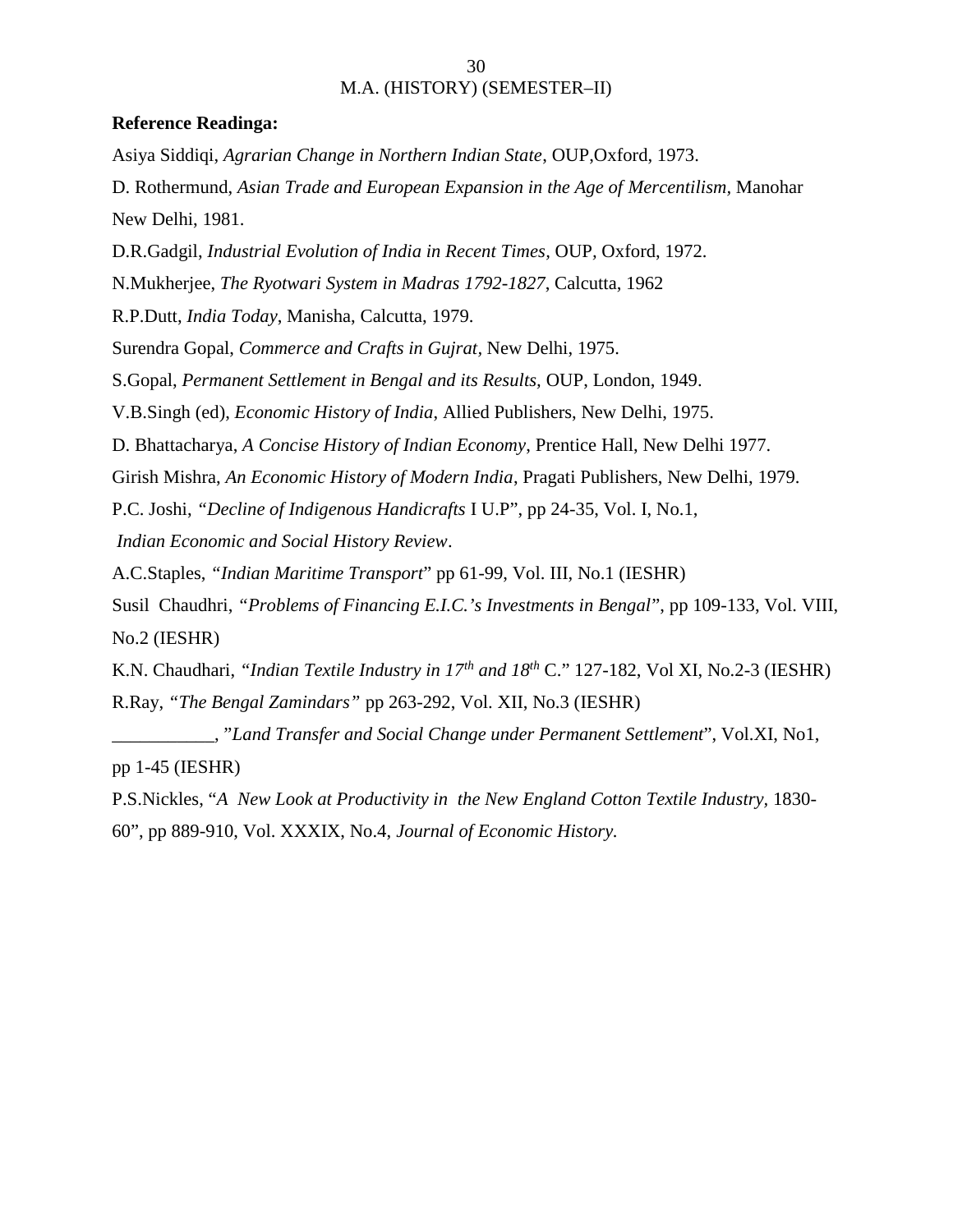### M.A. (HISTORY) (SEMESTER–III)

### **PAPER-I (Opt a): SOCIO CULTURAL HISTORY OF INDIA (A.D. 1757-1857)**

### **Time: 3 Hours Max. Marks: 80**

The question paper may consist of two sections as follows:-

**Section- A:** The examiner shall set 10 questions and the candidate will attempt any six questions carrying four marks each. Answer to each question shall be in about 250 words. The total weightage of this section shall be 24 marks.

**Section- B:** The examiner shall set eight questions divided into four units. In each unit there will be two questions and the candidate shall attempt one question from each unit in about 1000 words. Each question shall carry 14 marks. The total weightage of this section shall be 56 marks.

### **UNIT-I**

- 1. India in the Eighteenth Century
- 2. Socio-Cultural Trends
- 3. British Critique of Indian Religions and Society: William Jones, Charles Grant, James Mill.

### **UNIT-II**

- 4. State of Education: Indigenous Education
- 5. Orientalist: Anglicist Debate
- 6. Macaulay Minute and Wood's Despatch

### **UNIT-III**

- 7. Development and Growth of Modern Education.
- 8. State as an Instrument of Social Reform
- 9. Socio-Religious Reform: Brahmo Samaj

### **UNIT-IV**

- 10. Trends in Islam: Shah Wali Ullah and Aziz Ahmed
- 11. Movement for Education of Women.
- 12. Development in Languages, Literature and Arts.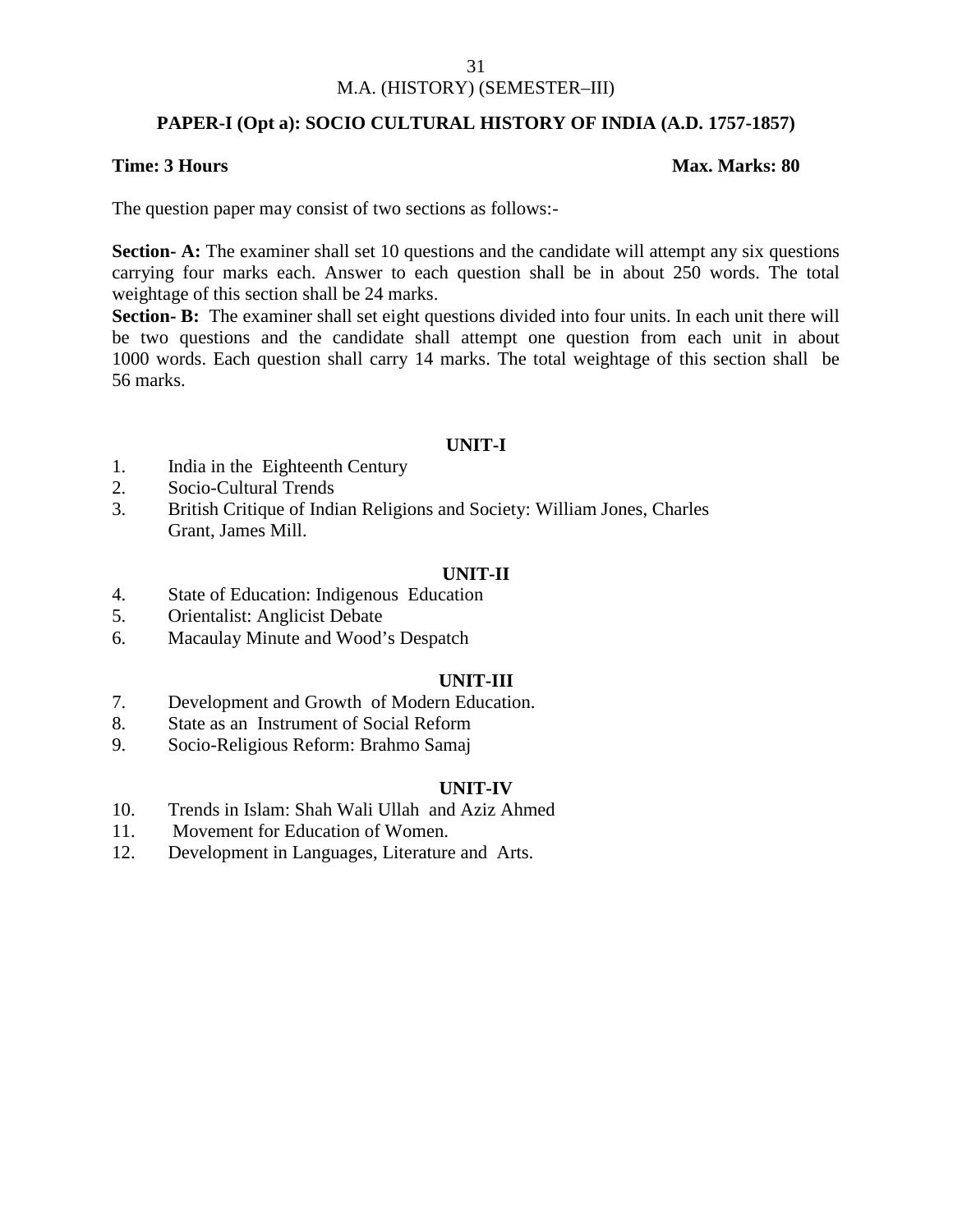### **Recommended Readings:**

Barbra D.Metcalf, *Islamic Revival in British India*, OUP,Princeton, 1982. Farquhar, J.N, *Modern Religions Movements in India*, Delhi 1967. Datta, V.K, *A Social History of Modern India*, Patna, 1975. Jones, Kenneth*, Socio-Religious Movements in India*, CUP, Cambridge, 1989. \_\_\_\_\_\_\_\_\_, *Arya Dharm: Emergence of Hindu Consciousness in 19th Century Punjab,* Manohar,Delhi, 1978.

Stokes, Eric, *The English Utilitarians and India*, OUP, Oxford ,1959.

### **References:**

Rao, M.S.A, *Social Movements and Social Transformation*, Delhi, 1979. Sen, S.P, *Social and Religions Reform Movements in the 19th and 20th Century,* Calcutta, 1999. Chandra, Sudhir, *Social Transformation and Creative Imagination*, New Delhi, 1984. Thomas, R Trautmann, *Aryans and British India*, New Delhi, 1997. Kopf, David, *British Orientalism and Bengal Rennaissance.: The Dynamic of Indian Modernization*, Berkeley, 1969. Kerjiwal, O.P., *The Asiatic Society of Bengal and the Discovery of India'a Past,* Delhi, 1988. Desai A.R., *Social Background of Indian Nationalism*, Popular Parkashan, Delhi 1962.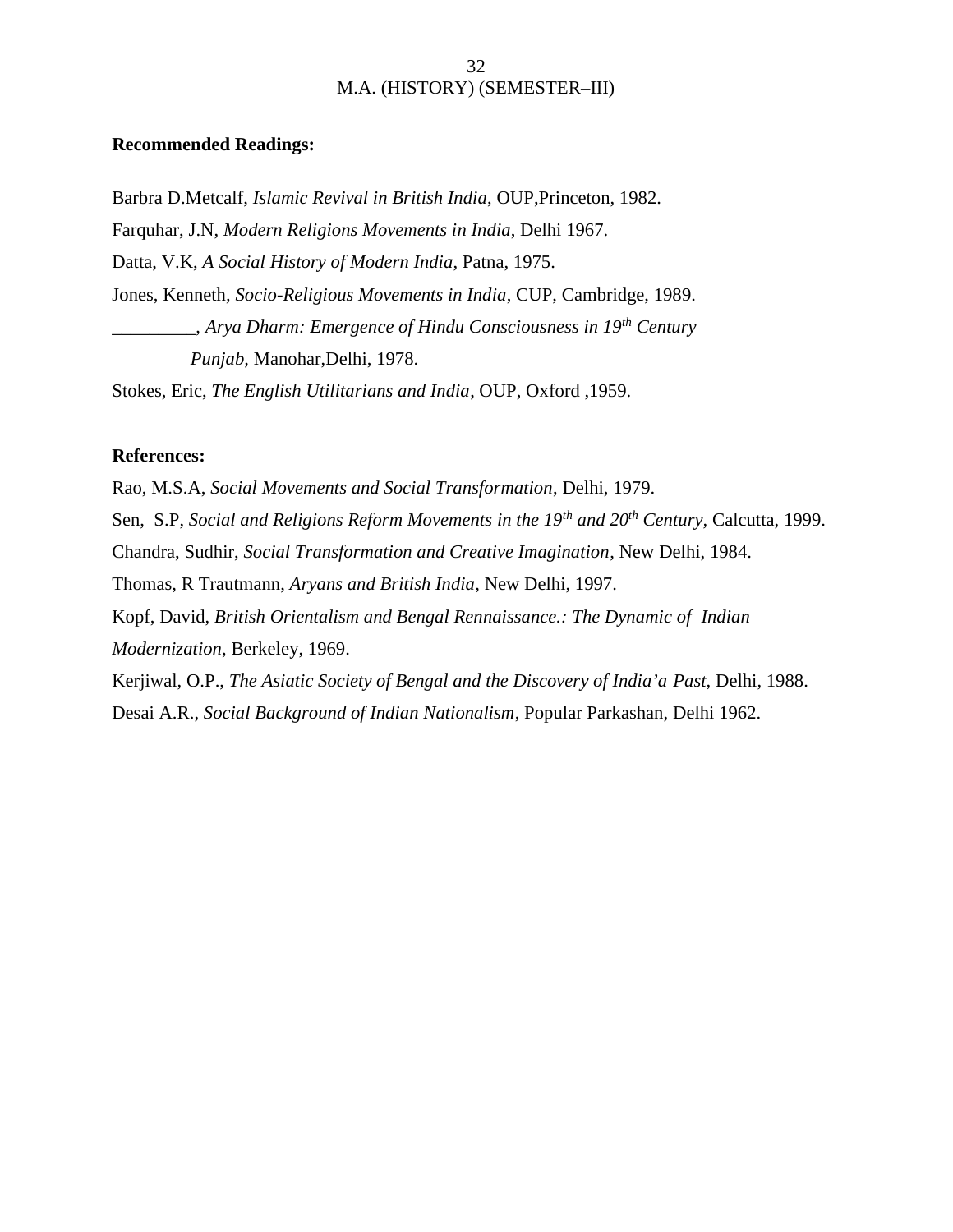### **PAPER-I (Opt b): SOCIO CULTURAL HISTORY OF INDIA (A.D.1858-1947)**

### **Time : 3 Hours Max. Marks: 80**

The question paper may consist of two sections as follows:-

**Section- A:** The examiner shall set 10 questions and the candidate will attempt any six questions carrying four marks each. Answer to each question shall be in about 250 words.. The total weightage of this section shall be 24 marks.

**Section- B:** The examiner shall set eight questions divided into four units. In each unit there will be two questions and the candidate shall attempt one question from each unit in about 1000 words. Each question shall carry 14 marks. The total weightage of this section shall be 56 marks.

### **UNIT-I**

- 1. Indian Society in the  $2<sup>nd</sup>$  half of the  $19<sup>th</sup>$  Century
- 2. Socio-Religious Reform Movements: Bramho Samaj, Arya Samaj and Singh Sabha
- 3. Revivalism and Modernism in Islamic Society :Deoband and Aligarh Movement.

### **UNIT-II**

- 4. Industrial Development and Social Change
- 5. Westernization and Sanskritization
- 6. Growth of Education and rise of the middle class.

### **UNIT-III**

- 7. Depressed class Movements
- 8. Tribal Movements
- 9. Peasant Movements

### **UNIT-IV**

- 10. Position of Women
- 11. Contribution of Gandhi and Ambedkar
- 12. Vernacular Press and Literature

### **Recommended Readings:**

A.R.Desai, *Peasant Struggle in India*, OUP, New Delhi,1982.

B.B.Misra, *The Indian Middle Classes: Their Growth in Modern Times,* OUP, London, 1978

B.D.Metcalf, *Islamic Revival in British India:Deoband,1860-1900*, OUP, Princeton, 1982.

Keneth Jones, *Socio-Religious Movements in India, Cambridge,* CUP, New Delhi, 1989.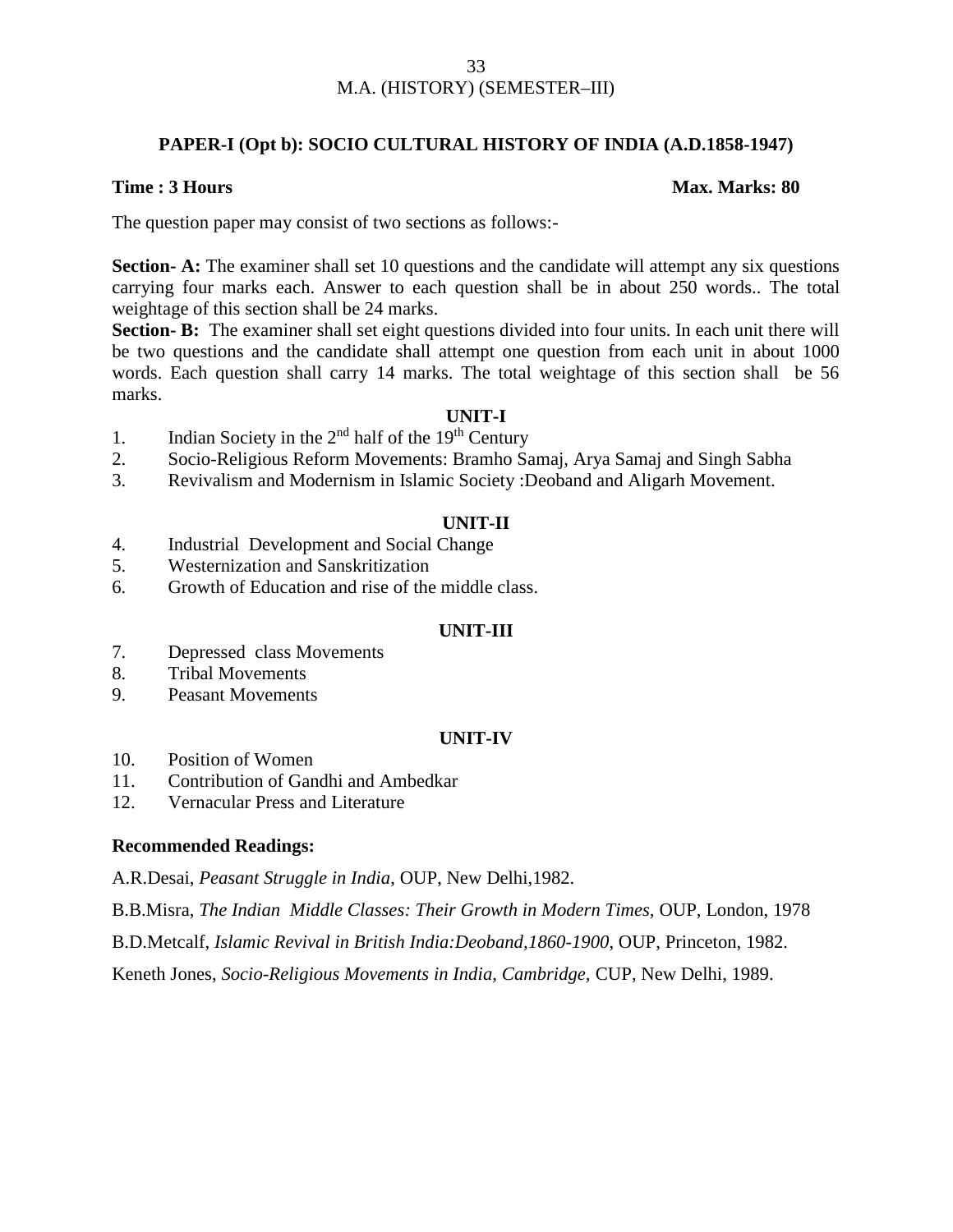Sukhbir Choudhary, *Peasants and Workers Movements in India, 1905-1929* , PPH, New Delhi, 1971.

M.N.Srinivas, *Social Change in Modern India,* Orient Longman*,* New Delhi, 1972. Bayly,C.A., *Indian Society and the Making of the British Empire*, CUP, New Delhi, 1990.

### **References:**

- 1. D.K.Basu, .(ed), *Social and Economic Development in India*, New Delhi, 1986.
- 2. B. Chandra, *Social and Political Ideas of Ambedkar*, New Delhi, 1977
- 3. Bandyopadhyaya, J., *Social and Political Thought of Gandhi*, 1969.
- 4. K.N.Panikkar, *Cultural Consciousness in Modern India*,OUP, New Delhi, 1990.
- 5. Paul Brass, Language, *Religion and Politics in Northern India*, Cambridge, 1975.
- 6. Sumit Sarkar, *Modern India,* Macmillan,New Delhi. 1983.
- 7. M.S.A., Rao, *Social Movements in India Sectarian Tribal and Women's Movement,* Vol. II, New Delhi, 1979.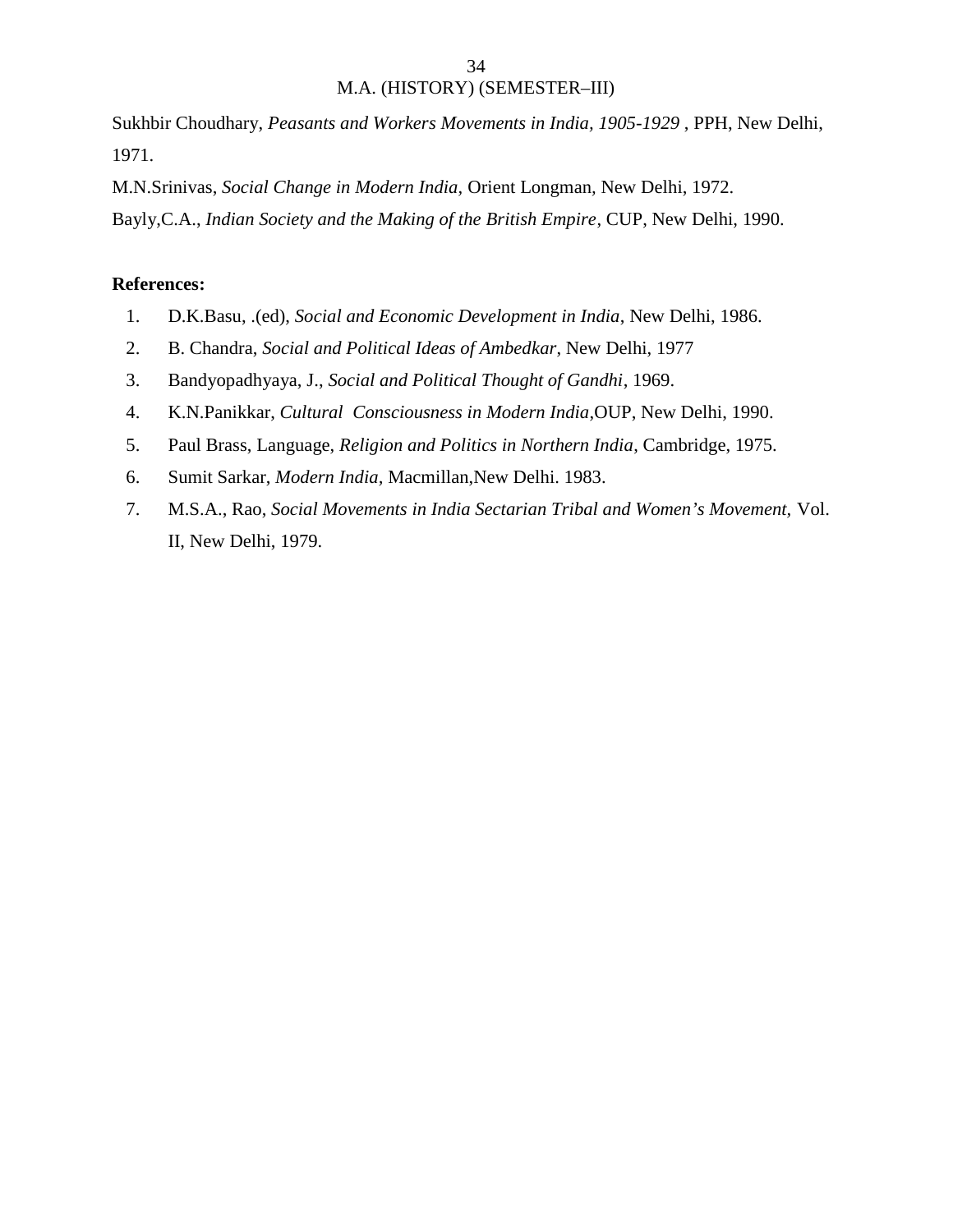### M.A. (HISTORY) (SEMESTER–III)

### **PAPER-II: EMERGENCE OF INDIAN NATIONALISM (A.D. 1857-1919)**

### **Time: 3 Hours Max. Marks: 80**

The question paper may consist of two sections as follows:-

**Section- A:** The examiner shall set 10 questions and the candidate will attempt any six questions carrying four marks each. Answer to each question shall be in about 250 words. The total weightage of this section shall be 24 marks.

**Section- B:** The examiner shall set eight questions divided into four units. In each unit there will be two questions and the candidate shall attempt one question from each unit in about 1000 words. Each question shall carry 14 marks. The total weightage of this section shall be 56 marks.

### **UNIT-I**

- 1. 1857 and the Growth of Political Consciousness in India.
- 2. Social and Religious Reform Movements,Brahmo Samaj, Arya Samaj and Singh Sabha.
- 3. Formation of Regional Associations

### **UNIT-II**

- 4. Foundation of Indian National Congress
- 5. Phases of Moderate Politics
- 6. Partition of Bengal and Swadeshi Movement 1905-08

### **UNIT-III**

- 7. Morley-Minto Reforms and Electoral Politics
- 8. Rise of Extremism
- 9. Tribal and Peasant Movements

### **UNIT-IV**

- 10. World War I and Indian Nationalism.
- 11. Lucknow Pact of 1916 and Hindu Muslim Unity
- 12. Emergence of Gandhi: Satyagraha Campaigns

### **Recommended Readings:**

- 1. Anil Seal, *Emergence of Indian Nationalism,* CUP, Cambridge, 1984.
- 2. Bipan Chandra, *India's Struggle for Independence 1857-1947*, Penguin, New Delhi, 1988.
- 3. Kenneth, Jones, *Socio-Religions Reform Movements in India*, CUP, Cambridge, 1989.
- 4. Mushirul Hasan, *Nationalism and Colonial Politics in India 1916-28*, OUP, Delhi, 1979.
- 5. Sumit Sarkar, *Modern India*, Orient Longman, Delhi, 1983.
- 6. S.R. Mahrotra, *The Emergence of Indian National Congress,* Delhi, 1971.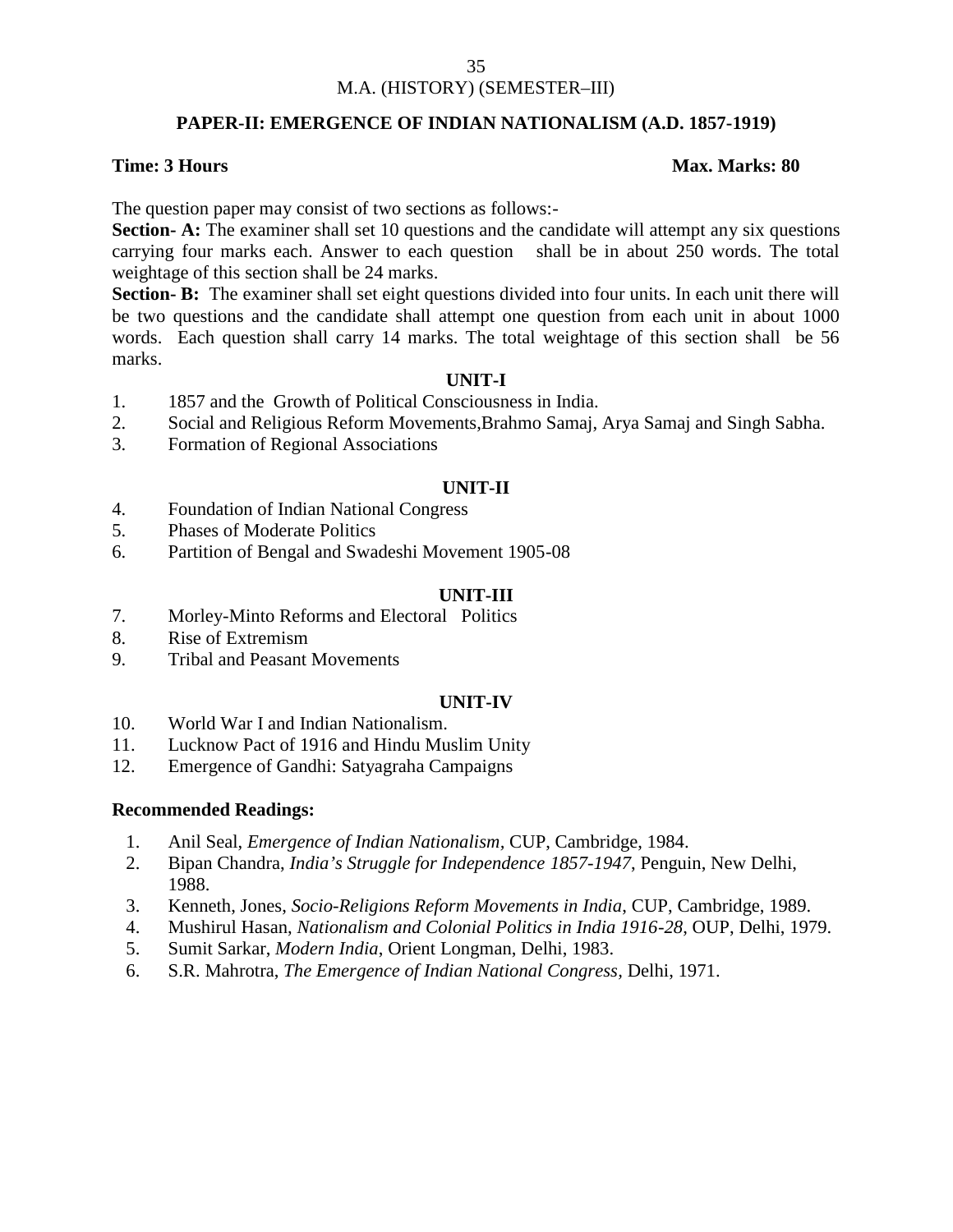### **References:**

Allosius, *Nationalism without Nationalism in India*, OUP, New Delhi, 1988.

Azad, Maulana Abdul Kalam, *India Wins Freedom*, OUP, New Delhi, 1998.

Bipan Chandra, Amlesh Tripathi & Barun, *Struggle for Freedom, NBT*, New Delhi 1977.

\_\_\_\_\_\_\_\_\_\_\_, *The Rise and Growth of Economic Nationalism in India*, PPH, New Delhi, 1982.

Brown Judith M, *Modern India: The Origins of an Asian Democracy*, OUP, New Delhi, 1984.

David Page et al, The Partition Omnibus, OUP, New Delhi, 2002.

Desai, A.R., *Social Background of Indian Nationalism,* Popular Parkashan, Bombay, 1966.

Farquhar, J.H., *Modern Religious Movements in India*, Delhi 1976.

Gopal S, *British Policy in India*, CUP, Cambridge, 1965.

Low, D.A., (ed), *Congress and the Raj,* OUP, New Delhi, 1977.

\_\_\_\_\_\_\_, *British and Indian Nationalism,* CUP, Cambridge, 1997.

Partha Chatterjee, *Nationalist Thought and the Colonial World*, OUP, New Delhi,1986.

Majumdar, R.C. *Struggle of Freedom*, Vol. III, Calcutta 1963.

Massellos, Jim, *Nationalism in the Indian Subcontinent*, Melbourne, 1972.

Matcalf, Thomas, R., *Aftermath of the Revolt: 1857-1878*, New Jersey, 1978.

Ravindra Kumar, *Essay on Gandhian Politics*, *The Rowlett Satyagraha of 1919*, OUP, Oxford, 1971.

Tara Chand, *History of the Freedom Movement in India*, Government of India, Delhi, 1965. Dharmjit Singh, Lord Linlithgow in India (1936-1943), ABS Publications, Jalandhar 2005.

### **Articles:**

Bipan Chandra, "British and Indian Ideas on Indian Economic Development, 1858-1905"*, Studies in Modern Indian History, Number one* (eds., B.R.Nanda & V.C. Joshi) Orient Longman, New Delhi,1972, 76-114.

B.L.Grover, "The Genesis of the Indian National Congress*", British Policy Towards Indian Nationalism* 1885-1909, (ed. B.L.Grover, ) National Publications, New Delhi, 1967, 1-15.

Bimal Prasad, "The Congress Split at Surat*", Studies in Modern Indian History* (ed, B.R.Nanda & V.C.Joshi),Orient Longman, New Delhi, 1972, 144-76.

Damodar P. Singh, *"*Nationalism in India, Its Character and Consequences*", Nationalism in India and Other Historical Essays*, Delhi. 1-56.

Dietmer Rothermund, *"*The Phases of Indian Nationalism*", The Phase of Indian Nationalism and Other Essays*, Bombay, 1975.

\_\_\_\_\_\_\_,, " Role of the Western Educated Elite in Political Mass Movement in India in the Twentieth Century*", The Phases of Indian Nationalism and Other Es*says, Bombay 1970, 144-64.

Ravindra Kumar, "Advent of Mass Politics in India: The Rowlett Satyagrah of 1919", *Studies in Modern Indian History*, No.1 (eds. B.R.Nanda, & V.C. Joshi)1972, 1-18.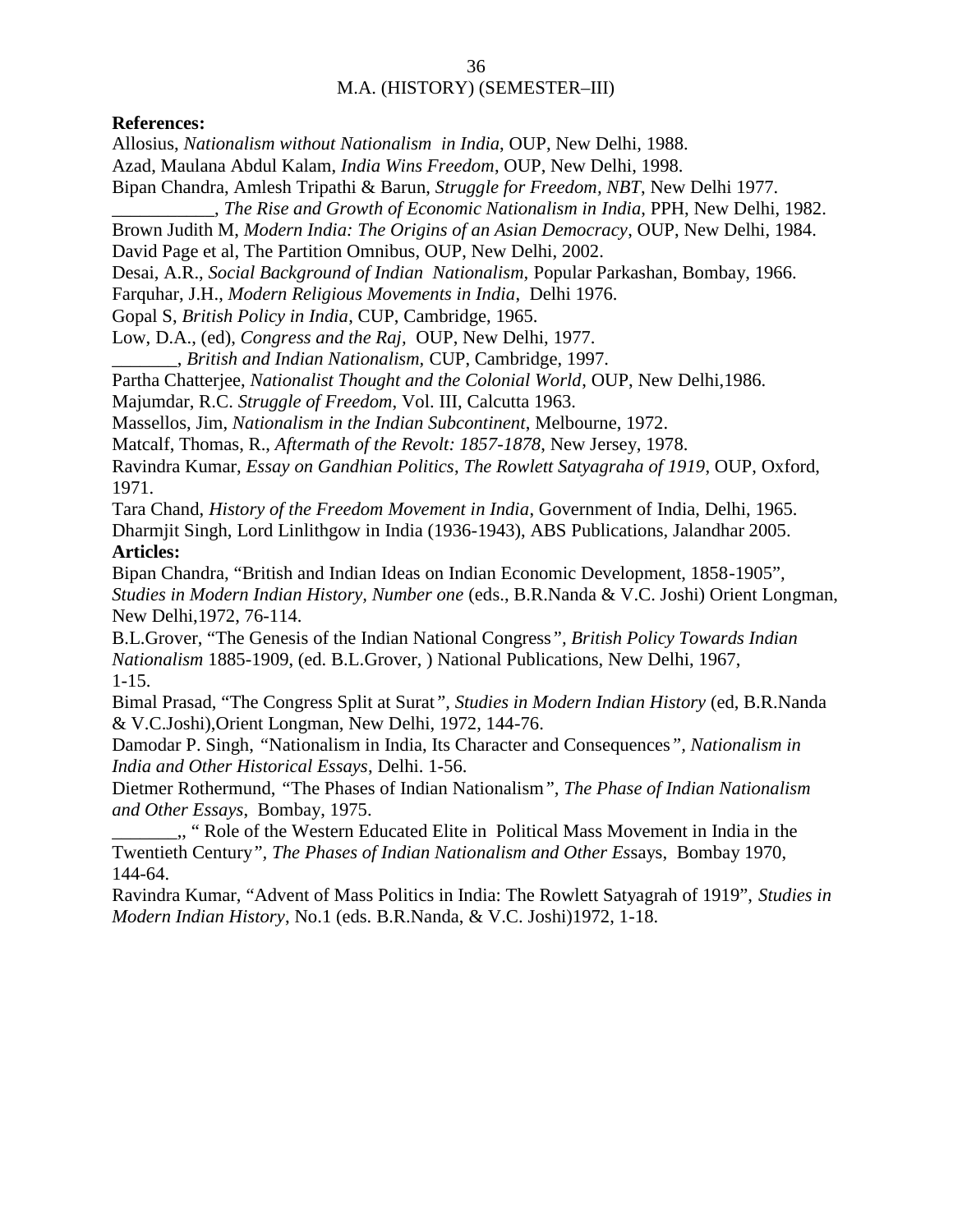### **PAPER-III: PUNJAB UNDER COLONIAL RULE (A.D. 1849-1947)**

### **Time: 3 Hours Max. Marks: 80**

The question paper may consist of two sections as follows:-

**Section- A:** The examiner shall set 10 questions and the candidate will attempt any six questions carrying four marks each. Answer to each question shall be in about 250 words. The total weightage of this section shall be 24 marks.

**Section- B:** The examiner shall set eight questions divided into four units. In each unit there will be two questions and the candidate shall attempt one question from each unit in about 1000 words. Each question shall carry 14 marks. The total weightage of this section shall be 56 marks.

### **UNIT-I**

- 1. Administrative Changes and Consolidation of the Raj
- 2. Early Challenges to the Raj: Bhai Maharaj Singh, Uprising of 1857 and Kuka Movement.
- 3. Social Reform Movements: The Nirankari Movement, Singh Sabha, Arya Samaj and Ahmadiyas

### **UNIT-II**

- 4. Emergence of Middle Classes
- 5. Growth and Development of Agrarian Economy
- 6. Agrarian Crisis: Land Alienation Act of 1900, Agrarian Agitation of 1907.

### **UNIT-III**

- 7. Towards Nationalist Politics: Early Nationalist Activities, Swadeshi Movement, Rowlatt Bill Agitation and Non-Cooperation Movement
- 8. Akali Movement and Babbar Akalis
- 9. Militant and Left Wing Politics: Ghadar Movement, Hindustan Socialist Republican Association and Kirti Kisan Sabha

### **UNIT-IV**

- 10. Politics of the Unionist Party (1923-47)
- 11. Politics of the Akali Dal (1925-47)
- 12. Politics of Partition. ( 1940-47)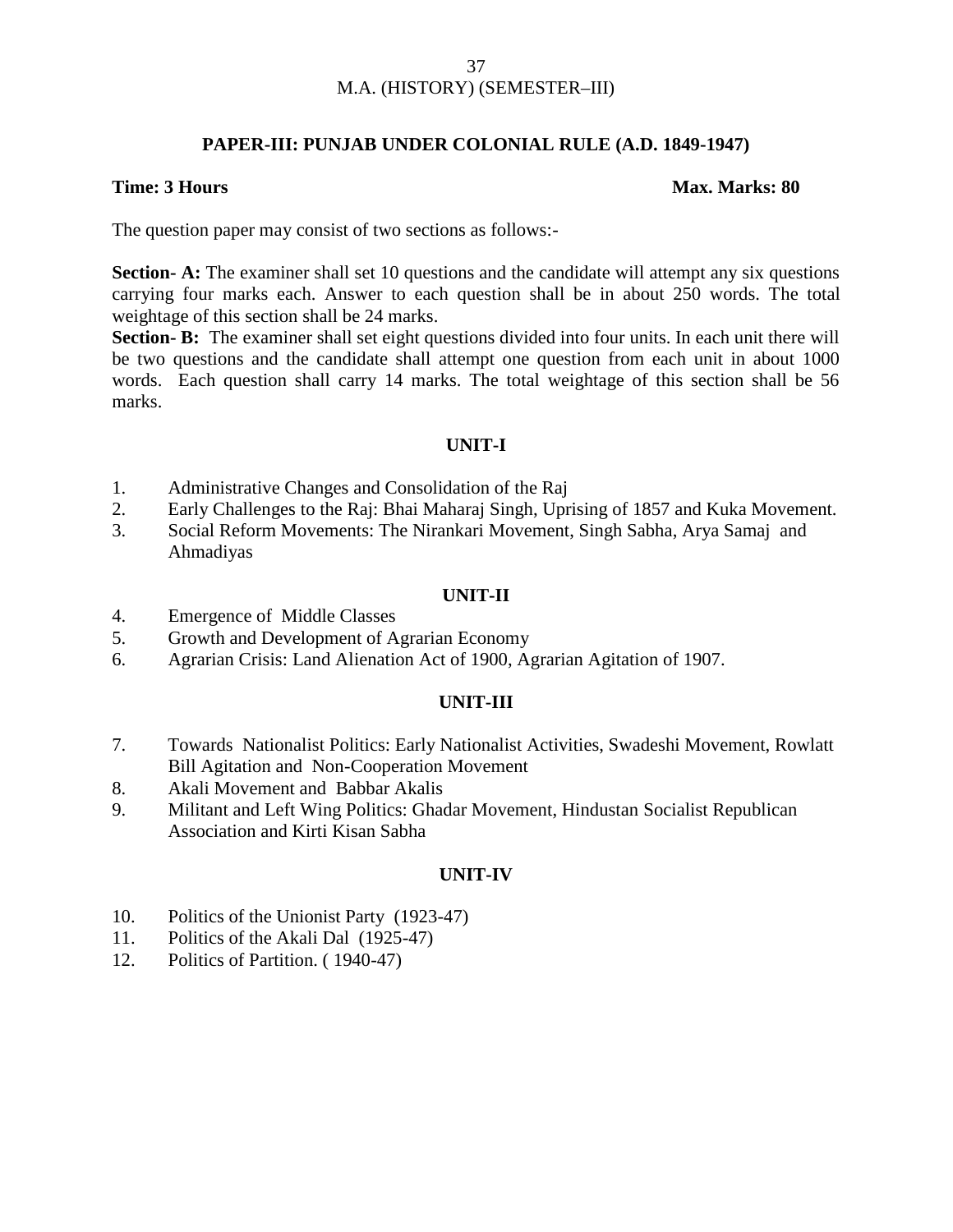### **Recommended Readings:**

Grewal, J.S. *The Sikhs of the Punjab*, CUP, Cambridge, 1997. Josh, Bhagwan , The *Communist Movement in the Punjab*, Anupam Publications, New Delhi 1979. Khilnani, N.M, *The Punjab Under Lawrence,* Simla, 1961. Kirpal Singh, *Partition of the Punjab*, Punjabi University, Patiala,1974. Lavan Spencer, *The Ahmediya Movement,* Manohar, New Delhi, 1974 Mohan, Kamlesh, *Militant Nationalism in the Punjab*, Manohar, New Delhi, 1985. Mohinder Singh, *The Akali Movement,* National Institute of Punjab Studies, New Delhi, 1997. Mittal, S.C. *Freedom Movement in the Punjab* (1905-29), Delhi 1977. Sukhwant Singh, *Agricultural Growth Under Colonial Constraints, The Punjab 1849-1947*., Manpreet Publications, New Delhi, 2000.

### **References:**

Ali, Imran, *The Punjab Under Imperialism 1885-1947*, OUP, New Delhi, 1988. Bal, S.S., *A Brief History of the Modern Punjab,* Lyall Book Depot *,*Ludhiana*, 1974.* Banerjee, Himadri*, Agrarian Society of the Punjab (1849- 1901),* Manohar, Delhi, 1970. Banga, Indu (ed), *Five Punjabi Centuries*, Manohar, New Delhi, 2000. Darling, M.L., *The Punjab Peasant in Prosperity and Debt*, OUP,Delhi 1977 (reprint) Domin, Dolores, *India in 1857-59: A Study of the Role of the Sikh in the People's Uprisings,* Berlin, 1977. Fauja Singh, *A Brief Account of Freedom Movement in the Punjab*, Punjabi University, Patiala, 1972. Joginder Singh, *The Sikh Resurgence*, National Book Organisation, New Delhi, 1997. Jonnes, Kenneth M. *Arya Dharam*: *Hindu Consciousness in the 19th Punjab*, Manohar, New Delhi, 1976. Khushwant Singh, *The History of the Sikhs*, II, OUP, Delhi, 1978 (reprint). Mathur Y.B. *The British Administration of the Punjab (1849-75)*, Delhi n.d. Rai, Satya, M. *Partition of the Punjab*, Allied Publishers, Bombay, 1965. \_\_\_\_\_\_\_, *Punjabi Heroic Tradition,* Punjabi University, Patiala, 1978. Saini, B.S. *The Social & Economic History of the Punjab*, 1901-1939, Ess Ess Publications, Delhi, 1975. Sharma Harish, *The Artisans of the Punjab,* Manohar,New Delhi 1997. Sohal, Sukhdev Singh,*The Making of the Middle Classes in the Punjab, 1849-1947*, ABS Publications, Jalandhar,2008. Tuteja, K.L. *The Sikh Politics,* New Delhi, 1986. Tandon, Parkash, *Punjabi Century*, *1857-1947*, Orient Paperbacks, Delhi, 1961. Joginder Singh, The Namdhari Sikhs: Their changing Social and Cultural Landscape, New Delhi, 2013.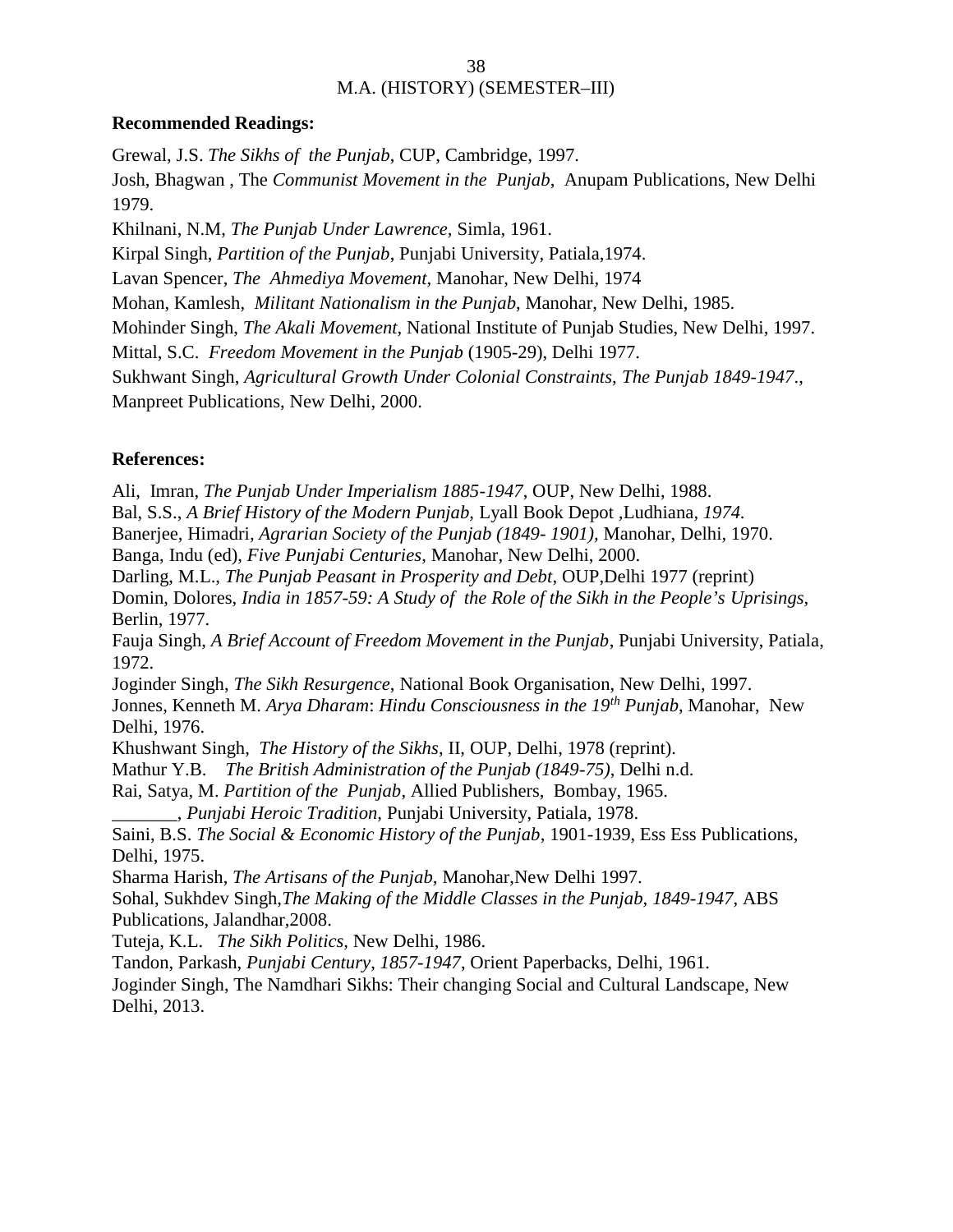### M.A. (HISTORY) (SEMESTER–III)

### **PAPER-IV: TWENTIETH CENTURY WORLD (A.D 1901-2000)**

### **Time: 3 Hours Max. Marks: 80**

The question paper may consist of two sections as follows:-

**Section- A:** The examiner shall set 10 questions and the candidate will attempt any six questions carrying four marks each. Answer to each question shall be in about 250 words. The total weightage of this section shall be 24 marks.

**Section- B:** The examiner shall set eight questions divided into four units. In each unit there will be two questions and the candidate shall attempt one question from each unit in about 1000 words. Each question shall carry 14 marks. The total weightage of this section shall be 56 marks.

### **UNIT-I**

- 1. Growth of Nationalism and Imperialism.
- 2. World War I and the Treaty System
- 3. League of Nations

### **UNIT-II**

- 4. Revolutions: Russia 1905, 1917
- 5. Revolutions: China 1911, 1949
- 6. World Economic Depression and the New Deal

### **UNIT-III**

- 7. Fascism, Nazism in Europe, Militarism in Japan
- 8. World War II and the UNO
- 9. The Cold War and NAM

### **UNIT-IV**

- 10. Post 1945 Developments: South- East Asia, Middle East
- 11. Human Rights and Concerns in Ecology
- 12. Collapse of the Soviet Union and Towards Globalization.

### **Recommended Readings:**

John A Gratty & Peter Gay, *The Columbia History of the World*, New York 1972.

H.S.Hughes, *Contemporary Europe: A History*, New Delhi 1979.

E. Hobsbawm, *Age of Extremes: The Short Twentieth Century* (1914-1991), New Delhi, 1991.

Norman Lowe, *Mastering Modern World History*, New Delhi 2004.

E.M.Burns, *World Civilization, Vol. C.,* New Delhi 1991. (Chapters 34-42)

B.S.Brar, *Explaining Communist Crises*, New Delhi, 1994.

Sanwel, P. Huntington, *The Clash of Civilization and the Remaking of World Order,* New Delhi, 1977.

J.B.Foster, *The Vulnerable Planet: Short Economic History of the Environment*, Khargpur, 1999.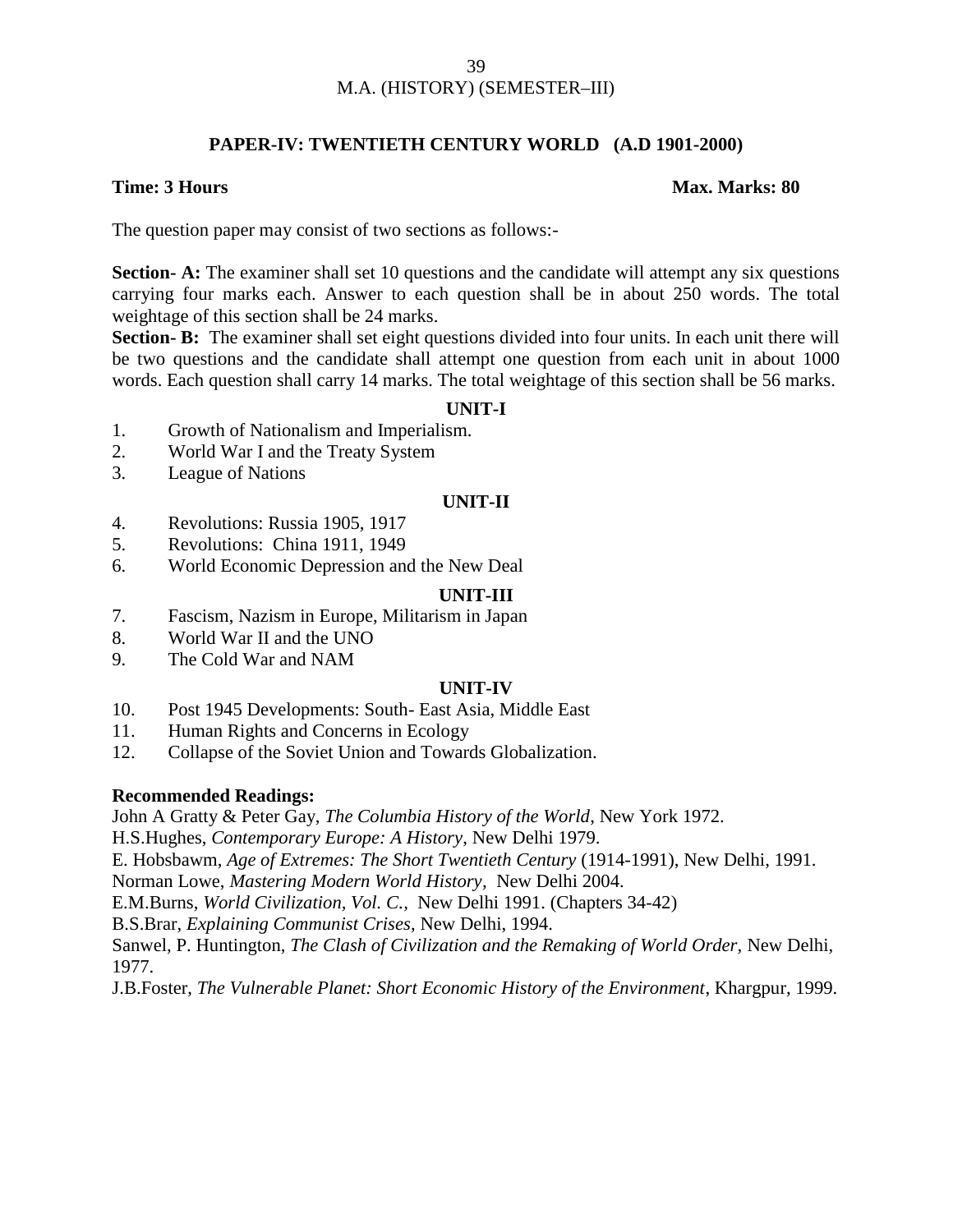### **PAPER-V: HISTORICAL THOUGHT AND HISTORIOGRAPHY**

### **Time : 3 Hours Max. Marks: 80**

The question paper may consist of two sections as follows:-

**Section- A:** The examiner shall set 10 questions and the candidate will attempt any six questions carrying four marks each. Answer to each question shall be in about 250 words.. The total weightage of this section shall be 24 marks.

**Section- B:** The examiner shall set eight questions divided into four units. In each unit there will be two questions and the candidate shall attempt one question from each unit in about 1000 words. Each question shall carry 14 marks. The total weightage of this section shall be 56 marks.

### **UNIT-I**

- 1. Definition and Nature of History
- 2. Scope and Purpose of History
- 3. Causation in History

### **UNIT-II**

- 4. Objectivity in History
- 5. History and Other Disciplines: Economics, Political Science, Psychology
- 6. History and Auxiliary Sciences: Sociology, Geography, Literature

### **UNIT-III**

- 7. Greek Historical Thought: Herodotus
- 8. Roman Historical Thought: Tacitus
- 9. Christian Historical Thought : St. Augustine

### **UNIT-IV**

- 10. Renaissance Thought : Michiaveli
- 11. Enlightenment Thought : Edward Gibbon
- 12. Marxist Historical Thought : Karl Marx

### **Recommended Readings:**

E.H.Carr, *What is History*? Penguin, Middlesex, 1987.

Marc Bloch, *The Historians Craft*, Vintage Books, New York, 1953.

B.Sheik Ali, *History: Its Theory and Method,* Macmillan, Madras, 1990.

M.C.Lemon, *Philosophy of History*, Routledge, London, 2008.

Peter Lambert and Phillip Schofield, *Making History: An Introduction to History and Practices of a Discipline,* Routledge, London, 2006.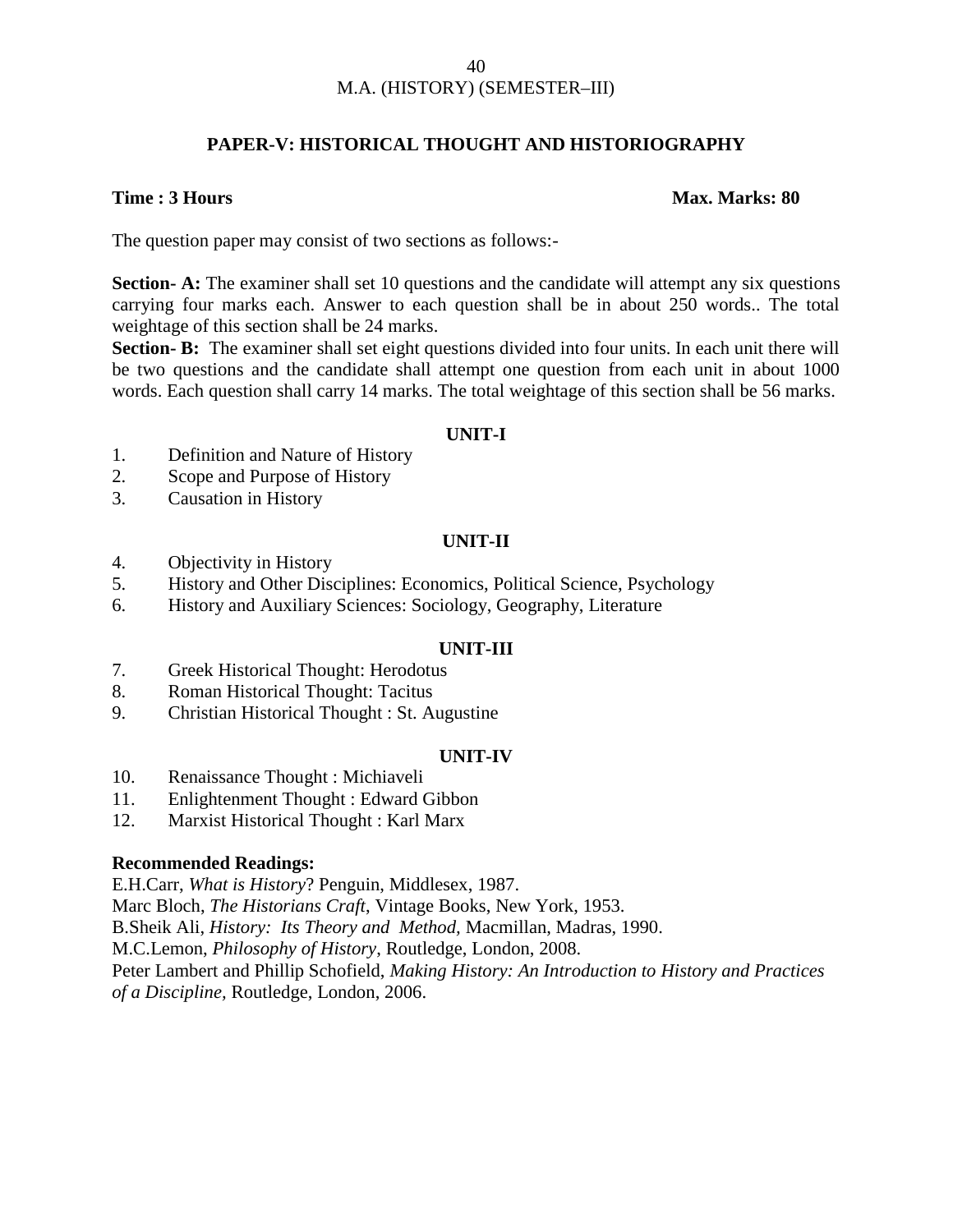### **References:**

John C.B.Webester, *Studying History*, Maicmillan, New Delhi, 1997.

Marnie Hughes – Warrington, *Fifty Great Thinkers on History*, Routledge, London, 2004

S.K.Bajaj, *Recent Trends in Historiography,* Anmol Publications, New Delhi,1998.

G.R.Elton, *The Practice History*, Collins, Glasgow 1978.

J. Havet, *Main Trends of Research in the Social and Human Sciences Part II, Vol. I*, Mouton,

The Hague , pp 229-443 (G. Barraclough on History)

H.E. Barners, *A History of Historical Writings*, New York, 1962.

R.G. Collingwood, *The Idea of History*, OUP, London, 1973.

E. Sreedharan, *A Textbook on Historiography* (500 BC – 2000 AD), Orient Longman,

Hyderabad, 2004

Agnes Heller, *A Theory of History,* Routledge, London, 1982.

John, Tosh, *The Pursuit of History,* Longman, London, 1985.

Allen Nevins, *The Gateway to History,* Vora and Co. Bombay, 1968.

Sajal Nag, "Imperialist Historiography: A Re-Emphasis*"*, *New Quest*, No.99, May- June, 1993.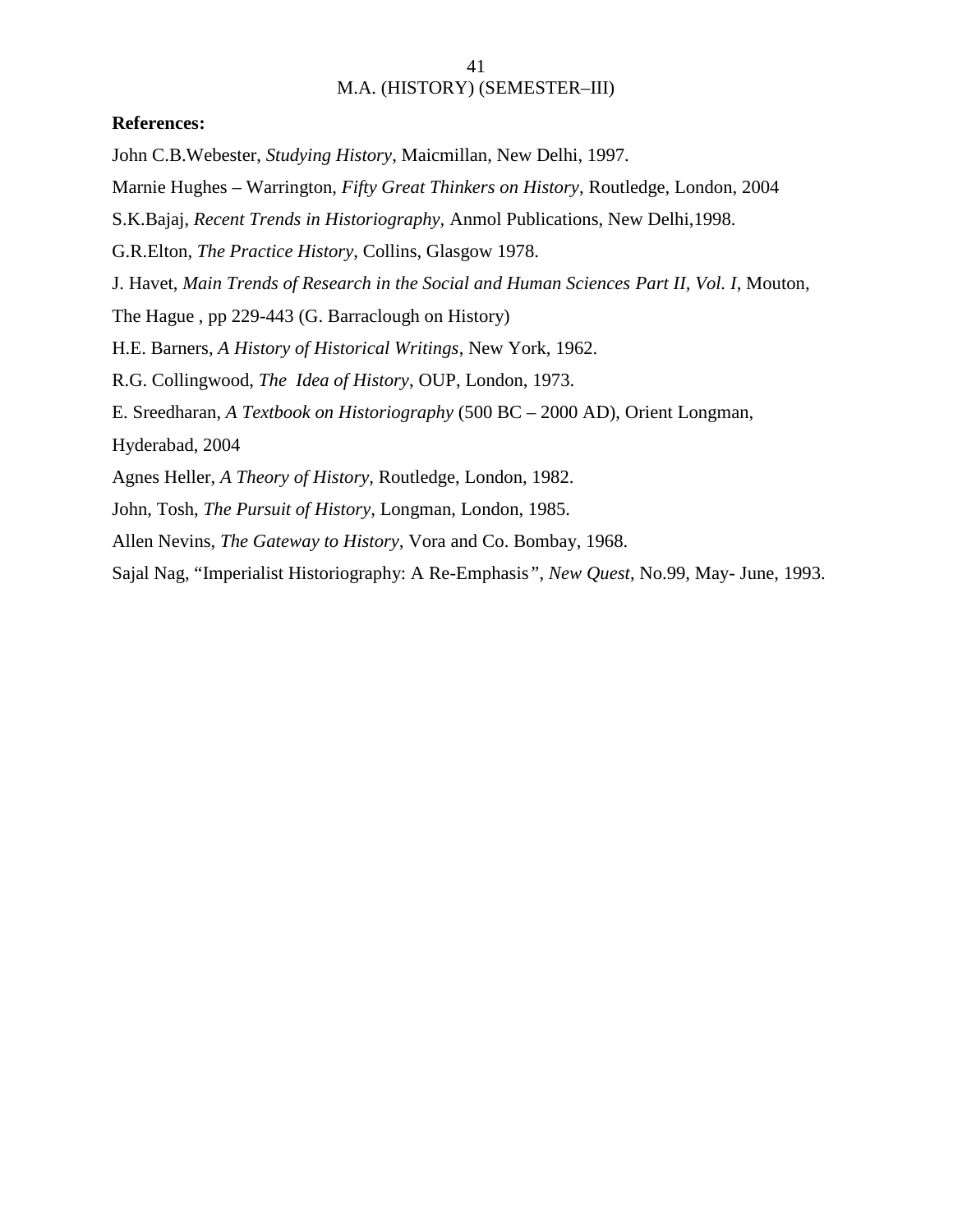### M.A. (HISTORY) (SEMESTER–IV)

### **PAPER-I: ECONOMIC HISTORY OF MODERN INDIA (A.D. 1858-1947)**

### **Time: 3 Hours Max. Marks: 80**

The question paper may consist of two sections as follows:-

**Section- A:** The examiner shall set 10 questions and the candidate will attempt any six questions carrying four marks each. Answer to each question shall be in about 250 words.. The total weightage of this section shall be 24 marks.

**Section- B:** The examiner shall set eight questions divided into four units. In each unit there will be two questions and the candidate shall attempt one question from each unit in about 1000 words. Each question shall carry 14 marks. The total weightage of this section shall be 56 marks.

### **UNIT-I**

- 1. Occupational Structure in Modern India
- 2. Role of Railways
- 3. Irrigation System

### **UNIT-II**

- 4. Large Scale Industries Cotton Textile, Jute, Iron & Steel and Coal Mining
- 5. Industrial Labour and Government Policy
- 6. Famines

### **UNIT-III**

- 7. Foreign Trade
- 8. Tariff Policy
- 9. Currency and Exchange

### **UNIT-IV**

- 10. Modern Banking System
- 11. Fiscal System
- 12. Economic Drain

### **Recommended Readings:**

Bipan Chandra, *Rise and Growth of Economic Nationalism in India*, PPH, New Delhi, 1966.

Dharma Kumar and Meghnad Desai (eds.) *The Cambridge Economic History*, Vol. II, 1757-

1977, Orient Longman, Delhi, 1977.

D.R.Gadgil, *Industrial Evolution of India in Recent Times* 1860-1939, OUP, Delhi, 1972.

R.C.Dutt, *The Economic History of India,* Vols., I & II, Publication Division, Delhi, 1970.

B.M. Bhatia, *Famines in India (1860-1965),* Asia Publishing House, Bombay, 1967.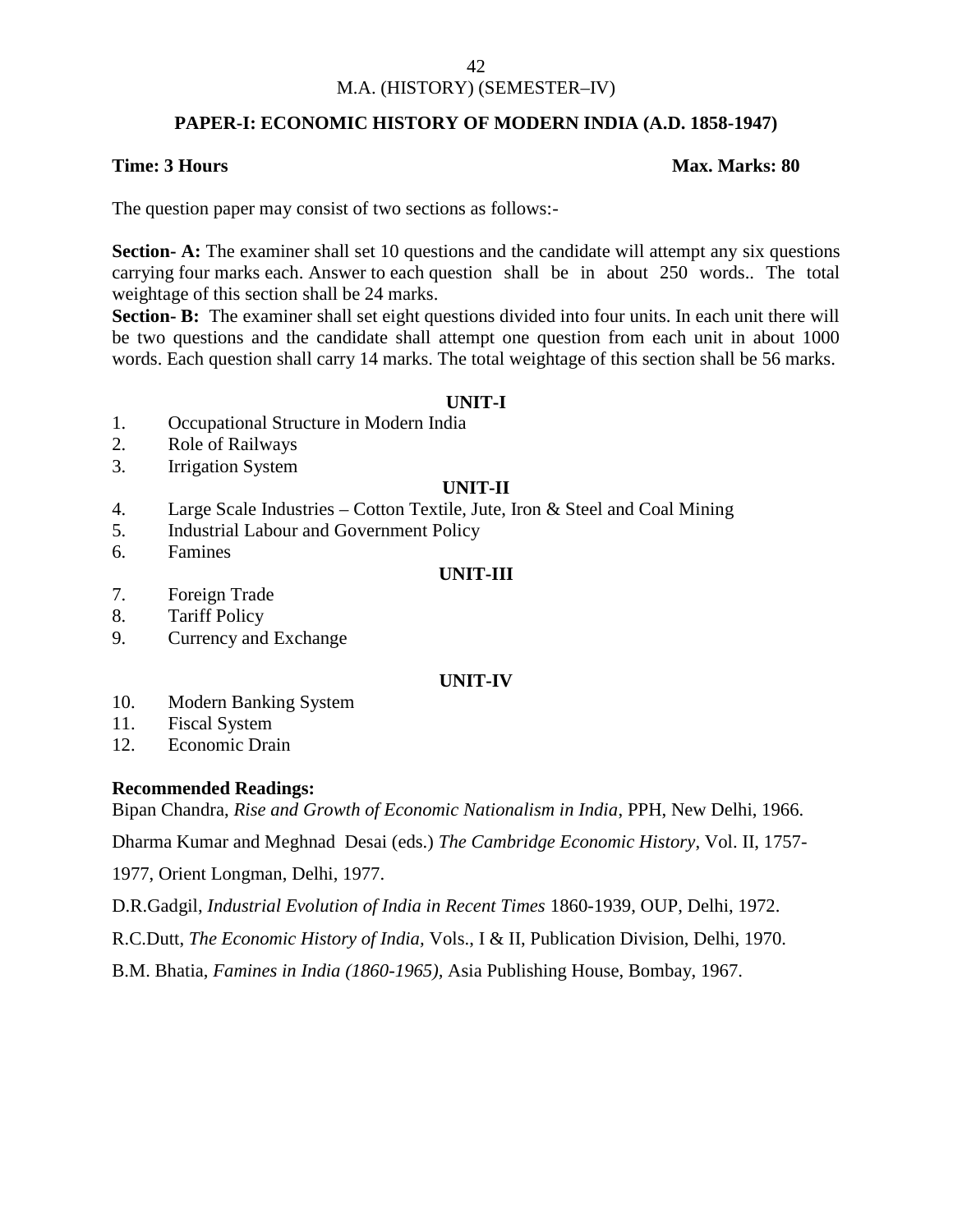### **References:**

Asiya Siddiqi, *Agrarian Change in Northern Indian State*, OUP, Oxford ,1973.

D. Rothermund, *Asian Trade and European Expansion in the Age of Mercentilism,* Manohar, New Delhi, 1981.

D.R.Gadgil, *Industrial Evolution of India in Recent Times,* OUP*,* Oxford, 1972.

N.Mukherjee, *The Ryotwari System in Madras 1792-1827*, Calcutta, 1962.

R.P.Dutt, *India Today*, Manisha, Calcutta, 1979.

Rajat K. Ray (ed), *Entrepreneurship and Industry in India*, 1994.

S.Gopal, *Permanent Settlement in Bengal and its Results,* OUP, London, 1949*.*

V.B.Singh (ed), *Economic History of India*, Asia Publishing House, New Delhi, 1975.

D. Bhattacharya, *A Concise History of Indian Economy,* Prentice Hall*,* New Delhi, 1977.

Girish Mishra, *An Economic History of Modern India*, Pragati Publishers, Delhi, 1979.

P.C. Joshi, *"Decline of Indigenous Handicrafts* I U.P", pp. 24-35, Vol. I, No.1, Indian Economic and Social History Review.

A.C.Staples, *"Indian Maritime Transport*", pp. 61-99, Vol. III, No.1 (IESHR)

Susil Chaudhri, *"Problems of Financing E.I.C.'s Investments in Bengal*", pp. 109-133, Vol.

VIII, No.2 (IESHR)

K.N. Chaudhari, *"Indian Textile Industry in 17th and 18th* C." 127-182, Vol XI, No.2-3 (IESHR) R.Ray, *"The Bengal Zamindars"* pp 263-292, Vol. XII, No.3 (IESHR)

\_\_\_\_\_\_, "*Land Transfer and Social Change under Permanent Settlement*", Vol.XI, No1, pp. 1-45 (IESHR)

P.S.Nickless, "*A New Look at Productivity in t he New England Cotton Textile Industry,* 1830-60, pp 889-910, Vol. XXXIX, No.4, Journal of Economic History.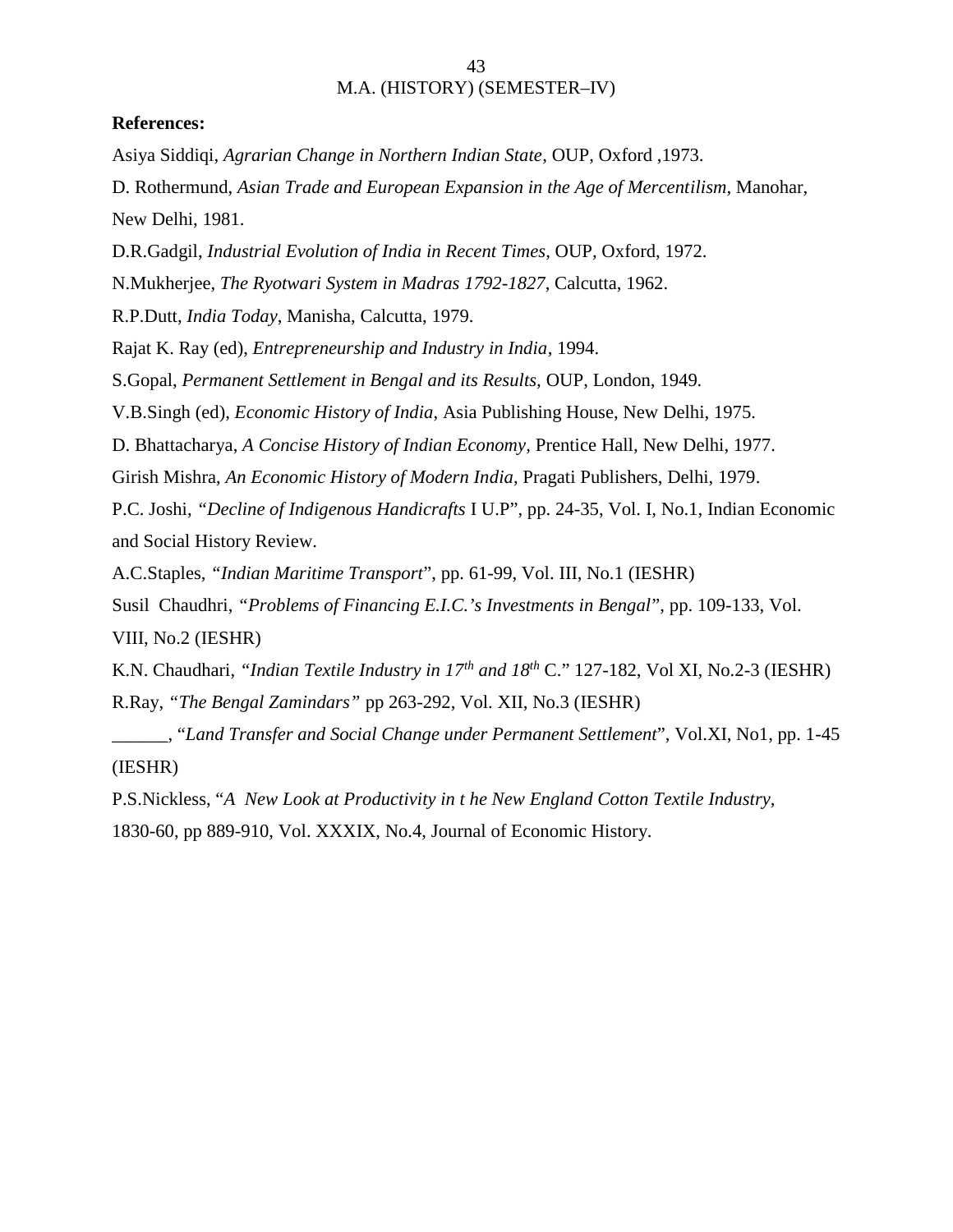### **PAPER-II: THE NATIONAL MOVEMENT (A.D 1920-1947)**

### **Time: 3 Hours Max. Marks: 80**

The question paper may consist of two sections as follows:-

**Section- A:** The examiner shall set 10 questions and the candidate will attempt any six questions carrying four marks each. Answer to each question shall be in about 250 words. The total weightage of this section shall be 24 marks.

Section- B: The examiner shall set eight questions divided into four units. In each unit there will be two questions and the candidate shall attempt one question from each unit in about 1000 words. Each question shall carry 14 marks. The total weightage of this section shall be 56 marks.

### **UNIT-I**

- 1. Khilafat and Non-Cooperation
- 2. Sequel to Non-Cooperation, Gandhi's Mass Contact Programme, The Swarajist Party.
- 3. Revolutionary Terrorists, Naujwan Bharat Sabha, HSRA.

### **UNIT-II**

- 4. The Communal Question
- 5. Civil Disobedience
- 6. Act of 1935, Elections of 1937

### **UNIT-III**

- 7. The Communist Movement and Rise of Left Wing within the Congress
- 8. World War II and the Nationalist Dilemma
- 9. The Quit India

### **UNIT-IV**

- 10. The Demand for Pakistan.
- 11. Shimla Conference and Cabinet Mission
- 12. Independence and Partition of India

### **Recommended Readings:**

Bipan Chandra, *Nationalism and Colonialism in Modern India*, Delhi, 1978.

\_\_\_\_\_\_\_, *Essays on Indian Nationalism*, Har-Anand, New Delhi, 2006.

Jalal, Ayesha, *Jinnah*: *The Sole Spokesman*, OUP, Oxford, 1987.

Moore, R.J, *The Crisis of Indian Unity,* OUP, Delhi, 1974.

Sumit Sarkar, *Modern India*, Macmillan, Delhi, 1983.

Sekhar Bandopadyay, *Nationalist Movement in India: A Reader*, OUP, New Delhi, 2009. Dharmjit Singh, Lord Linlithgow in India (1936-1943), ABS Publications, Jalandhar 2005.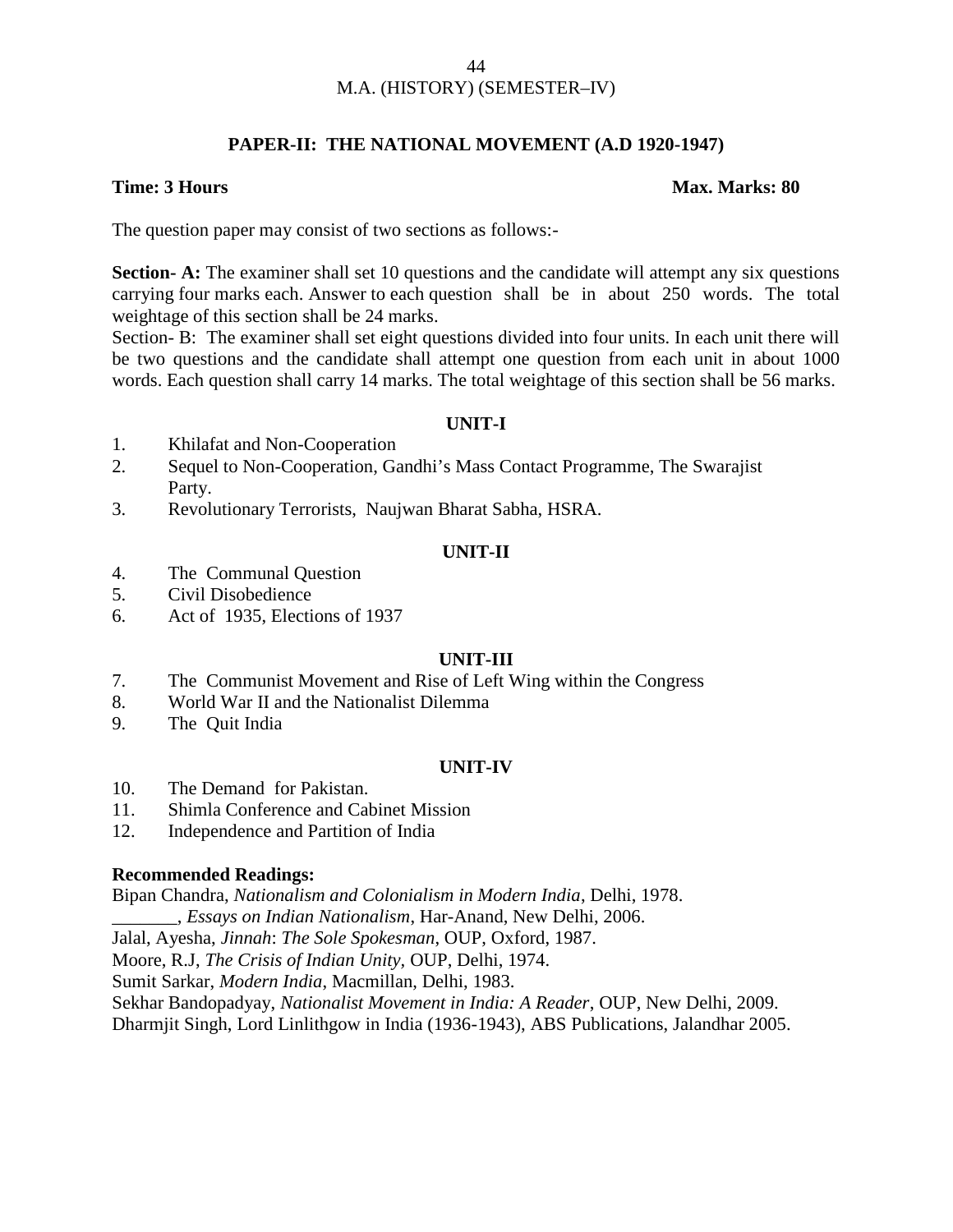### **Reference:**

D.A.Low, *Britain and Indian Nationalism: Imprint of Ambiguity*, CUP.Cambridge, 1977. Judith Brown, *Gandhi's Rise to Power*, CUP,Cambridge 1972.

\_\_\_\_\_, *Modern India: Origin of the Asian Democracy*, OUP, Delhi 1984.

Khalid. B. Sayeed, *Pakistan the Formative Phase*, OUP, Oxford, 1978.

K.K.Aziz, *History of Partition of India*, OUP, Delhi 1980.

Khaliquzzaman, *Pathway to Pakistan*, Lahore, 1961 (reprint)

Mushir-ul-Hasan, *Nationalism and Communal Politics in India*, Delhi 1979,

\_\_\_\_\_\_, *India's Partition: Process, Strategy and Mobilization*, OUP, Delhi 1993.

Anthony J. Parel, (ed.) *Gandhi's Hind Swaraj and Other Essays,* CUP,Cambridge, 1997.

Rakesh Sharma Impact of World War II on India with special reference to Punjab writer's choice New Delhi 2014.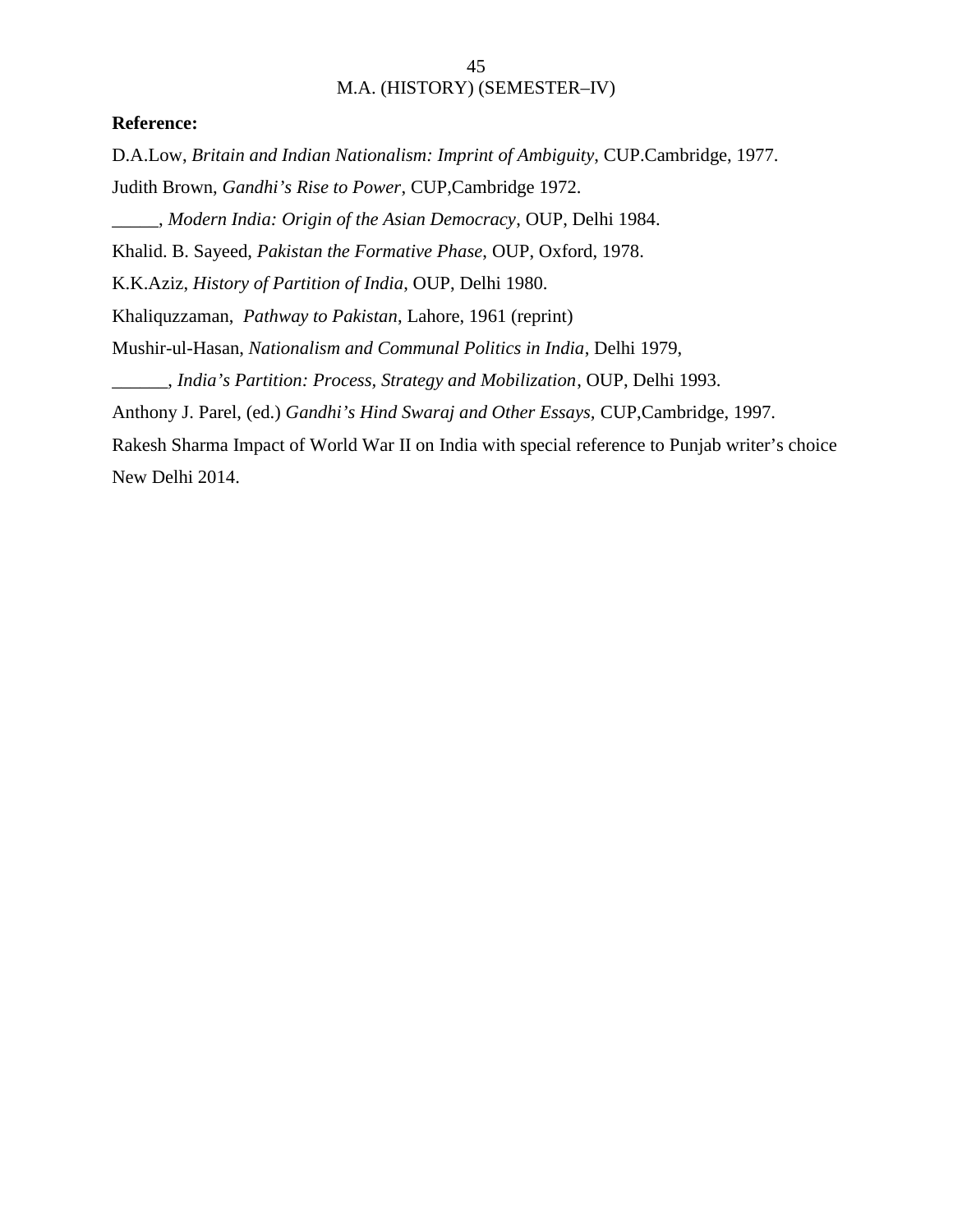### M.A. (HISTORY) (SEMESTER–IV)

### **PAPER-III (Opt a): CONTEMPORARY INDIA (A.D 1947-2013)**

### **Time: 3 Hours Max. Marks: 80**

The question paper may consist of two sections as follows:-

**Section- A:** The examiner shall set 10 questions and the candidate will attempt any six questions carrying four marks each. Answer to each question shall be in about 250 words.. The total weightage of this section shall be 24 marks.

**Section- B:** The examiner shall set eight questions divided into four units. In each unit there will be two questions and the candidate shall attempt one question from each unit in about 1000 words.Each question shall carry 14 marks. The total weightage of this section shall be 56 marks.

### **UNIT I**

- 1. Making of Indian Constitution
- 2. Rehabilitation and Integration of States
- 3. Linguistic Reorganization of States

### **UNIT-II**

- 4. Economic Policies and Five Years Plans
- 5. Land Reforms: Zamindari Abolition, Tenancy Reforms, Land Ceiling Bhoodan Movement
- 6. Foreign Policy with Special reference to India's relations with China, Pakistan, U.S.A., U.S.S.R: N.A.M. and SAARC

### **UNIT-III**

- 7. Political Processes: Working of Multi Party System, Congress, Left Wing Parties, Right Wing Parties and Regional Parties
- 8. J.P.Movement, Emergency and Janata Party Experiment
- 9. Liberal Reforms since 1991

### **UNIT-IV**

- 10. Peasant Movements with special reference to Bengal, Andhra and Bihar
- 11. Problems of Sub-Nationalism with special reference to Punjab and Kashmir.
- 12. Social Problems with Special reference to Depressed Classes, upto Prohibition of Employment as manual Scavengers and their Rehabilitation Act, 2013, Women and Population explosion

### **Recommended Readings:**

Bipan Chandra et al., *India After Independence 1947-2000,* Penguin, New Delhi, 2006. Brass, Paul R., *The Politics of India Since Independence,* OUP, Delhi , 1996. Frankel, F., *India's Political Economy* 1947-77, OUP, Princeton, 1978. Menon, V.P., *The Story of the Integration of the Indian States*, Bombay, 1969. Vaidyanthan, A, "The Indian Economy Since Independence 1950-70", *"The Cambridge Economic History of India, Vol. I,* (ed. Dharma Kumar), Orient Longman, New Delhi, 1984.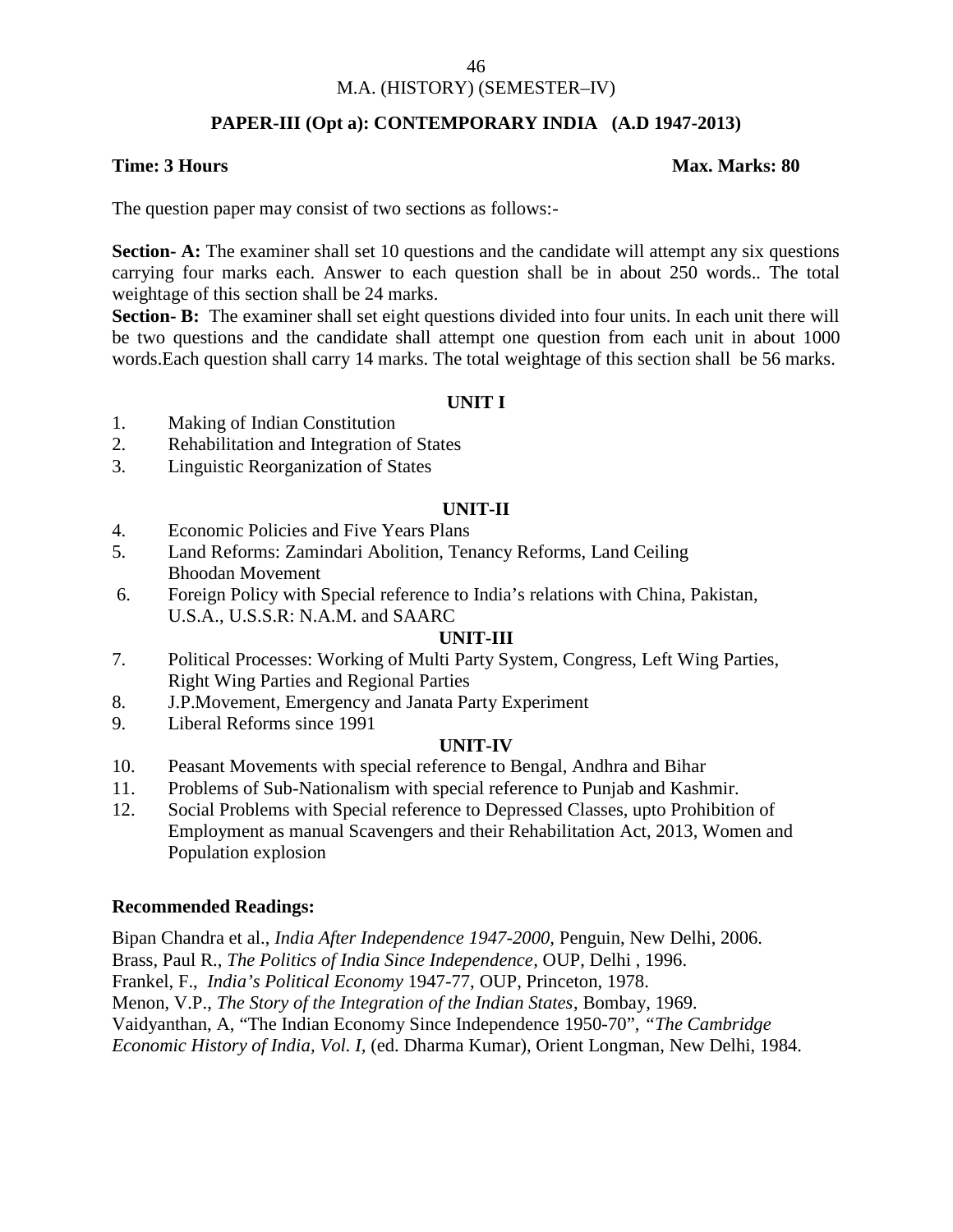### **References:**

Bajpai, V.S. (ed), *Non-Alignment Perspective and Prospects,* New Delhi 1983.

Chaudhari, Prem, *The Indian Economy, Poverty and Development*, New Delhi, 1978.

Desai, A.R., *Agrarian Struggle in Indian after Independence*, OUP, Delhi, 1986.

Brass, Paul R., *Language, Religion and Politics in North India*, OUP, London, 1974.

Hasan, Zoya (ed), *The State Political Processes and Identity*, OUP, New Delhi, 1989.

Kapur, Harish, *India's Foreign Policy 1947-1990,* New Delhi, 1994.

Munshi, K.M., *Indian Constitutional Documents,* Bhartiya Vidya Bhawan, Bombay, 1967

Dube, S.C. (ed), *India Since Independence: A Social Report on India 1947-72,* New Delhi, 1977.

Rao, M.S.A. (ed)*, Social Movements in India*, Delhi 2000.

Vinita Damodarn & Maya Unnithan Kumar (ed), *Post Colonial India: History, Politics and Culture,* Delhi 2000.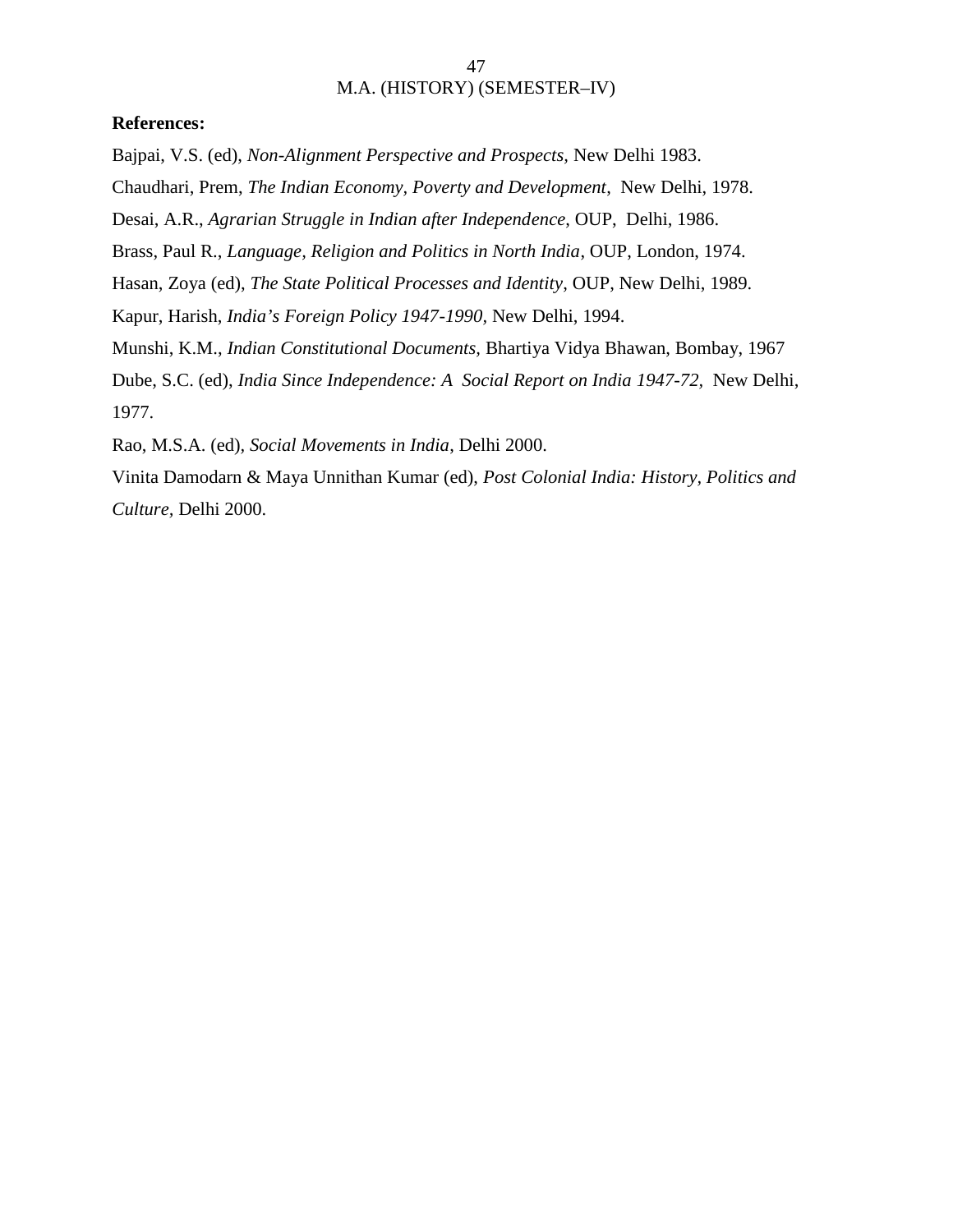### **PAPER –III (Opt b): CONTEMPORARY PUNJAB**

### **Time: 3 Hours Marks: 80**

The question paper may consist of two sections as follows:-

**Section- A:** The examiner shall set 10 questions and the candidate will attempt any six questions carrying four marks each. Answer to each question shall be in about 250 words.. The total weightage of this section shall be 24 marks.

**Section- B:** The examiner shall set eight questions divided into four units. In each unit there will be two questions and the candidate shall attempt one question from each unit in about 1000 words. Each question shall carry 14 marks. The total weightage of this section shall be 56 marks.

### **UNIT-I**

- 1. Partition and Rehabilitation
- 2. Punjabi Suba and Territorial Reorganization
- 3. Green Revolution and its Impact.

### **UNIT-II**

- 4. Peasant Agitation
- 5. Political Economy
- 6. Demographic Changes and Urbanization

### **UNIT-III**

- 7. Centre State Relations and the Punjab Crises
- 8. Emergence of Militancy/Terrorism
- 9. Impact of Militancy/Terrorism

### **UNIT-IV**

- 10. Agrarian and Social Crises
- 11. Punjabi Diaspora
- 12. Status of the Punjab in the Union

### **Recommended Readings:**

J.S.Grewal, *The Sikhs of the Punjab*, OUP, Cambridge, 1990.

J.S.Grewal and Indu Banga, *Punjab in Prosperity and Violence,* K.K. Publishers, Chandigarh 1998.

Harish K. Puri, Paramjit Singh Judge and Jagroop Singh Sekhon, Terrorism in Punjab :

*Understanding Reality at the Grassroots Level*, *Guru Nanak Journal Sociology*, Vol. XVIII No.I, G.N.D. University, Amritsar, 1997, pp. 37-99.

Khushwant Singh, *A History of the Sikhs*, Vol. II, OUP, Oxford 1972.

Kirpal Singh*, Partition of Punjab,* Punjabi University, Patiala, 1972.

Pritam Singh & Shinder Singh Thandi (eds*), Punjabi Identity in Global Context*, OUP, Oxford, 1999.

Pritam Singh, *Punjab Economy: The Emerging Pattern*, Enkay Publishers, New Delhi, 1995.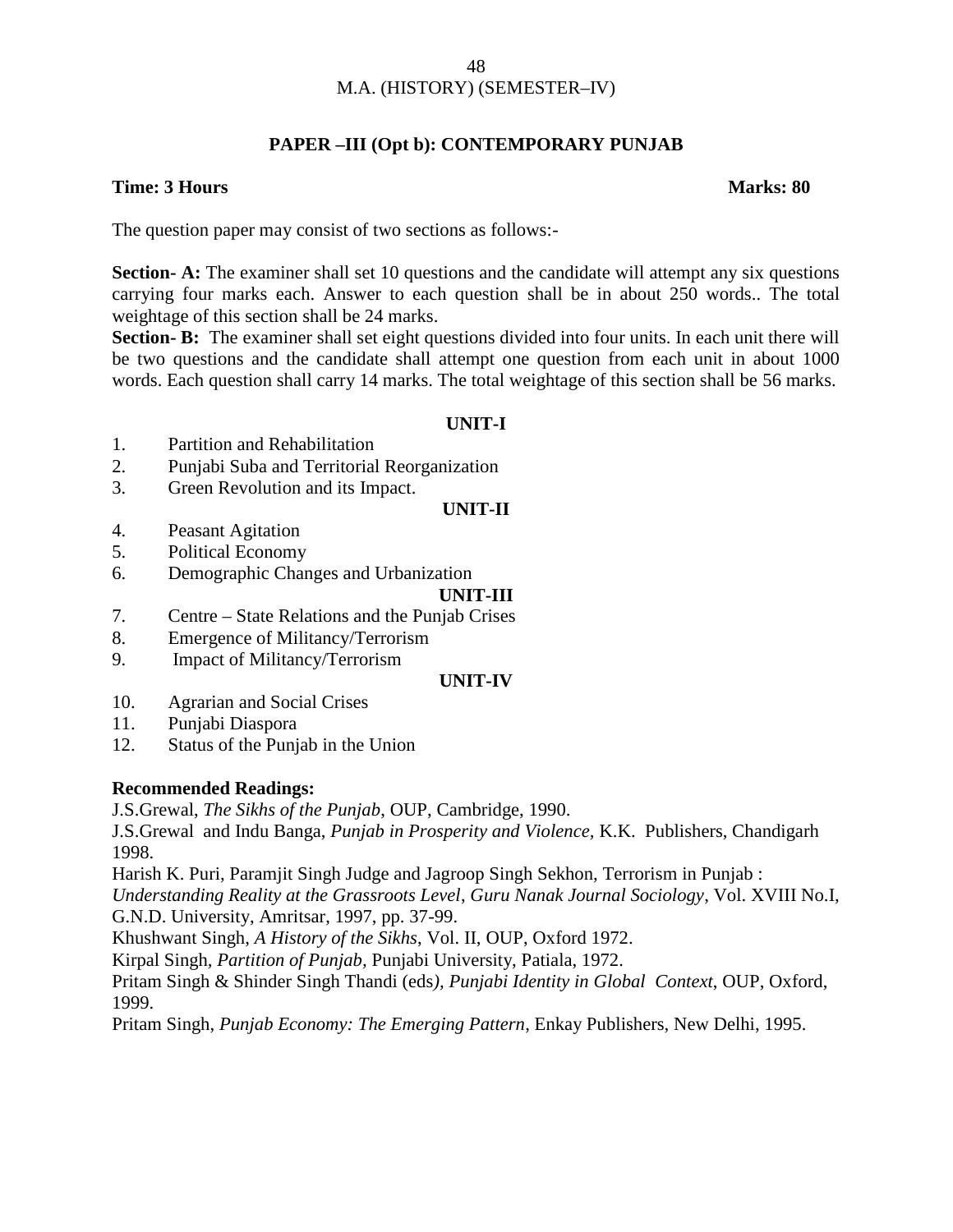### **PAPER-IV: INDIAN HISTORIOGRAPHY**

### **Time: 3 Hours Max. Marks: 80**

The question paper may consist of two sections as follows:-

**Section- A:** The examiner shall set 10 questions and the candidate will attempt any six questions carrying four marks each. Answer to each questionshall be in about 250 words.. The total weightage of this section shall be 24 marks.

**Section- B:** The examiner shall set eight questions divided into four units. In each unit there will be two questions and the candidate shall attempt one question from each unit in about 1000 words. Each question shall carry 14 marks. The total weightage of this section shall be 56 marks.

### **UNIT-I**

### **Imperialist**

- 1. V.A. Smith
- 2. W.H.Moreland
- 3. Vera Anstey

### **UNIT-II**

### **Nationalist**

- 4. R.C.Majumdar
- 5. Dadabhai Naoroji
- 6. Ravindra Kumar

### **UNIT-III**

### **Marxist**

- 7. D.D. Kosmbi
- 8. Irfan Habib
- 9. R.P.Dutt

### **UNIT-IV**

### **Subaltern**

- 10. Ranajit Guha
- 11. Shahid Amin
- 12. Gyanendra Pandey

### **Recommended Readings:**

S.P. Sen (ed), *History and Historiography in Modern India*, Calcutta, 1973.

C.H. Phillips (ed), *Historians of India, Pakistan and Ceylon*, OUP,London, 1967.

S.K. Mukhopadhyay, *Evolution of Historiography in Modern India 1900-1980*, Calcutta, 1980.

B.N.Ganguli, *Indian Economic Thought: Nineteenth Century Perspectives*, Tata McGraw-Hill,

New Delhi, 1977.

### 49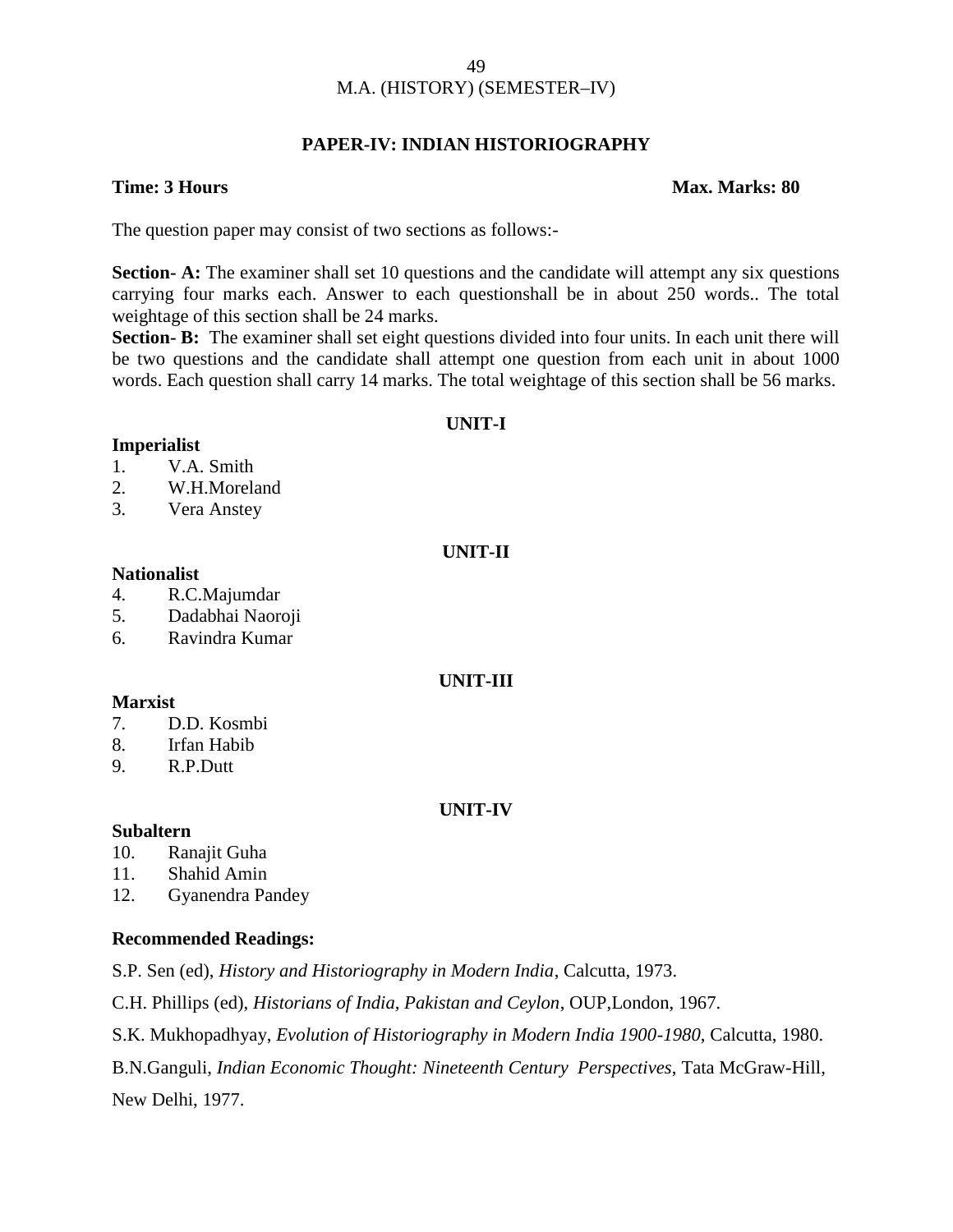B.Sheik Ali, *History : Its Theory and Method,* Macmillan, Madras, 1990. Irfan Habib, *Essays in Indian History: Towards Marxist Perception*, Tulika, New Delhi, 1995. Harbans Mukhia (ed), *The Feudalism Debate*, Manohar, New Delhi, 2000.

### **References:**

Viney Lal, *The History of History: Politics and Scholarship in Modern India*, OUP, New Delhi, 2003.

Bipan Chandra, *Essays on Colonialism*, Orient Longman, Hyderabad 2006.

R.P.Dutt, *India Today*, Manisha, Calcutta, 1979.

Sumit Sarkar, *Writing Social History*, OUP, New Delhi, 2005.

Ranajit Guha, *Subaltern Studies : Writings on South Asian History and Society, Vol. I*, OUP, New Delhi, 2007.

Ravindra Kumar, *Essays in the Social History of Modern India*, OUP, Calcutta, 1986.

E. Sreedharan, *A Textbook on Historiography*, (500 BC – 2000 AD), Orient Longman, Hyderabad, 2005.

*Economic and Political Weekly, Vol. XLIII*, No.30, (Special No. on D.D. Kosambi)

July 26 – August 1, 2008.

Shahid Amin, *Alternative Histories: A View from India, Sephis – CSSSC,* Calcutta, 2002.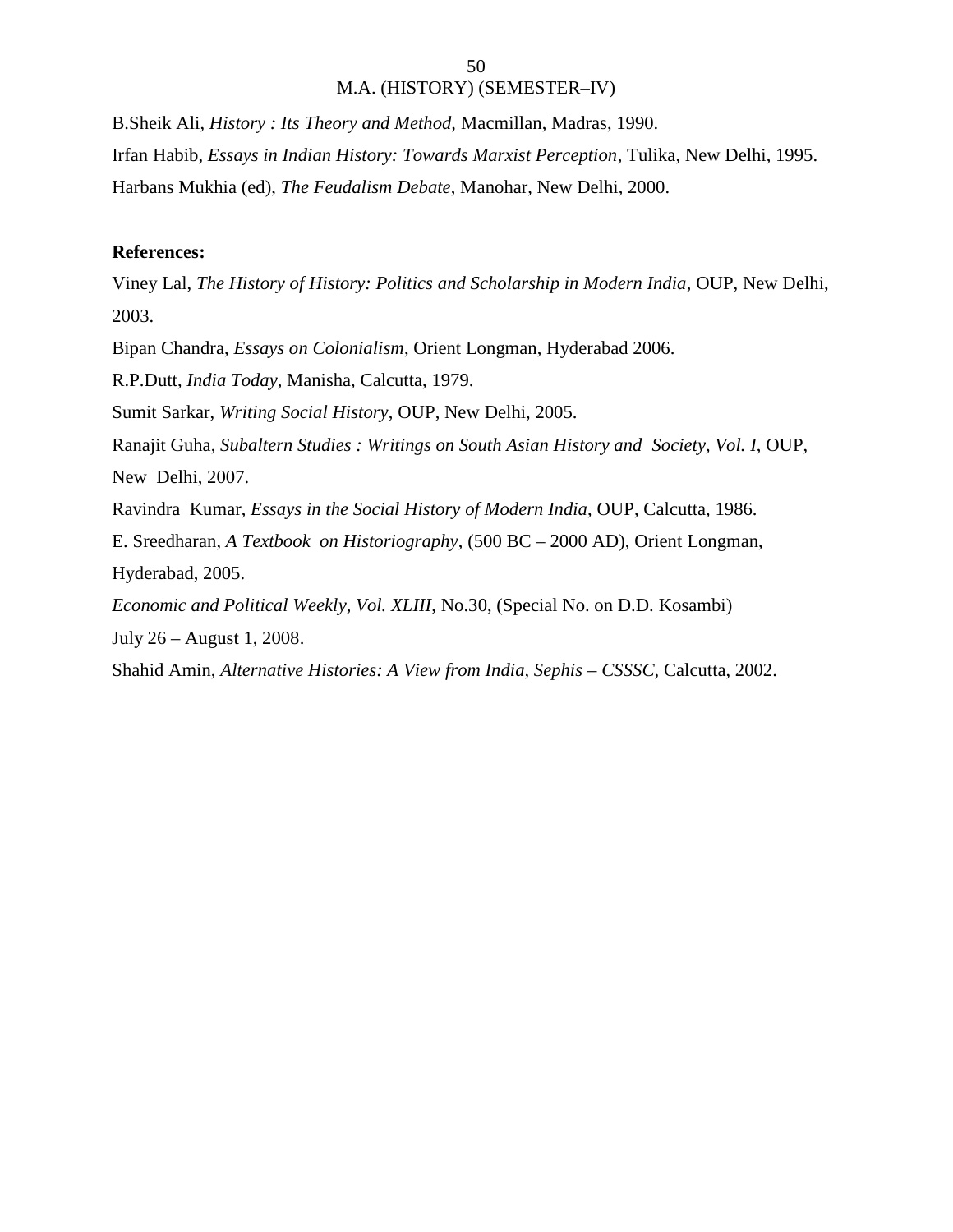### M.A. (HISTORY) (SEMESTER–IV)

### **PAPER-V (Opt a): HISTORY OF IDEAS**

### **Time: 3 Hours Max. Marks: 80**

The question paper may consist of two sections as follows:-

**Section- A:** The examiner shall set 10 questions and the candidate will attempt any six questions carrying four marks each. Answer to each question shall be in about 250 words. The total weightage of this section shall be 24 marks.

**Section- B:** The examiner shall set eight questions divided into four units. In each unit there will be two questions and the candidate shall attempt one question from each unit in about 1000 words. Each question shall carry14 marks. The total weightage of this section shall be 56 marks.

### **UNIT-I**

- 1. Vedic, Upanishdic Philosophical Ideas
- 2. Six Schools of Indian Philosophy
- 3. Jainism and Buddhism

### **UNIT-II**

- 4. Bhakti Movement
- 5. Sufism
- 6. Reform and Revivalism in India:  $19<sup>th</sup>$  Century

### **UNIT-III**

- 7. Colonialism and Imperialism
- 8. Utilitarianism and Liberalism
- 9. Nationalism and Internationalism

### **UNIT-IV**

- 10. Socialism and Communism
- 11. Secularism
- 12. Humanism

### **Recommended Readings:**

Romila Thapar*, The Penguin History of Early India from the Origins to A.D. 1300,* Penguin, London, 2005.

A.L.Basham, *The Wonder That was India*, Rupa, New Delhi, 2002.

S.Chandra, *Historiography, Religion and State in Medieval India*, Har-Anand, New Delhi, 1996.

J.S. Grewal, *Guru Nanak in History*, Panjab University, Chandigarh, 1998.

Thomas R. Metcalf, *Ideologies of the Raj*, CUP, New Delhi, 1995.

K.W.Jones, *Socio-Religious Reform Movements in British Ind*ia, CUP, New Delhi, 1994.

Ward, Barbara, *Five Ideas That Changed the World*, Hamish Hamilton, London, 1959.

Bipan Chandra, *Communalism: A Primer*, Anamika, New Delhi, 2004.

A. Appadorai, *Indian Political Thinking in the Twentieth Century from Narorji to Nehru: An Introductory Survey*, Calcutta, 1979.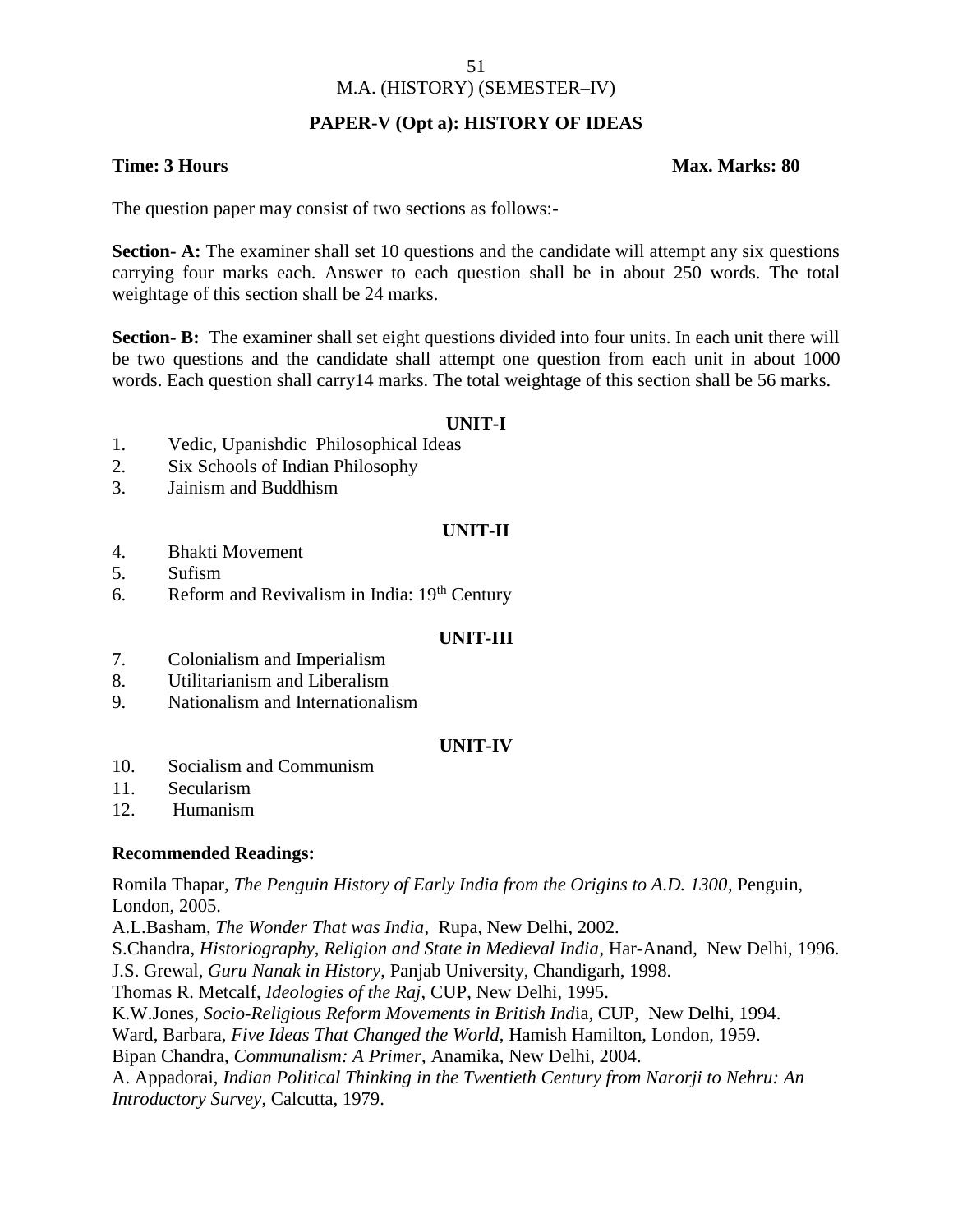### M.A. (HISTORY) (SEMESTER–IV)

### **PAPER-V (Opt b): SCIENCE AND TECHNOLOGY: COLONIAL INDIA**

### **Time: 3 Hours Max. Marks: 80**

The question paper may consist of two sections as follows:-

**Section- A:** The examiner shall set 10 questions and the candidate will attempt any six questions carrying four marks each. Answer to each question shall be in about 250 words. The total weightage of this section shall be 24 marks.

**Section- B:** The examiner shall set eight questions divided into four units. In each nit there will be two questions and the candidate shall attempt one question from each unit in about 1000 words Each question shall carry 14 marks. The total weightage of this section shall be 56 marks.

### **UNIT-I**

- 1. Science and Technology in Pre-British India
- 2. Nature and Growth of Western Science and Technology
- 3. Explorations under the East India Company

### **UNIT-II**

- 4. Scientific and Technical Education: Colleges and Universities
- 5. Surveys and Experiments
- 6. Institutes of Eminence

### **UNIT-III**

- 7. Interactions and Predicaments
- 8. Science and Indian Nationalism
- 9. Views of British Government and Indian Leaders

**UNIT-IV**

- 10. Professionalization of Science and Technology
- 11. Transition from Dependent to Independent Science
- 12. Planning for Development

### **Recommended Reading:**

Anderson, R.S., *Building Scientific Institutions in India*, Memorial, 1976.

Bernal, J.D., *The Social Function of Science*, London, 1939.

Bhargava, K.D. (ed.), *Selections from Educational Records of Govt. of India, Scientific and Technical Education in India,* Delhi, 1968.

Biswas A.K., *Science in India,* Kolkata, 1969.

Dasgupta, Subrata, *Jagdish Chandra Bose and the Indian Response to Western Science,* Delhi 1999.

Dharampal, *Indian Science and Technology in the Eighteenth Century*, Delhi 1971.

Goonatilake, S. *Aborted Discovery, Science & Creativity in the Third World,* London, 1984.

Inkstem Ian*., Science and Technology in History*, OUP, London, 1991.

Krishna V.V., *S.S.Bhatnagar, On Science, Technology and Development,* Delhi, 1993.

Kumar, Deepak, *Science and the Raj (1857-1905),* OUP, Delhi, 1997.

Morehouse, W (ed.), *Science and Human Conditions in India and Pakistan,* New York, 1968.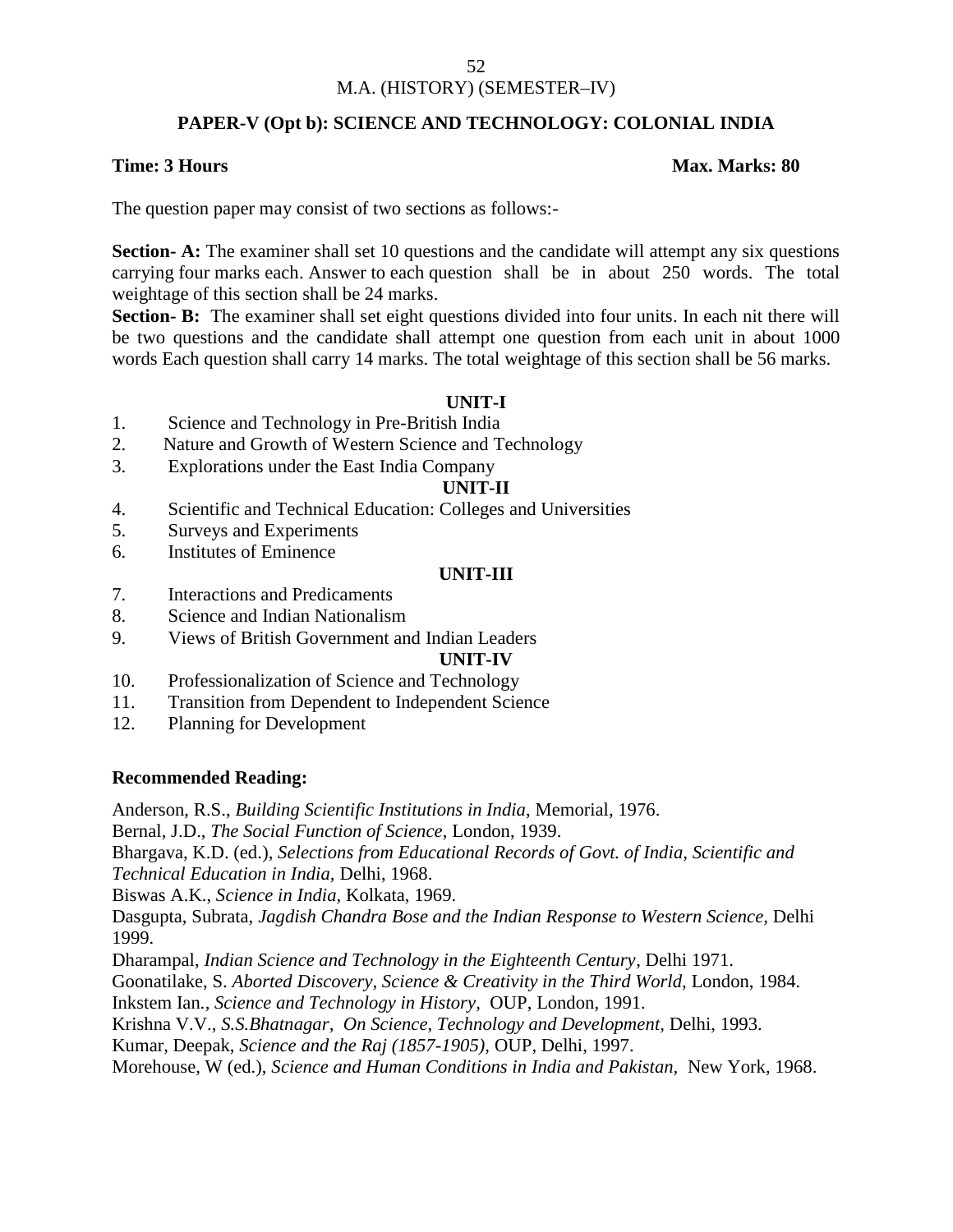### **PAPER V (Opt c): WOMEN IN MODERN INDIA (A.D 1858-1947)**

### **Time: 3 Hours Max. Marks: 80**

The question paper may consist of two sections as follows:-

- **Section- A:** The examiner shall set 10 questions and the candidate will attempt any six questions carrying four marks each. Answer to each question shall be in about 250 words. The total weightage of this section shall be 24 marks.
- **Section- B:** The examiner shall set eight questions divided into four units. In each unit there will be two questions and the candidate shall attempt one question from each unit in about 1000 words. Each question shall carry 14 marks. The total weightage of this section shall be 56 marks.

### **UNIT-I**

- 1. Sources: Archival and Non-Archival
- 2. Historiography and Perspectives on Women
- 3. Position of Women in Pre-colonial India

### **UNIT-II**

- 4. Socio-Religious Reform and Women
- 5. Women and Colonial State
- 6. Women Organizations and Political Participation

### **UNIT-III**

- 7. Indian Thinkers and Women Issues
- 8. Legislations on Women Issues
- 9. Women and Education in Independent India

### **UNIT-IV**

- 10. Women at Work: Organized and Unorganised Sectors
- 11. Role of Women in Indian Economy
- 12. Continuity and Change